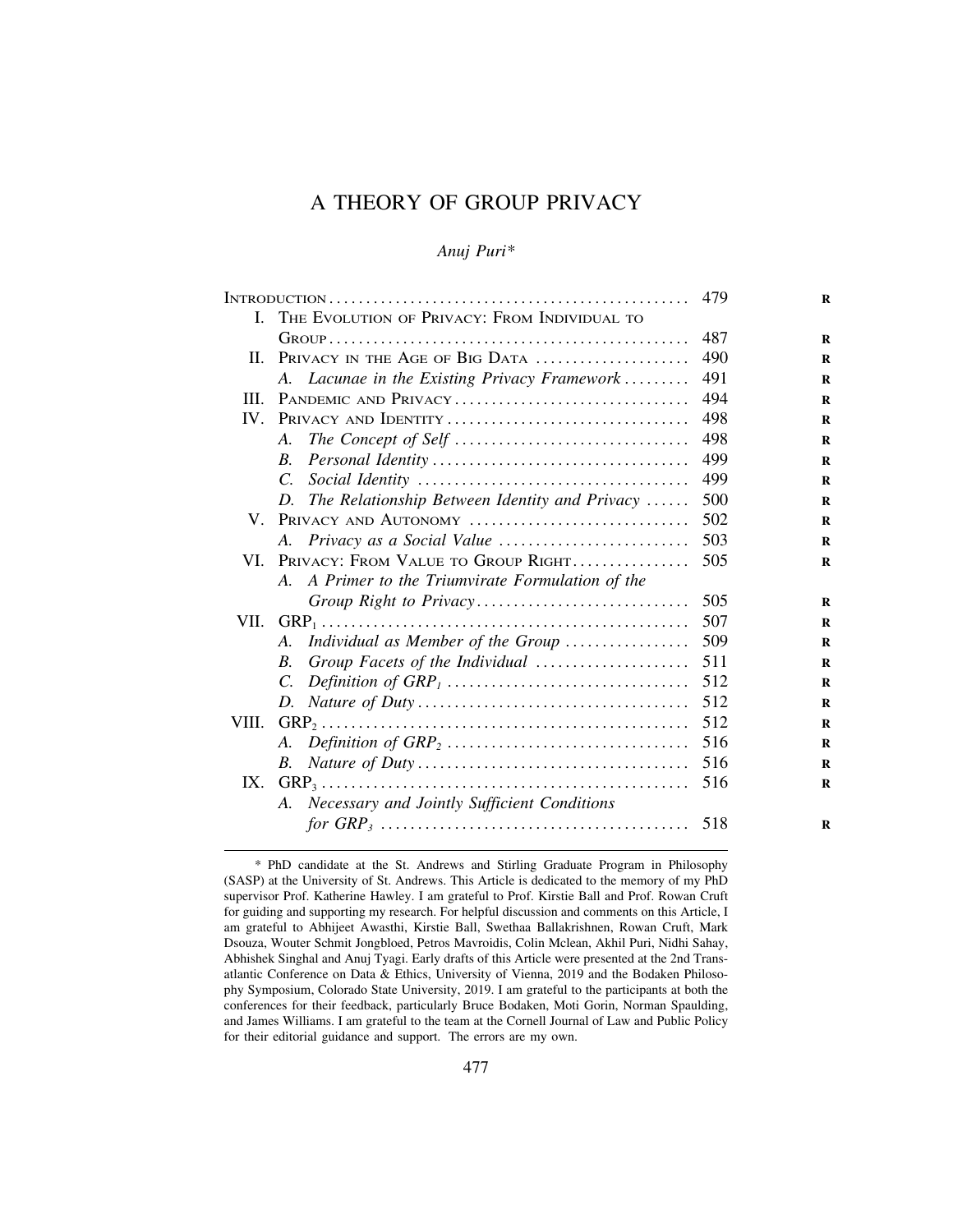|         | B.                                                                                                            |                                                      | 519 |  |  |
|---------|---------------------------------------------------------------------------------------------------------------|------------------------------------------------------|-----|--|--|
|         | C.                                                                                                            |                                                      |     |  |  |
|         | D.                                                                                                            |                                                      | 520 |  |  |
|         | E.                                                                                                            | Group Autonomy and Group Identity                    | 520 |  |  |
|         | F.                                                                                                            |                                                      | 522 |  |  |
|         | G.                                                                                                            |                                                      |     |  |  |
| $X_{-}$ |                                                                                                               | WHAT IS THE HARM SUFFERED AS A RESULT OF             |     |  |  |
|         |                                                                                                               |                                                      | 523 |  |  |
|         |                                                                                                               |                                                      | 524 |  |  |
|         |                                                                                                               | Hyper-targeted Political Advertising<br>1.           | 524 |  |  |
|         |                                                                                                               | 2.                                                   | 525 |  |  |
|         |                                                                                                               | Discrimination on the Basis of Social Identity<br>3. | 526 |  |  |
|         |                                                                                                               | Distortion of Weltanschauung<br>4.                   | 527 |  |  |
|         |                                                                                                               | 5.<br>Violation of Privacy on Account of Group       |     |  |  |
|         |                                                                                                               |                                                      | 528 |  |  |
|         | B.                                                                                                            | GRP and the Covid-19 Pandemic $\ldots$               | 529 |  |  |
|         | $\overline{C}$                                                                                                |                                                      | 530 |  |  |
| XI.     |                                                                                                               |                                                      | 531 |  |  |
|         | A.                                                                                                            |                                                      |     |  |  |
|         | "To know what a man is, you must not take him in isola-<br>tion The mere individual is a delusion of theory." |                                                      |     |  |  |
|         |                                                                                                               |                                                      |     |  |  |
|         |                                                                                                               |                                                      |     |  |  |

F.H. Bradley, ETHICAL STUDIES, 173–74 (1876)

In the age of Big Data Analytics and Covid-19 Apps, the conventional conception of privacy that focuses excessively on the identification of the individual is inadequate to safeguard the individual's identity and autonomy. An individual's autonomy can be impaired and their control over their social identity diminished, even without infringing the anonymity surrounding their personal identity. A century-old individualistic conception of privacy that aimed at safeguarding a person from unwarranted social interference is incapable of protecting their autonomy and identity when they are targeted on the basis of their interdependent social and algorithmic group affiliations. In order to overcome these limitations, in this Article, I develop a theoretical framework in the form of a triumvirate model of the group right to privacy (GRP), which is based on privacy as a social value  $(P_v)$ . An individual has an interest in protecting their social identity arising out of their participation in social groups. The panoptic sorting of individuals by Big Data Analytics for behavioral targeting purposes gives rise to epistemic bubbles and echo chambers that impede the formation of an individual's social identity. I construct the formulation of  $\text{GRP}_1$  to protect an individual's interest in their social identity and their socially embedded autonomous self. Thereafter, I emphasize an individual's right to informational self-determination and against algorithmic grouping in  $\text{GRP}_2$ . Lastly, I highlight instances where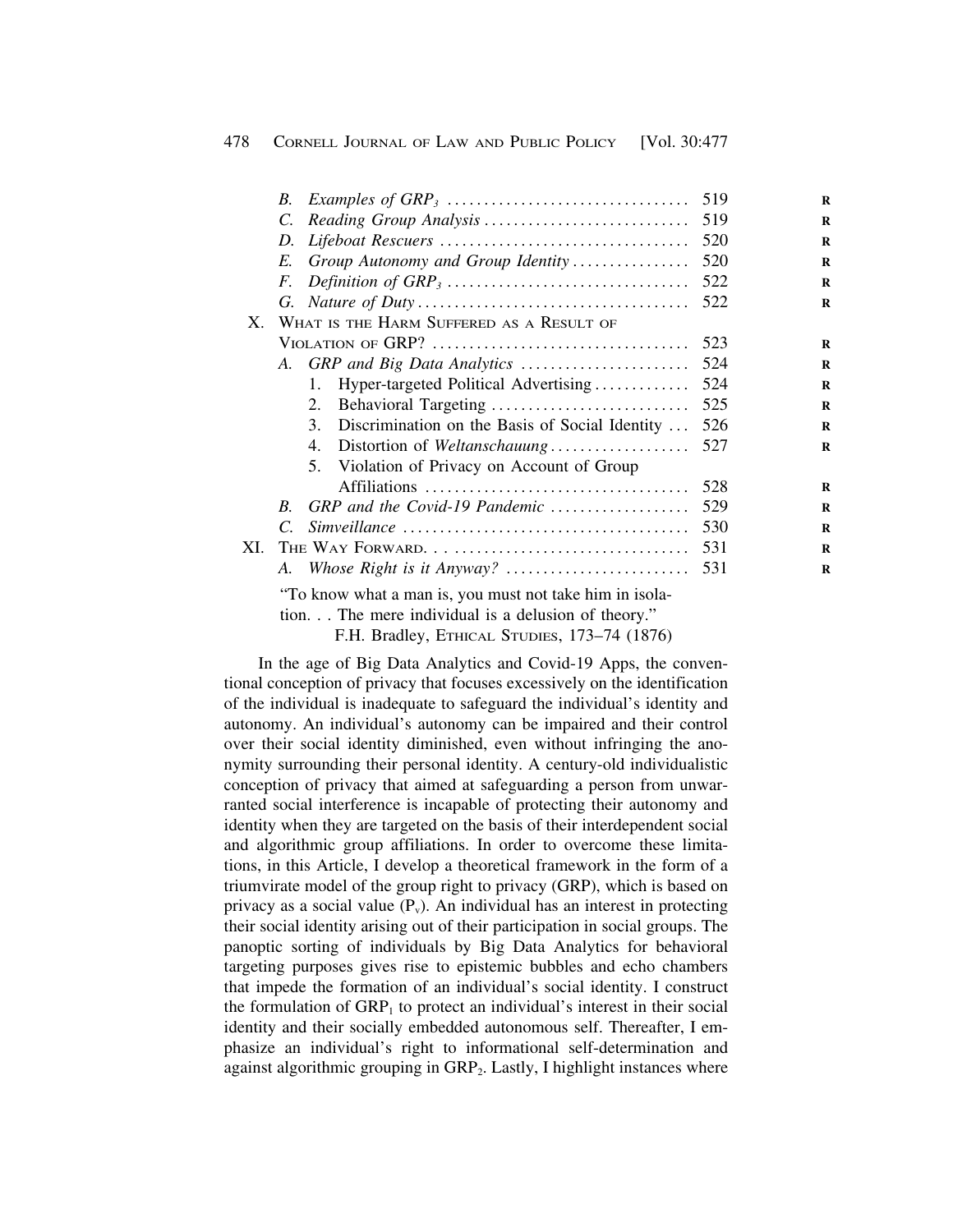$GRP<sub>3</sub>$  entitles an organized group to privacy in its own right. I develop a Razian formulation to state that Big Data Analytics's constant surveillance and monetization of human existence is an infringement of individual autonomy. The violation of GRP subjects an individual to behavioral targeting (including hyper-targeted political advertising) and distorts their *weltanschauung*, or worldview. As regards Covid-19 Apps, I assert that the extraordinary circumstances surrounding the pandemic do not provide an everlasting justification for reducing an individual's identity to a potential disease carrier. I argue that the ambivalence regarding existence of surveillance surrounding an individual's social identity can leave them in a perpetual state of simulated surveillance (simveillance). I further assert that it is in the long-term best interests of the Big Tech corporations to respect privacy.

In conclusion, I highlight that our privacy is not only interdependent in nature, but it is also existentially cumulatively interlinked. It increases in force with each successive protection. The privacy challenge posed by Covid-19 Apps has helped us realize that while limited exceptions to privacy may be carved out in grave emergencies, there is no moral justification for round-the-clock surveillance of an individual's existence by Big Data Analytics. Similarly, the threat to privacy posed by Big Data Analytics has helped us realize that privacy has been wrongly focusing on the distinguishing aspects of the individual. It is our similarities that are truly worth protecting. In order to protect these similarities, I formulate the concept of mutual or companion privacy, which counterintuitively states that in the age of Big Data Analytics, we have more privacy together rather than individually.

## **INTRODUCTION**

In July 1890, Wilde presciently warned "*[t]o define is to limit.*"1 Later that year, in December 1890, Warren and Brandeis defined the right to privacy as "*the right to be let alone.*"2 Over the course of the last 130 years, as the nature of privacy violations has shifted from social interferences to algorithmic inferences, the limitations of the traditional conception of privacy have become exposed. In the age of Big Data Analytics<sup>3</sup> and Covid-19 Apps, ("a mobile phone app that captures 'proximity events'—events in which two mobile phones have been close enough

<sup>1</sup> OSCAR WILDE, THE PICTURE OF DORIAN GRAY 251 (1981).

<sup>2</sup> Samuel D. Warren & Louis D. Brandeis, *The Right to Privacy*, 4 HARV. L. REV. 193, 195 (1890) (articulating the right to privacy as "the right to be let alone." (emphasis added)).

<sup>3</sup> PHILIP RUSSOM, TDWI BEST PRACTICES REPORT: BIG DATA ANALYTICS 56 (2011) (noting that "the three Vs of big data (volume, variety, and velocity) constitute a comprehensive definition" of Big Data" and "big data analytics is where advanced analytic techniques operate on big data sets.").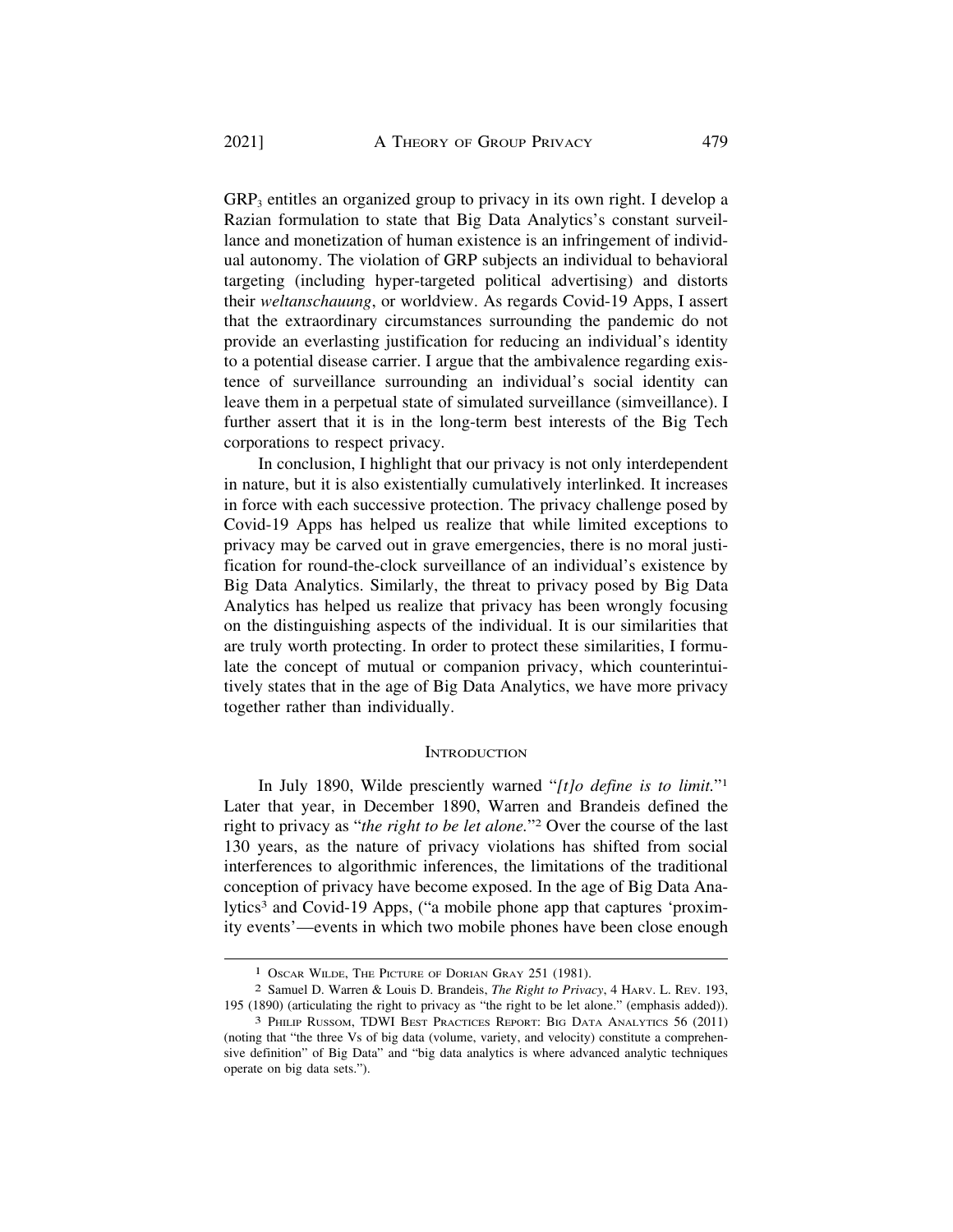for sufficient time for the risk of infection to be high[.]"),<sup>4</sup> the conventional conception of privacy that focuses excessively on identification of the individual is inadequate to safeguard the individual's identity and autonomy.5 As Barocas and Nissenbaum point out, "[e]ven when individuals are not 'identifiable', they may still be 'reachable', may still be comprehensibly represented in records that detail their attributes and activities, and may be subject to consequential inferences and predictions taken on that basis."6 Further, the interdependent nature of our networked existence means that for data processing purposes we unconsciously belong together in a social or algorithmic group.7 The information pertaining to one individual can be processed to negatively impact the autonomy of other members belonging to the said group.8 Hence, the privacy violation of one member of this social or algorithmic group impacts all the members of the group.<sup>9</sup> Search engines reinforcing racism,<sup>10</sup>

6 *See* Solon Barocas & Helen Nissenbaum, *Big Data's End Run around Anonymity and Consent*, *in* PRIVACY, BIG DATA AND THE PUBLIC GOOD FRAMEWORKS FOR ENGAGEMENT 45 (Julia Lane, Victoria Stodden, Stefan Bender, & Helen Nissenbaum eds., 2014) (focusing on mitigating the conflict between big data and ethical values).

7 Karen Levy & danah boyd, *Networked Rights and Networked Harms* 1–2 (Privacy Law School Conference, Working Paper 2014) (exploring "two interwoven concepts of 'networked rights' and 'networked harms'"); *see also* Lanah Kammourieh et al., *Group Privacy in the Age of Big Data, in GROUP PRIVACY: NEW CHALLENGES OF DATA TECHNOLOGIES* 37, 56–62 (Linnet Taylor, Luciano Floridi, & Bart van der Sloot eds., 2017) (discussing how to secure group privacy via traditional levers of power and better data security, management, and literacy).

8 Linnet Taylor, Luciano Floridi, & Bart van der Sloot, *Introduction: A New Perspective on Privacy*, *in* GROUP PRIVACY: NEW CHALLENGES OF DATA TECHNOLOGIES 1, 5–6 (Linnet Taylor, Luciano Floridi, & Bart van der Sloot eds., 2017) (addressing the concerns arising from new data analytical technologies with regard to collectives); Barocas & Nissenbaum, *supra* note 6, at 45; *see also* Solon Barocas & Karen Levy, *Privacy Dependencies*, 95 WASH. L. REV. 555, 583 (2020) (demonstrating how different types of privacy dependencies can raise different normative concerns).

9 Bernadette Kamleitner & Vince Mitchell, *Your Data Is My Data: A Framework for Addressing Interdependent Privacy Infringements*, 38(4) J. PUB. POL'Y & MARKETING 433, 435 (2019). ("The phenomenon of interdependent privacy infringements arises through the intertwined nature of human beings in society"); *see also* Mathias Humbert, Benjamin Trubert, & K´evin Huguenin, *A Survey on Interdependent Privacy*, 52 ACM COMPUTING SURVEYS 1, 2 (2020) (summarizing and analyzing research on interdependent privacy risks).

10 SAFIYA UMOJA NOBLE, ALGORITHMS OF OPPRESSION: HOW SEARCH ENGINES REIN-FORCE RACISM 26 (2018) ("Marginalized and oppressed people are linked to the status of their group and are less likely to be afforded individual status and insulation from the experiences of the groups with which they are identified.").

<sup>&</sup>lt;sup>4</sup> Michael J. Parker, Christophe Fraser, Lucie Abeler-Dörner, & David Bonsall, *Ethics of Instantaneous Contact Tracing Using Mobile Phone Apps in the Control of the COVID-19 Pandemic*, 46 J. MED. ETHICS 427, 427 (2020).

<sup>5</sup> Anna Johnston, *Individuation: Re-Imagining Data Privacy Laws to Protect against Digital Harms*, 6 BRUSSELS PRIVACY HUB WORKING PAPER 12 (2020) ("A person does not need to be identified in order for their autonomy to be undermined or their dignity to be damaged.").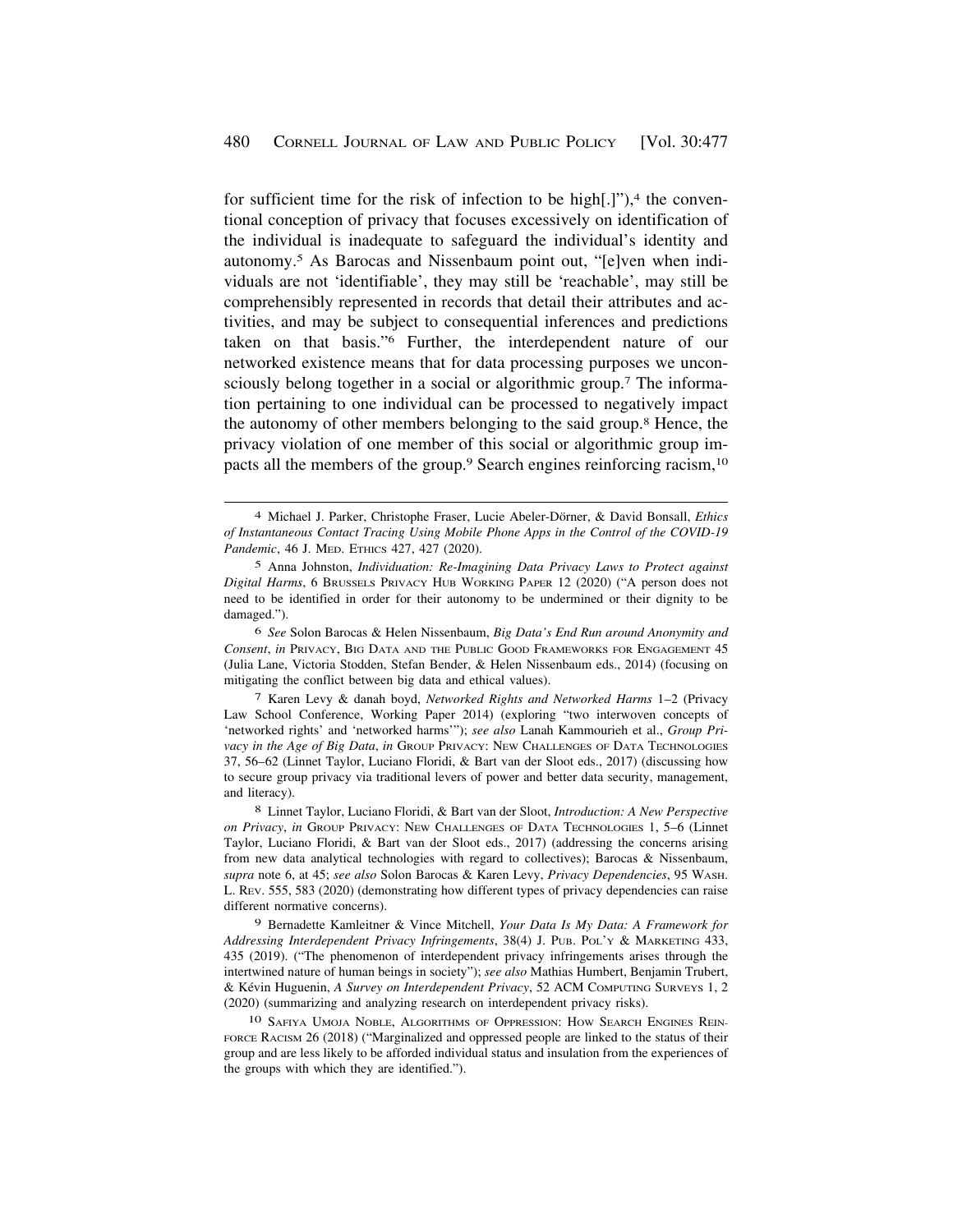algorithms discriminating in employment on the basis of gender, $<sup>11</sup>$  algo-</sup> rithms unfairly downgrading student marks on the basis of schools' results in previous years,<sup>12</sup> and consumer identity getting compromised on the basis of shopping patterns13 are all examples of automated assault on an individual's autonomy and identity on the basis of their membership in social and algorithmic groups. In order to address the limitations of the conventional conception of privacy, in this Article, I shift the focus of privacy from identification to identity formation<sup>14</sup> and from the individual to the [group.15](https://group.15) Using this paradigm shift, I construct a theoretical framework that is rooted in privacy as a social value  $(P_v)$ .<sup>16</sup> The theoretical model aims to counter the various privacy threats that we face at an individual and group level in a hyperconnected world by developing an interlinked mechanism to protect the interdependent nature of our mutual privacy.

The aforementioned limitations of the Individual Right to Privacy (IRP) and the targeting of the individual on the basis of their group mem-

15 For shifting ontology of privacy *see* Kammourieh et al., *supra* note 7, at 43.

16 Privacy is not only an individual right but also a social value. Regan suggests three bases for the social importance of privacy:

First, privacy is a common value in that all individuals appreciate some degree of privacy and have some shared perceptions about privacy. Second, privacy is a public value in that it has worth broadly to all aspects of the democratic political process. And third, privacy is a collective value in that technology and market forces are making it hard for any one person to have privacy without all persons having a similar minimum level of privacy.

<sup>11</sup> *See* Jeffrey Dastin, *Amazon Scraps Secret AI Recruiting Tool That Showed Bias Against Women*, REUTERS (Oct. 10, 2018, 7:04 PM), <https://www.reuters.com/article/us-ama>zon-com-jobs-automation-insight/amazon-scraps-secret-ai-recruiting-tool-that-showed-bias-

against-women-idUSKCN1MK08G. 12 James Clayton & Zoe Kleinman, *The Algorithms That Make Big Decisions About* 

*Your Life*, BBC (Aug. 17, 2020), [https://www.bbc.co.uk/news/technology-53806038.](https://www.bbc.co.uk/news/technology-53806038) 13 Charles Duhigg, *How Companies Learn Your Secrets*, N.Y. TIMES (Feb. 16, 2012), [https://www.nytimes.com/2012/02/19/magazine/shopping-habits.html?pagewanted=1&\\_r=](https://www.nytimes.com/2012/02/19/magazine/shopping-habits.html?pagewanted=1&_r) 1&hp&mtrref=undefined&gwh=6C719A5602C48362622D5774

F1C72C97&gwt=pay&assetType=REGIWALL. 14 *See* Mireille Hildebrandt, *Privacy and Identity*, *in* PRIVACY AND THE CRIMINAL LAW 43, 44 (Erik Claes, Anthony Duff, & Serge Gutwirth eds., 2006) (emphasizing the role of privacy in identity building). Hildebrandt asserts that privacy is not merely about access to personal information, but also about identity-building. *Id.* By highlighting privacy's role in identity formation, I seek to protect an individual's social identity that arises out of their participation in social groups. Michael A. Hogg, *Social Identity Theory*, *in* UNDERSTANDING PEACE AND CONFLICT THROUGH SOCIAL IDENTITY THEORY: CONTEMPORARY GLOBAL PERSPECTIVES 3, 6 (Shelley McKeown, Reeshma Haji, & Neil Ferguson eds., 2016) (describing the core tenets of social identity theory).

Priscilla M. Regan, *Privacy and the Common Good: Revisited*, in SOCIAL DIMENSIONS OF PRIVACY INTERDISCIPLINARY PERSPECTIVES 50, 50 (Beate Roessler & Dorota Mokrosinska eds., 2015) (reflecting on the philosophical developments in privacy). *See generally*, PRISCILLA M. REGAN, LEGISLATING PRIVACY: TECHNOLOGY, SOCIAL VALUES, AND PUBLIC POLICY 212–45 (1995). In my theoretical model,  $P<sub>v</sub>$  serves as ground for the individual and group formulations of privacy.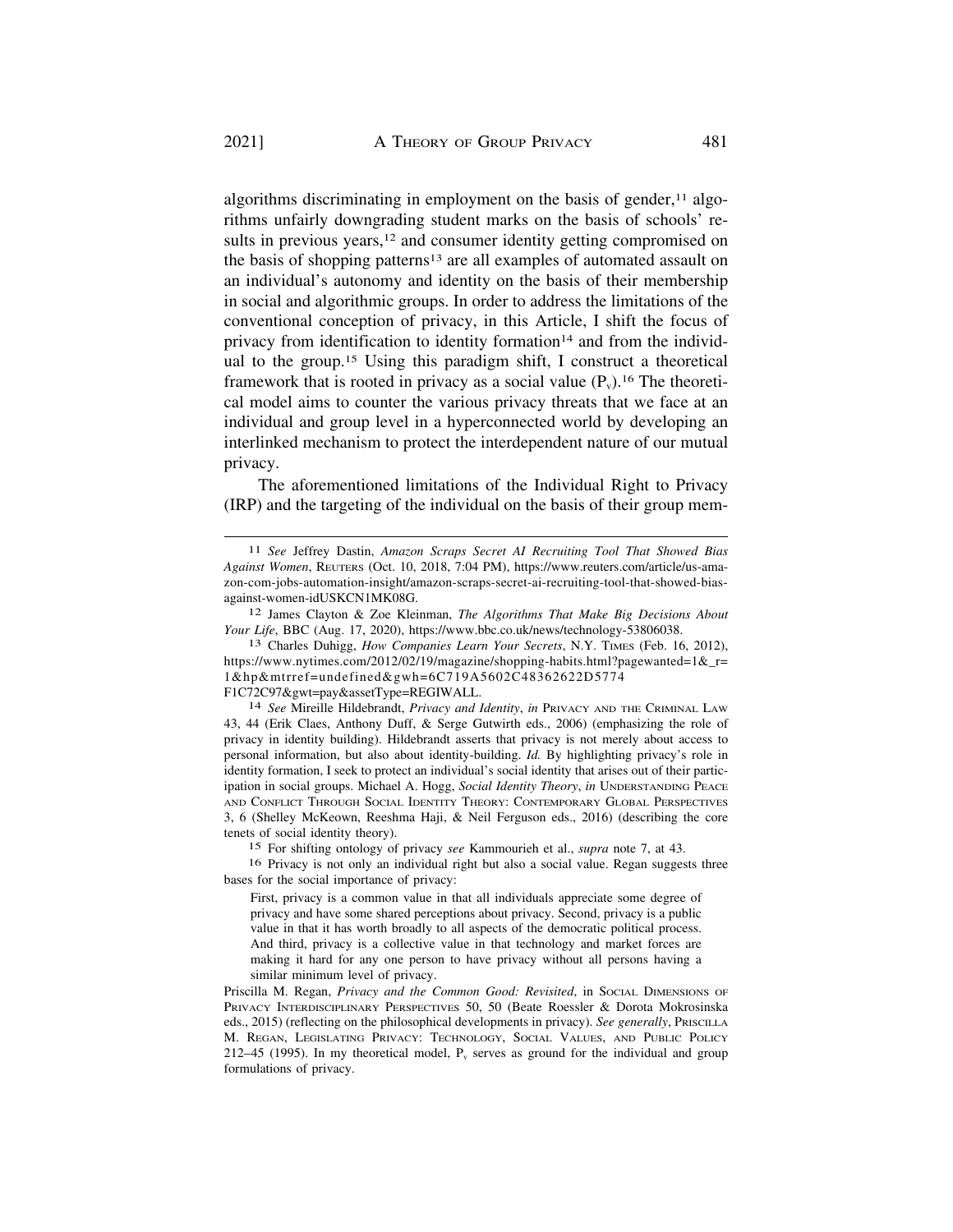berships have given rise to calls for the Group Right to Privacy (GRP).17 However, GRP since its initiation has been fighting for validation and independent [existence.18](https://existence.18) Critics have questioned both the existence of the group<sup>19</sup> and its ability to bear rights.<sup>20</sup> So, as things stand today, while there is consensus regarding limitations of the present conception of IRP, debate rages on over whether GRP is the answer to those limitations.

This Article seeks to resolve this debate by exploring GRP on the dual lines of the individual's right as a member of a group and the right of the group [itself.21](https://itself.21) I further take the position that the limitations of the conception of individual privacy cannot be removed without erasing the limitations on the conceptualization of the individual.

As regards the dual construction of GRP, Bloustein defined group privacy as "a form of privacy that people seek in their associations with others."22 For Bloustein, group privacy was "an attribute of individuals in association with one another within a group, rather than an attribute of the group itself."23 However, *ordinarily* a group right is considered to be the right of the group rather than that of the members of the [group.24](https://group.24) The emphasis while determining the bearer of the right is on the subject of

We can distinguish two types of group human right. One is a human right held by an individual on the basis of [their] membership of a particular group. Examples include the distinctive rights one holds as a woman, a child, or a member of a minority group. The second type is a human right held by a group. An example is a people's right to self-determination.

*Id.* (internal citations omitted).

24 Jones, *supra* note 20.

<sup>17</sup> *See* ALAN F. WESTIN, PRIVACY AND FREEDOM 7 (1967). Westin defined privacy as "the claim of individuals, groups, or institutions to determine for themselves when, how, and to what extent information about them is communicated to others." *Id.* 

<sup>18</sup> *See* EDWARD J. BLOUSTEIN, INDIVIDUAL & GROUP PRIVACY 125 (2d ed. 2003) (considering group privacy as an extension of individual privacy).

<sup>&</sup>lt;sup>19</sup> The determination of a group is extremely difficult in cases of mass surveillance and profiling. When group members are not even conscious of each other's existence, can we say that the group exists? Recent scholarship in the area tries to overcome this problem by terming such groups either as "passive groups" or saying that these groups are designed by level of abstraction. *See* Kammourieh et al., *supra* note 7, at 38-39; *see also* Luciano Floridi, *Group Privacy: A Defence and an Interpretation, in GROUP PRIVACY: NEW CHALLENGES OF DATA* TECHNOLOGIES 83, 84 (Linnet Taylor, Luciano Floridi, & Bart van der Sloot eds., 2017) (identifying and resolving problems affecting the plausibility of group privacy).

<sup>20</sup> Peter Jones, *Group Rights*, *in* STANFORD ENCYCLOPEDIA OF PHILOSOPHY (Edward N. Zalta ed., 2016).

<sup>21</sup> *See* Rowan Cruft, S. Matthew Liao, & Massimo Renzo, *The Philosophical Foundations of Human Rights: An overview*, *in* PHILOSOPHICAL FOUNDATIONS OF HUMAN RIGHTS 1, 29 (Rowan Cruft, S. Matthew Liao, & Massimo Renzo eds., 2015) (providing an overview of the philosophical foundations of human rights). The authors state that there can be two types of group human rights:

<sup>22</sup> Bloustein, *supra* note 18, at 124.

<sup>23</sup> *Id.*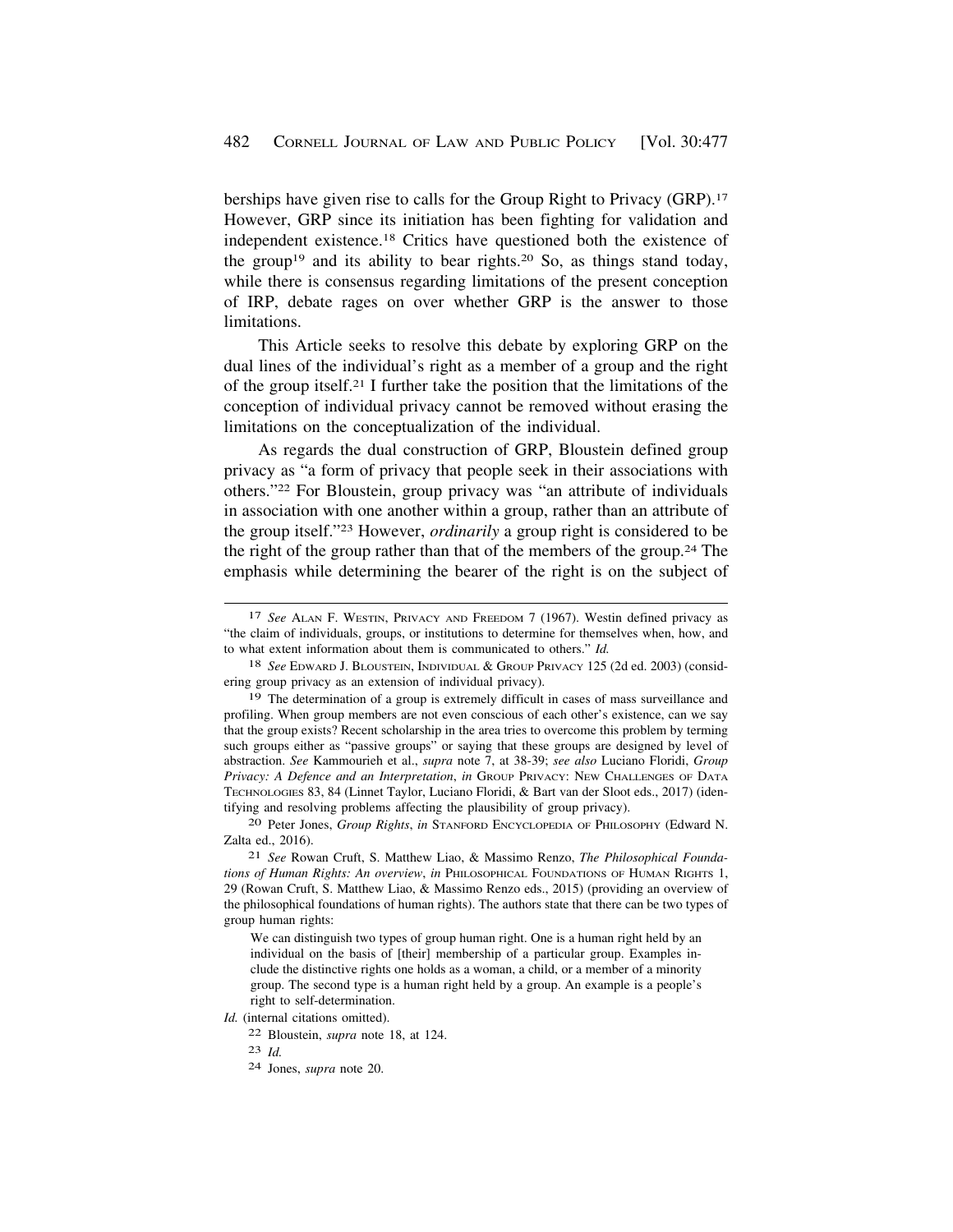the right and not the object of the [right.25](https://right.25) This raises a conundrum for GRP. If group privacy is an attribute of the group members but not the group, and group right is the right of the group but not the group members, then what is GRP? Is it a right of the group or the members or both? The dual construction of GRP that I invoke to resolve this conundrum is consistent with the existing exceptions to the dichotomy between group rights and individual rights. Kymlicka has favored the recognition of group-differentiated rights, which are the rights that vest on the basis of an individual's membership in a social [group.26](https://group.26) Group-differentiated rights are granted to members of a social group in order to remedy ineq[uities.27](https://uities.27) Macdonald further has defined group rights as rights individuals enjoy on the basis of their membership in a [group.28](https://group.28) He specifically emphasizes the rights arising out of group membership that are integral to the individual's [identity.29](https://identity.29) While it is beyond the scope of this Article to articulate a general theory of group rights, my formulation of group rights is especially pertinent from privacy's perspective, where the distinction between individual interest and group interest is not as sharply delineated as some other rights. Big Data Analytics may analyze an individual's attributes to draw inferences about the group that they belong to and vice-versa, an individual may be targeted on the basis of their membership in a group. Hence, the dual formulation of the GRP is justifiable.

As regards limitations on the conception of the individual, historically when it comes to identity, privacy concerns have been overtly focused on protecting the personal identity much to the neglect of social [identity.30](https://identity.30) Similarly, the relationship between privacy and autonomy was classically construed as aimed at keeping the liberal self outside the purview of social gaze rather than protecting the socially embedded autono-

29 Macdonald, *supra* note 28, at 25.

<sup>25</sup> *See* Peter Jones, *Human Rights, Group Rights, and People's Rights*, 21 HUM. RTS. Q. 80, 82–83 (1999) (marking that what differentiates a right from a group right is who holds the right in question).

<sup>26</sup> WILL KYMLICKA, MULTICULTURAL CITIZENSHIP: A LIBERAL THEORY OF MINORITY RIGHTS 6 (Oxford University Press, 1996) ("A comprehensive theory of justice in a multicultural state will include . . . certain group-differentiated rights or 'special status' for minority cultures.").

<sup>27</sup> *See* Eric J. Mitnick, *Three Models of Group-Differentiated Rights*, 35 COLUM. HUM. RTS. L. REV. 215, 215 (2004) (discussing examples of inequities remedied by group-differentiated rights).

<sup>28</sup> Ian Macdonald, *Group Rights in South Africa: A Philosophical Exploration*, 15 POLI-TIKON 19, 24–25 (1988); *see also* Seumas Miller, *Group Rights Revisited*, 33 PHIL. PAPERS SPECIAL ISSUE 187, 192 (2004) (expounding on Macdonald's theory that group rights are rights individuals have by virtue of belonging to some social group).

<sup>30</sup> *See* Regan, *supra* note 16, at 53–55 (detailing how scholarship at the beginning of the 20th century defined privacy primarily through an individualistic lens). *See also* Richard Baskerville, Tawfig Alashoor & Ruilin Zhu, *Rethinking the Privacy and Identity Relationship* 1 (2014), [https://www.nitrd.gov/cybersecurity/nprsrfi102014/Baskerville\\_Alashoor\\_Zhu.pdf](https://www.nitrd.gov/cybersecurity/nprsrfi102014/Baskerville_Alashoor_Zhu.pdf).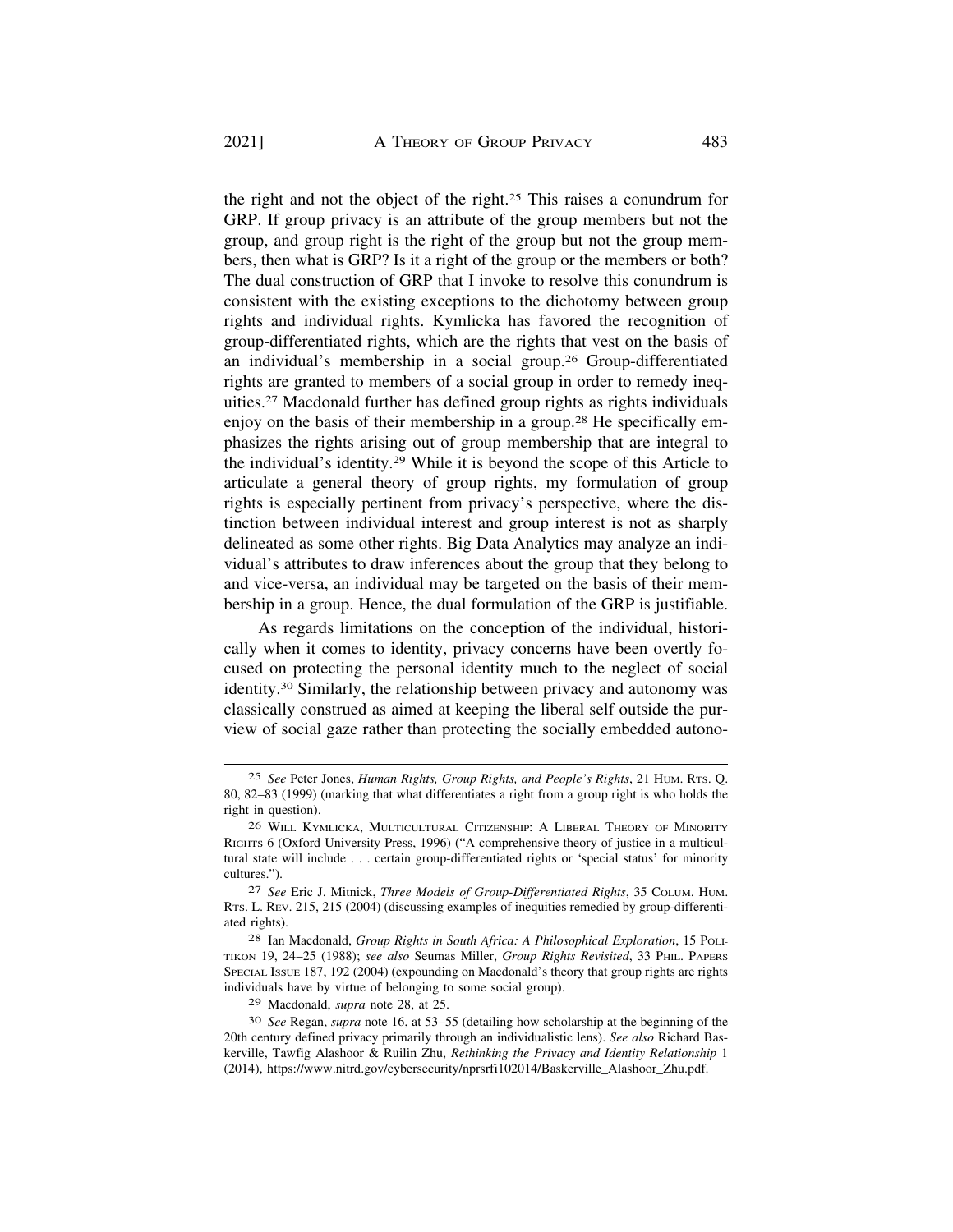mous self.31 I assert that these limited accounts of identity and autonomy32 have given rise to a false duality between the traditional conception of IRP and what is presently considered to be GRP. This false duality can be eliminated by protecting an individual's interest in their socially embedded, autonomous self and their social identity arising out of their membership in social groups  $(GRP_1)^{33}$  Big Data Analytics's panoptic sorting<sup>34</sup> of individuals for behavioral targeting<sup>35</sup> purposes gives rise to epistemic bubbles<sup>36</sup> and echo chambers<sup>37</sup> that impede the

Julie E. Cohen, What privacy is for, 126 Harv. L. Rev. 1904, 1905 (2013). *See also* Dorota Mokrosinska, *Privacy and Autonomy: On Some Misconceptions Concerning the Political Dimensions of Privacy*, 37 L. & PHIL. 117, 121–22 (2018) (noting the shift in privacy discourse from detached liberal self to socially embedded self).

32 My understanding of autonomy is guided by Raz's pronouncement,

"If a person is to be maker or author of his own life then he must have the mental abilities to form intentions of a sufficiently complex kind, and plan their execution. These include minimum rationality, the ability to comprehend the means required to realize his goals, the mental faculties necessary to plan actions, etc. For a person to enjoy an autonomous life he must actually use these faculties to choose what life to have. There must in other words be adequate options available for him to choose from. Finally, his choice must be free from coercion and manipulation by others, he must be independent." Joseph Raz, The Morality of Freedom 376 (1986)

This is not to suggest an absolute account of autonomy. "[T]he autonomous person is a (part) author of his own life. The ideal of personal autonomy is the vision of people controlling, to some degree, their own destiny, fashioning it through successive decisions throughout their lives." *Id* at 369. In the section dealing with  $\text{GRP}_2$ , I highlight how algorithmic grouping violates an individual's autonomy by manipulation and in some cases active discrimination.

33 Hogg, *supra* note 14, at 6 (describing how social groups foster the creation of a shared identity for their members).

34 *See* OSCAR GANDY, THE PANOPTIC SORT: A POLITICAL ECONOMY OF PERSONAL INFOR-MATION. CRITICAL STUDIES IN COMMUNICATION AND IN THE CULTURAL INDUSTRIES 20 (1993), [https://eric.ed.gov/?id=ED377817.](https://eric.ed.gov/?id=ED377817) As early as 1993, Gandy had highlighted the perils of panoptic sort, a discriminatory process that sorts individuals based on their estimated value. *Id.* 

35 ("Behavioral targeting aims to group users into segments of similar behaviors and deliver different ads to different groups of users.") *See* Jun Yan, Ning Liu, Gang Wang, Wen Zhang, Yun Jiang, & Zheng Chen, *How Much Can Behavioral Targeting Help Online Advertising?*, PROC. OF THE 18TH CONF. ON THE WORLD WIDE WEB 263 (2009) (providing an empirical study on the click-through log of advertisements collected from a commercial search engine).

36 *See* C. Thi Nguyen, *Echo Chambers and Epistemic Bubbles*, 17 EPISTEME 141, 142 (2020) (". . . an epistemic bubble is a social epistemic structure in which some relevant voices have been excluded through omission.").

37 *See id.* ("An echo chamber . . . is a social epistemic structure in which other relevant voices have been actively discredited.").

<sup>31</sup> As per Cohen,

The liberal self who is the subject of privacy theory and privacy policymaking does not exist. . . the self who is the real subject of privacy law and policy is socially constructed, emerging gradually from a preexisting cultural and relational substrate. For this self, privacy performs a function that has nothing to do with stasis. Privacy shelters dynamic, emergent subjectivity from the efforts of commercial and government actors to render individuals and communities fixed, transparent, and predictable. It protects the situated practices of boundary management through which the capacity for self-determination develops.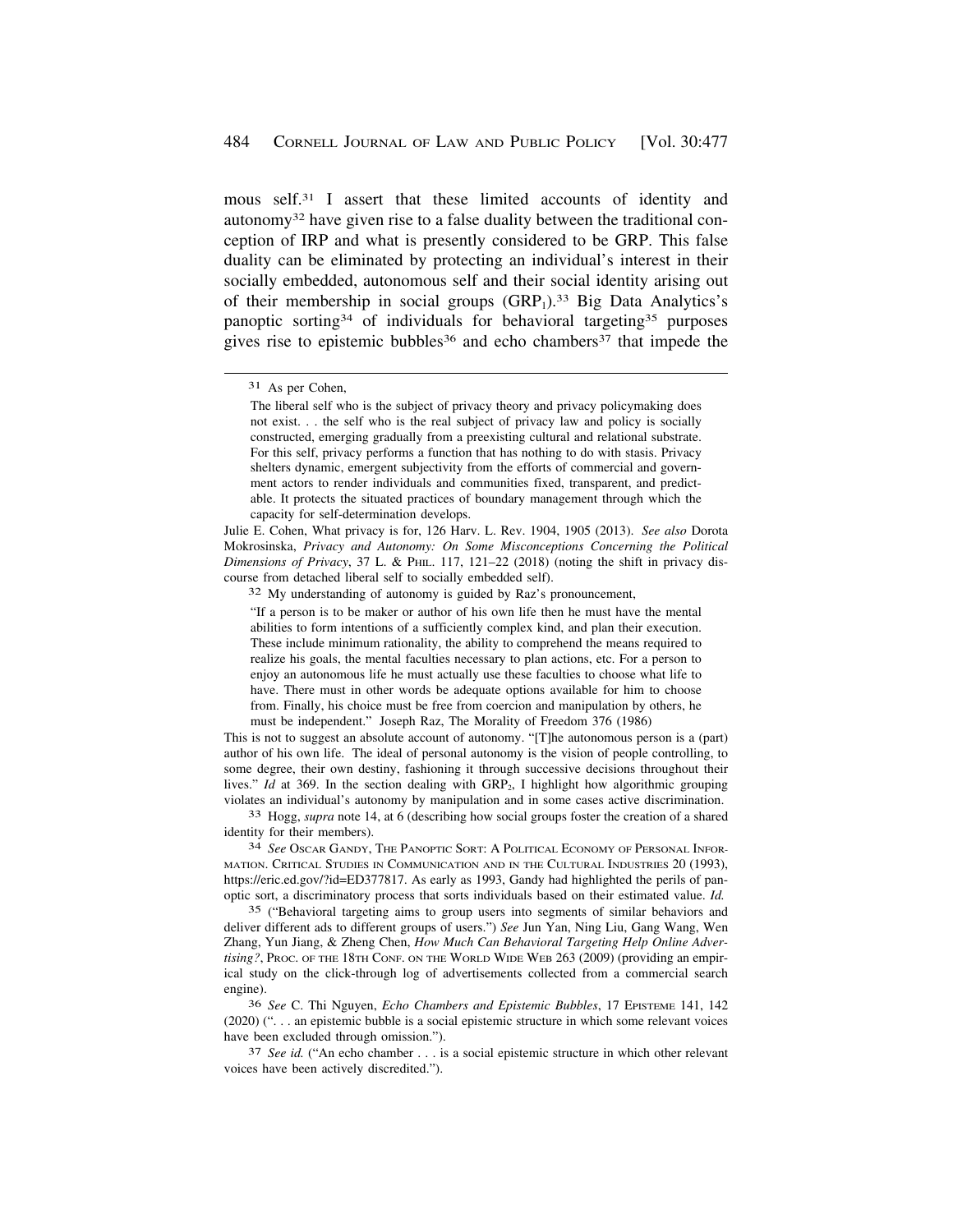formation of an individual's social identity.  $GRP<sub>1</sub>$  seeks to safeguard an individual's social identity and socially embedded, autonomous self against this intrusion.

In addition to protecting their membership in social groups, an individual also has an interest against algorithmic grouping, which is steeped in their right to informational self-determination.<sup>38</sup> Algorithmically grouping an individual on the basis of their online activity is a violation of their [autonomy.39](https://autonomy.39) I recognize and seek to protect this interest through  $GRP<sub>2</sub>$ , the right against algorithmic grouping. Lastly, I acknowledge that there are scenarios where certain organized groups have an independent right to privacy, which is not reducible to an individual right to privacy. I seek to protect this group interest in privacy through GRP<sub>3</sub>.<sup>40</sup> The protection of this group interest in privacy can offer additional protection to individual privacy. The theoretical model is depicted below:



I develop a Razian formulation of GRP to state that Big Data Analytics's constant surveillance and monetization of human existence is an infringement of individual [autonomy.41](https://autonomy.41) I highlight that the violation of

FICATION OF SURVEILLANCE: CRIME, TERRORISM AND WARFARE IN THE INFORMATION ERA 1, 1

<sup>38</sup> *See* J. C. Buitelaar, *Post-mortem Privacy and Informational Self-Determination*, 19 ETHICS INFO. TECH. 129, 137 (2017) (exploring whether right to informational self-determination has validity in postmortem context.). Buitelaar states that informational self-determination is the individual's "capacity to determine without coercion which information about [them] and will be available and accessible." *Id.* 

<sup>39</sup> *See* Kammourieh et al., *supra* note 7, at 43 (defining privacy as a facet of human dignity and discussing how Big Data groups individuals without their knowledge). I further share the concerns raised by Kammourieh et al. that algorithmic grouping is a violation of the

right to privacy which is based in human dignity. 40 *Cf.* Bart van der Sloot, *Do Groups Have a Right to Protect Their Group Interest in Privacy and Should They? Peeling the Onion of Rights and Interests Protected Under Article 8 ECHR*, *in* GROUP PRIVACY-NEW CHALLENGES OF DATA TECHNOLOGIES 197, 213–14 (Linnet Taylor, Luciano Floridi, & Bart van der Sloot eds., 2017) (stating "If it is true that these relationships are built and dependent on the protection of privacy, the violation of privacy is something more than an aggregated interests of several individuals. It is a constitutive element of the group as such."). 41 *See* Kirstie Ball & Frank Webster, *The Intensification of Surveillance*, in THE INTENSI-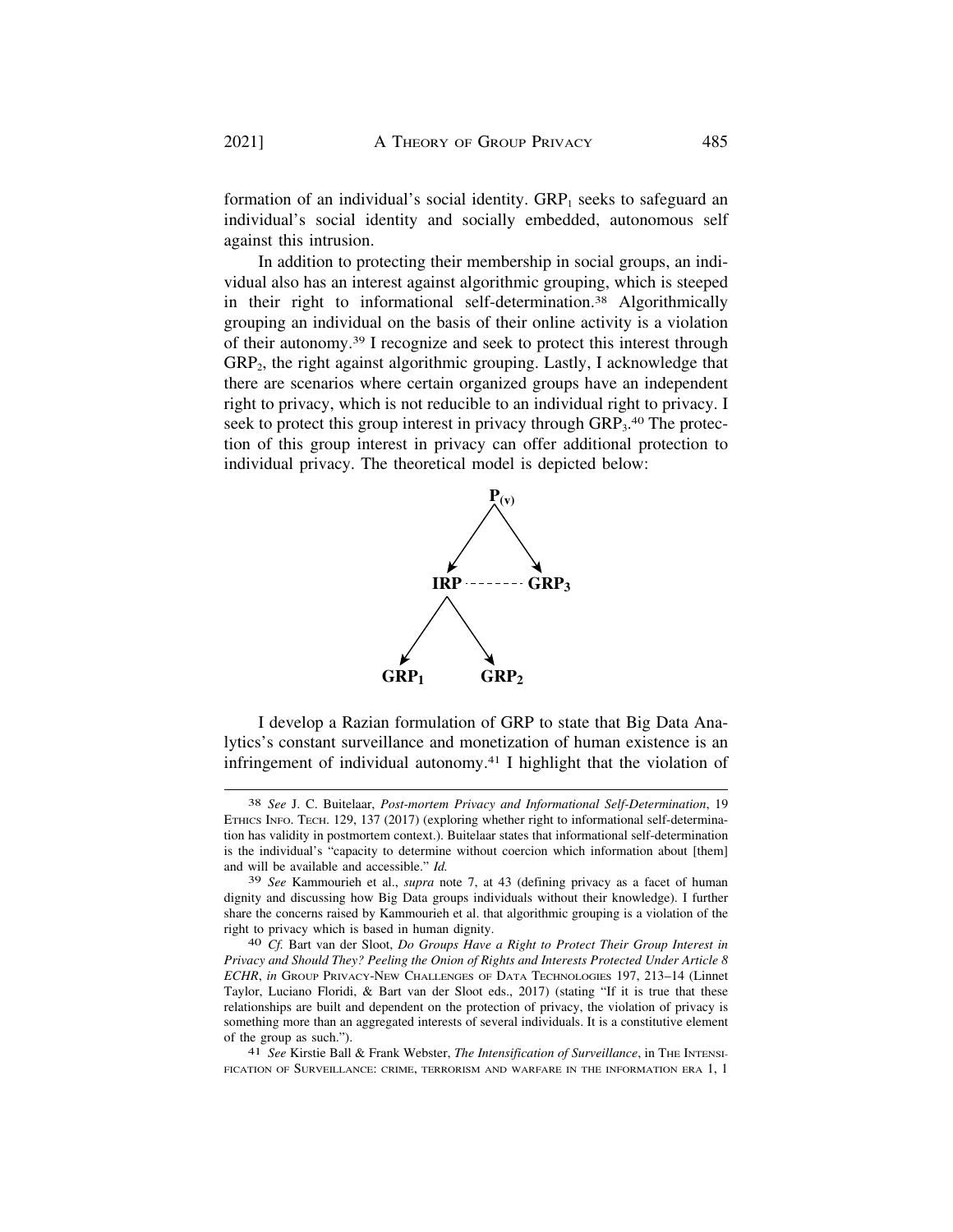GRP subjects an individual to behavioral targeting (including hypertargeted political advertising) and distorts their *weltanschauung*, or [worldview.42](https://worldview.42) As regards the Covid-19 Apps, I assert that the pandemic's extraordinary circumstances do not provide an everlasting justification for reducing an individual's identity to a potential disease carrier. I argue that the ambivalence regarding the existence of surveillance surrounding an individual's social identity can leave them in a perpetual state of simulated surveillance [\(simveillance\).43](https://simveillance).43)

In conclusion, I highlight that our privacy is not only interdependent in nature, but is existentially, cumulatively interlinked. It increases in force with each successive protection. I challenge the privacy versus access tradeoff and highlight the global regulatory trends in favor of privacy. I further argue that it is in Big Tech corporations' long-term interest to respect privacy. I state that the privacy challenge posed by Covid-19 Apps has helped us realize that while limited exceptions to privacy maybe carved out in grave emergencies, there is no moral justification for round- the- clock surveillance of an individual's existence by Big Data Analytics. Similarly, the threat to privacy posed by Big Data Analytics has helped us realize that privacy has been wrongly focusing on the distinguishing aspects of the individual. It is our similarities that are truly worth protecting. In order to protect these similarities, I formu-

42 Merriam Webster defines *Weltanschauung* as "a comprehensive conception or apprehension of the world especially from a specific standpoint." *Weltanschauung*, MERRIAM-WEB-[STER.COM](https://STER.COM) DICTIONARY, <https://www.merriam-webster.com/dictionary/Weltanschauun>. *Weltanschauung* refers to "the worldview of an individual or group." *Weltanschauung*, LEX-ICO, <https://www.lexico.com/en/definition/weltanschauung>.

<sup>(</sup>Ball & Webster eds., 2003). As per Ball & Webster, "Surveillance involves the observation, recording and categorization of information about people, processes and institutions. It calls for the collection of information, its storage, examination and—as a rule—its transmission." *Id.* As per Zuboff, "Surveillance capitalism unilaterally claims human experience as free raw material for translation into behavioral data." SHOSHANNA ZUBOFF, THE AGE OF SURVEIL-LANCE CAPITALISM: THE FIGHT FOR A HUMAN FUTURE AT THE NEW FRONTIER OF POWER 8 (2019); *see also* Jonathan Cinnamon, *Social Injustice in Surveillance Capitalism*, 15 SURVEIL-LANCE & Soc'y 609, 611–12 ("... personal data accumulation by surveillance capitalists is not only an economic injustice of maldistribution, it is also the key mechanism by which two further, more opaque forms of injustice are made possible. The initial injustice of personal data maldistribution can lead to sociocultural misrecognition, which occurs when personal data are subject to algorithmic processing and classification, as well as political misrepresentation, which renders people voiceless to challenge any misuse of their personal data.").

<sup>43</sup> The portmanteau "simveillance" arises out of "simulation" and "surveillance." WIL-LIAM BOGARD, THE SIMULATION OF SURVEILLANCE: HYPERCONTROL IN TELEMATIC SOCIETIES 4 (Cambridge Univ. Press 1996). (". . . technologies of simulation are forms on *hypersurveillant control*, where the prefix "hyper" implies not simply an intensification of surveillance, but the effort to push surveillance technologies to their absolute limit. That limit is an imaginary line beyond which control operates, so to speak, in 'advance' of itself and where surveillance—a technology of exposure and recording—evolves into a technology of *pre-*exposure and *pre-*recording, a technical operation in which all control functions are reduced to modulations of preset codes."). *Id.*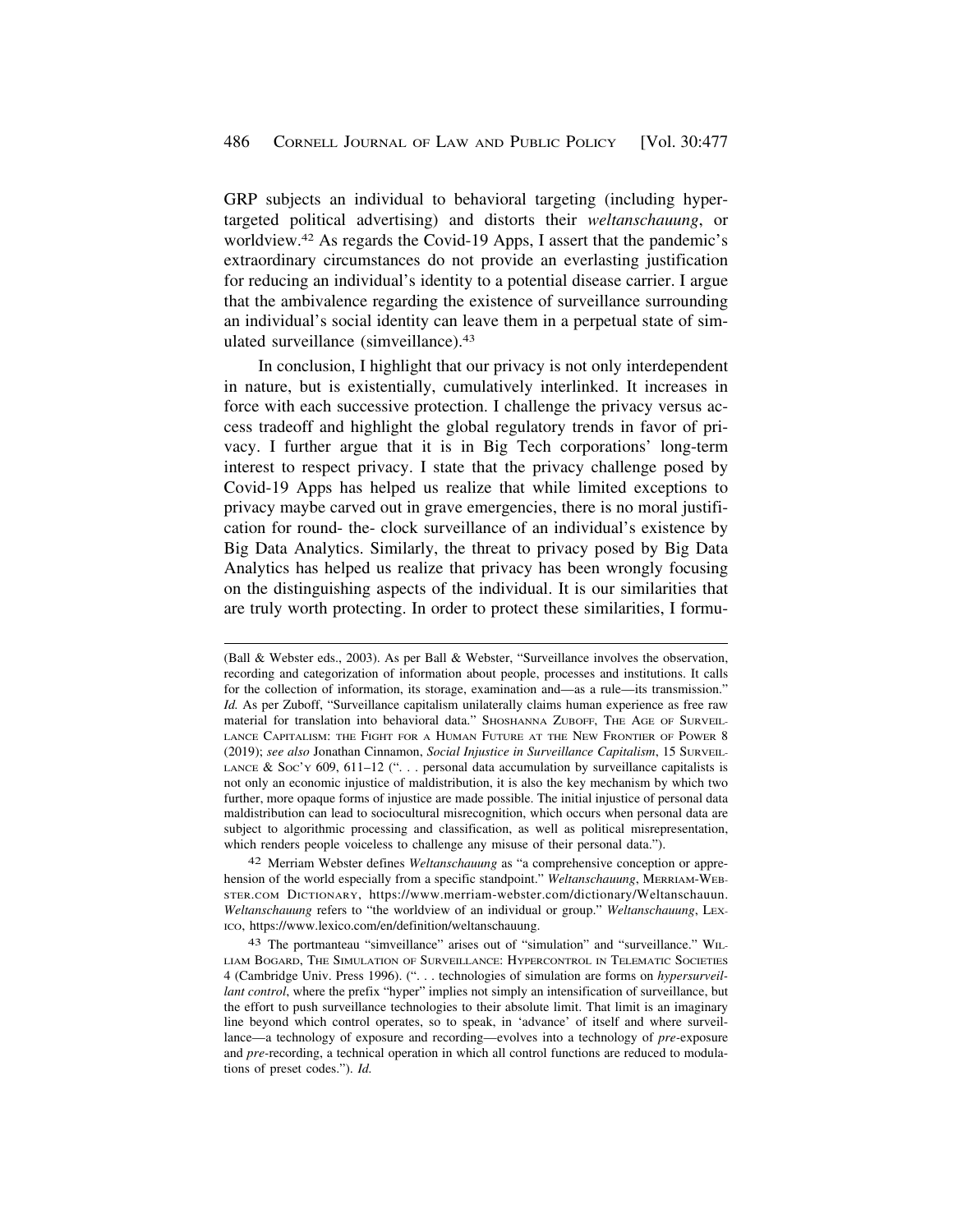late the concept of mutual or companion privacy, which counter-intuitively states that in the age of Big Data Analytics we have more privacy together rather than individually.

In order to systematically develop the theoretical framework, this Article has been divided into eleven parts. Part I traces the evolution of privacy from an individual right to a group right. Part II analyzes the threat to privacy in the age of Big Data Analytics. Part III examines the impact of Covid-19 Apps on individual identity and autonomy. Part IV explores privacy's role in identity formation. Part V highlights the importance of privacy in protecting the socially embedded, autonomous self. Part VI provides a primer to the triumvirate formulation of the group right to privacy. Part VII develops  $\text{GRP}_1$ , which seeks to protect an individual's interest in their socially embedded, autonomous self and social identity arising out of participation in social groups. Part VIII emphasizes an individual's right to informational self-determination and against algorithmic grouping in the form of  $GRP<sub>2</sub>$ . Part IX highlights instances where an organized group may have an entitlement to privacy in its own right as  $\text{GRP}_3$ . Part X highlights the harms suffered because of violation of the GRP formulation. Finally, Part XI prescribes the way forward in the form of mutual or companion privacy.

## I. THE EVOLUTION OF PRIVACY: FROM INDIVIDUAL TO GROUP

As noted in the introduction, the right to privacy began its jurisprudential journey as the individual's "right to be let alone."44 Over the course of a century, even as the focus of privacy has shifted from physical intrusion to information privacy,<sup>45</sup> the locus of privacy continues to be the [individual.46](https://individual.46) However, overemphasis on individual privacy has led to the neglect of privacy's social aspects, the weakening of privacy in political practice, and the failure of privacy regulation to keep pace with technological developments.

<sup>44</sup> Warren & Brandeis, *supra* note 2, at 193.

<sup>45</sup> *See* DANIEL J. SOLOVE & PAUL M. SCHWARTZ, INFORMATION PRIVACY LAW 2 (5th ed. 2014). As per Solove & Schwartz, "Information privacy concerns the collection, use, and disclosure of personal information. Information privacy is often contrasted with 'decisional privacy,' which concerns the freedom to make decisions about one's body and family." *Id.* 

<sup>46</sup> *See* Balachander Krishnamurthy & Craig E. Wills, *On the Leakage of Personally Identifiable Information via Online Social Networks*, *in* PROCEEDINGS OF THE 2ND ACM WORKSHOP ON ONLINE SOCIAL NETWORKS 7 (Jon Crowcroft ed., 2009) (exploring the possibility of third party's linking personally identifiable information, which is leaked via social networks with other user actions). The individual's information privacy is presently protected through the regulatory device called "Personally Identifiable Information." As per Balachander & Wills, "Personally identifiable information is information, which can be used to distinguish or trace an individual's identity either alone or when combined with other information that is linkable to a specific individual." *Id.*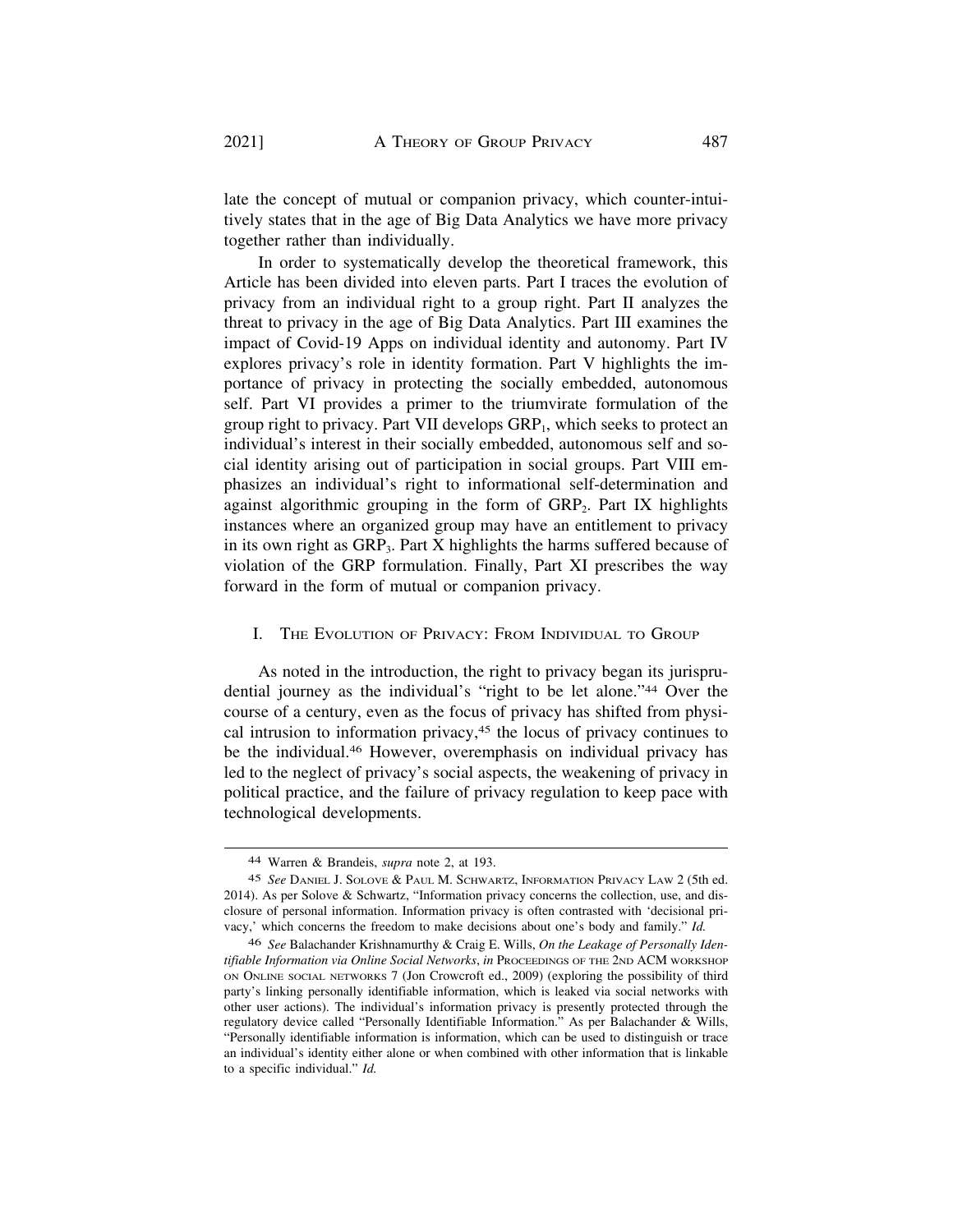As regards social aspects, privacy is not just an individual right but also a social good.47 Further, the traditional view of privacy, which is focused on protecting individual interests, has provided a weak basis for protecting privacy in the political [realm.48](https://realm.48) Mokrosinska and Roessler note, "[w]hen individual privacy conflicts with broader social interests such as law enforcement, public security, or the implementation of social justice, protecting individuals' interests seems to be a luxury that society can ill afford."49 As regards the technological challenge, with the advent of big data and analytical tools for profiling, it is possible to violate an individual's privacy even without identifying them.50 In all fairness, when Warren and Brandeis expounded the right to privacy, it would have been axiomatic to conceptualize privacy solely from an individual perspective.<sup>51</sup> In the absence of Information and Communication Technologies (ICTs), it would have made eminent sense to seek privacy *from* a group rather than *in* a group. The realization of the social, political, and technical limitations of the individual right to privacy is the genesis of the group right to privacy.

Floridi offers the justification for group privacy in the age of Big Data Analytics by stating, "[s]ometimes the only way to protect the individual is to protect the group to which the individual belongs. Preferably before any disaster happens."52 In their work on group privacy, Taylor, Floridi, and van der Sloot provide the following cogent justification for group privacy in present day and age: ". . . in an era of big data where analytics are being developed to operate at as broad a scale as possible,

<sup>47</sup> *See* Debbie V.S. Kasper, *Privacy as a Social Good*, 28 SOC. THOUGHT & RSCH. 165, 165 (2007). See also: Regan *supra* note 16 at 50. Valerie Steeves, Reclaiming the social value of privacy, in LESSONS FROM THE IDENTITY TRAIL 191, 193-194 (Ian Kerr et al ed. 2009). (highlighting the social value of privacy.)

<sup>48</sup> *See* Annabelle Lever, *Privacy Rights and Democracy: A Contradiction in Terms?*, 5 CONTEMP. POL. THEORY 142, 142 (2006) (detailing information about privacy's role in enabling democratic expression and communication).

<sup>49</sup> Dorota Mokrosinska & Beate Roessler, *Introduction*, *in* SOCIAL DIMENSIONS OF PRI-VACY: INTERDISCIPLINARY PERSPECTIVES 3 (Roessler & Mokrosinska eds., 2015) (reflecting on the social dimensions of privacy).

<sup>50</sup> Linnet Taylor, *Safety in Numbers? Group Privacy and Big Data Analytics in the Developing World*, *in* GROUP PRIVACY: NEW CHALLENGES OF DATA TECHNOLOGIES 13, 14 (Linnet Taylor, Luciano Floridi, & Bart van der Sloot eds., 2017) (arguing that group privacy is a necessary element of a global perspective on privacy); *see also* Alessandro Mantelero, *From Group Privacy to Collective Privacy: Towards a New Dimension of Privacy and Data Protection in the Big Data Era*, *in* GROUP PRIVACY—NEW CHALLENGES OF DATA TECHNOLOGIES 139, 145 (Linnet Taylor, Luciano Floridi, & Bart van der Sloot eds., 2017) (investigating the opportunity to consider informational privacy and data protection as collective rights in the age of big data analytics).

<sup>51</sup> *See* Warren & Brandeis, *supra* note 2, at 193, 196–97.

<sup>52</sup> Luciano Floridi, *Open Data, Data Protection, and Group Privacy*, 27 PHIL. & TECH. 1, 3 (2014) (exploring the debate between open data and data protection through the prism of group privacy).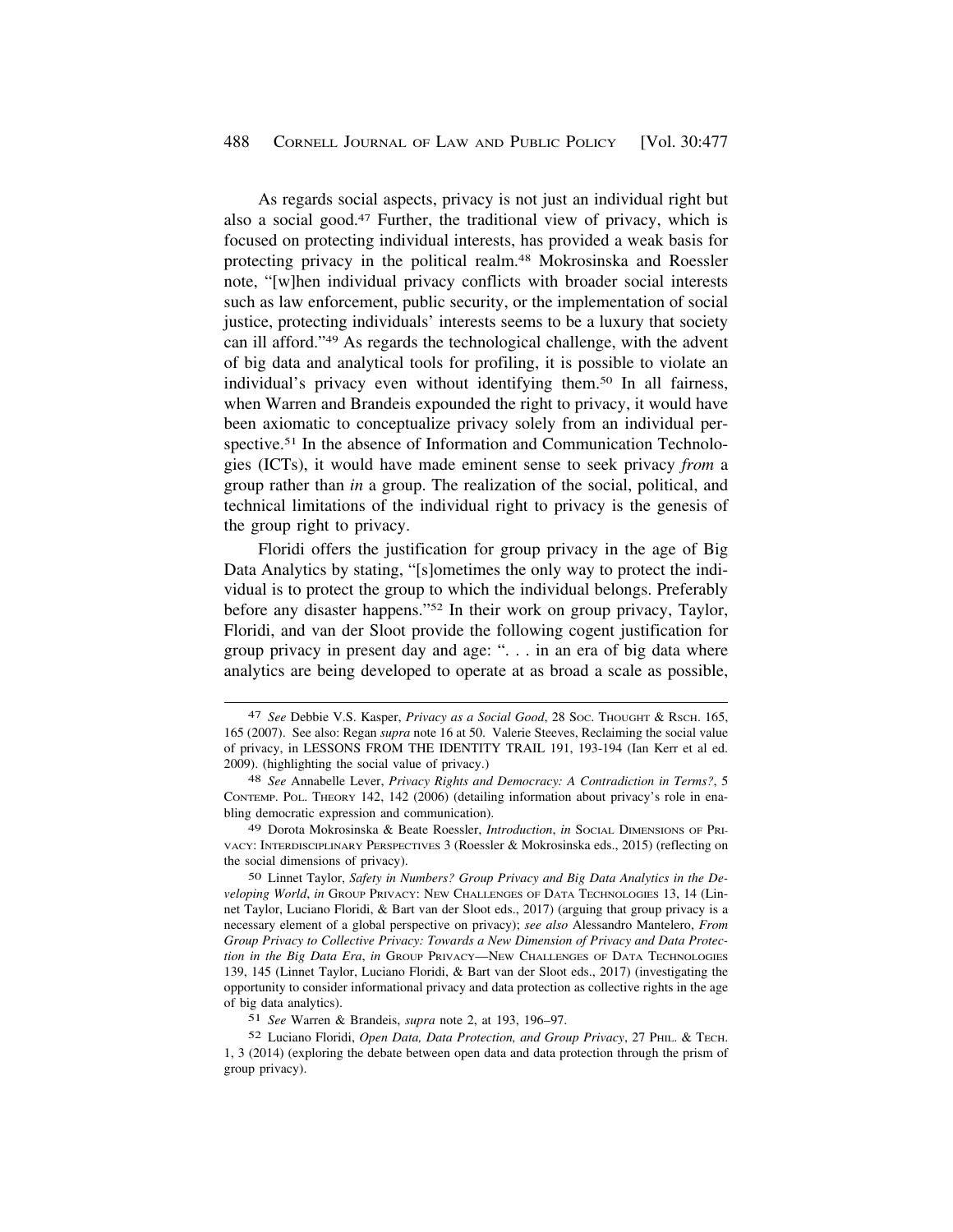the individual is often incidental to the analysis. Instead, data analytical technologies are directed at the group level."53

Floridi claims that groups are neither invented nor discovered, but designed by the level of abstraction (LoA) at which a specific analysis of a social system is [developed.54](https://developed.54) As per this claim, the logical order is purpose (why individuals are being grouped in this way) followed by LoA (how individuals are being grouped in this way) and then result (the obtained [group\).55](https://group).55) Floridi states that the very same practices that determine the grouping of people also delineate the resulting groups as potential holders of a privacy [right.56](https://right.56) Building upon Floridi's work, Loi and Christen identify two forms of group rights to privacy: the first concerning the confidential information shared with the group members, and the second concerning the inferences that one can draw about the group members because of shared features.<sup>57</sup> Mittelstadt has argued that algorithmically-assembled groups or ad hoc groups "should be formally recognized as moral patients in data protection law and privacy theory."58

Despite these attempts at expanding the scope of privacy, recent perspectives on privacy recognize that group privacy is falling short in face of emerging data analytic [techniques.59](https://techniques.59) Further, there is a lack of an overarching theoretical framework for the group right to [privacy.60](https://privacy.60) The history of human rights demonstrates the necessity of such a framework. Human rights scholars identify the lack of philosophical justifications at the time of Human Rights Declaration as a major reason for the vulnerability of human rights.<sup>61</sup> Sen, while noting the impatience of human rights activists with theoretical criticisms and conceptual doubts, states that "[i]t is not hard to understand their unwillingness to spend time trying to provide conceptual justification, given the great urgency to re-

58 Brent Mittelstadt, *From Individual to Group Privacy in Big Data Analytics*, 30 PHIL. & TECH. 475, 492 (2017).

59 *See* Taylor, Floridi, & van der Sloot, *supra* note 8, at 2.

60 *See id.* at 3. The authors, while describing the various scholarship approaches to defining group privacy in their work, states that their approaches are functional and iterative rather than stable and unanimous. *Id.* 

<sup>53</sup> Taylor, Floridi, & van der Sloot, *supra* note 8, at 2.

<sup>54</sup> Floridi, *supra* note 19, at 83.

<sup>55</sup> *Id.* at 88.

<sup>56</sup> *Id.* at 89.

<sup>57</sup> Michele Loi & Markus Christen, *Two concepts of Group Privacy*, 33 PHIL. & TECH. 207, 207 (2020) (discussing two concepts of group privacy-one involving confidential information shared between the members of a group and second dealing with inferences that can be made regarding the members of a group).

<sup>61</sup> Johannes Morsink, *World War Two and the Universal Declaration*, 15 HUM. RTS. Q. 357, 397 (1993) ("It seems, therefore, that the war, which prompted the writing of a Declaration with a set of universal and absolute values, did not provide a philosophy with which to defend that set.").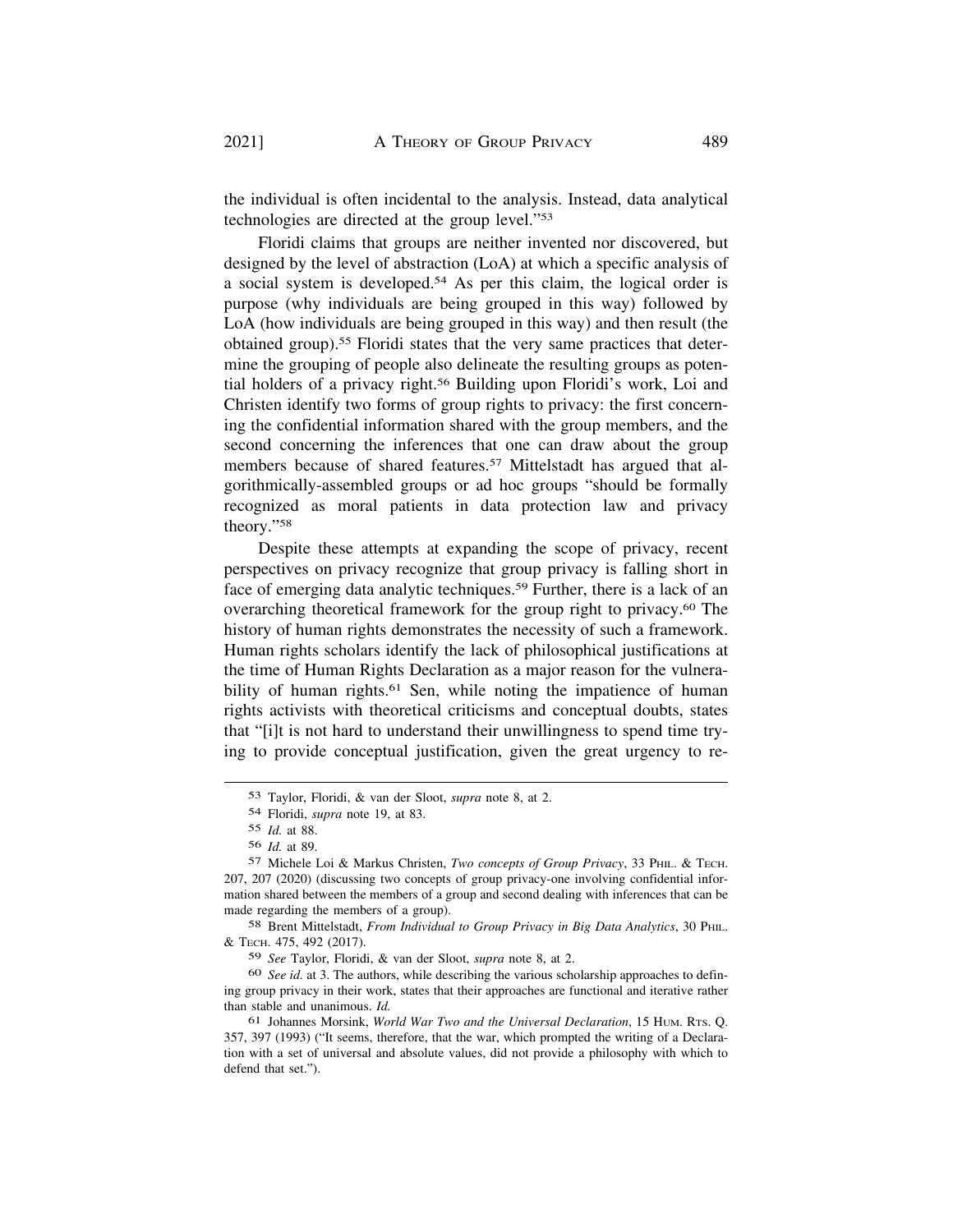spond to terrible deprivations around the world . . . However, the conceptual doubts must also be satisfactorily addressed, if the idea of human rights is to command reasoned loyalty and to establish a secure intellectual standing."62 My conceptualization of a theory of group privacy is driven by a similar motivation to provide philosophical justifications for an expansion of privacy in the age of Big Data Analytics. Before I elaborate my theoretical framework, it is important to understand the threat Big Data Analytics pose to privacy.

## II. PRIVACY IN THE AGE OF BIG DATA

Big Data can be functionally understood as "the process of applying serious computing power—the latest in machine learning and artificial intelligence—to seriously massive and often highly complex sets of information."63 Why Big Data is a threat to privacy becomes intuitively clear with the help of a widely cited definition: "Big Data is the Information asset characterized by such a High Volume, Velocity and Variety to require specific Technology and Analytical Methods for its transformation into Value."64 The use of massive computational power to transform human experience into a data set of value is a direct threat to individual autonomy and consequently a challenge for privacy. As a report commissioned by the White House on Big Data notes, "[a]nother concern is that big data technology could assign people to ideologically or culturally segregated enclaves known as 'filter bubbles' that effectively prevent them from encountering information that challenges their biases or assumptions."65

Stephens-Davidowitz enumerates four powers of Big Data that can be distilled as the Big Data's ability to use new forms of immensely honest data sets to zoom in on small subsets of the population and con-

<sup>62</sup> Amartya Sen, *Elements of a Theory of Human Rights*, 32 PHIL. & PUB. AFFS. 315, 317 (2004) (presenting the elements of a theory of human rights).

<sup>63</sup> Jonathan Stuart Ward & Adam Baker, *Undefined By Data: A Survey of Big Data Definitions*, ARXIV (2013), <https://arxiv.org/pdf/1309.5821.pdf> (collating the various definitions of Big Data.); *see also* Microsoft, *The Big Bang: How the Big Data Explosion Is Changing the World*, MICROSOFT UK ENTERPRISE INSIGHTS BLOG (April 15, 2013), https:// [blogs.msdn.microsoft.com/microsoftenterpriseinsight/2013/04/15/the-big-bang-how-the-big](https://blogs.msdn.microsoft.com/microsoftenterpriseinsight/2013/04/15/the-big-bang-how-the-big)data-explosion-is-changing-the-world/.

<sup>64</sup> Andrea De Mauro, Marco Greco & Michele Grimaldi., *A Formal Definition of Big Data Based on its Essential Features*, 65 LIBR. REV. 122, 122 (2016) (identifying and describing the most prominent research areas connected with "Big Data" and proposing a thorough definition of the term).

<sup>65</sup> EXEC. OFFICE OF THE PRESIDENT, BIG DATA, SEIZING OPPORTUNITIES, PRESERVING VALUES (2014); *see also* Cynthia Dwork & Deirdre K. Mulligan, *It's Not Privacy, and It's Not Fair*, 66 STAN. L. REV. ONLINE 35, 36 (2013) (discussing the insufficiency of privacy controls against the classification power of big data).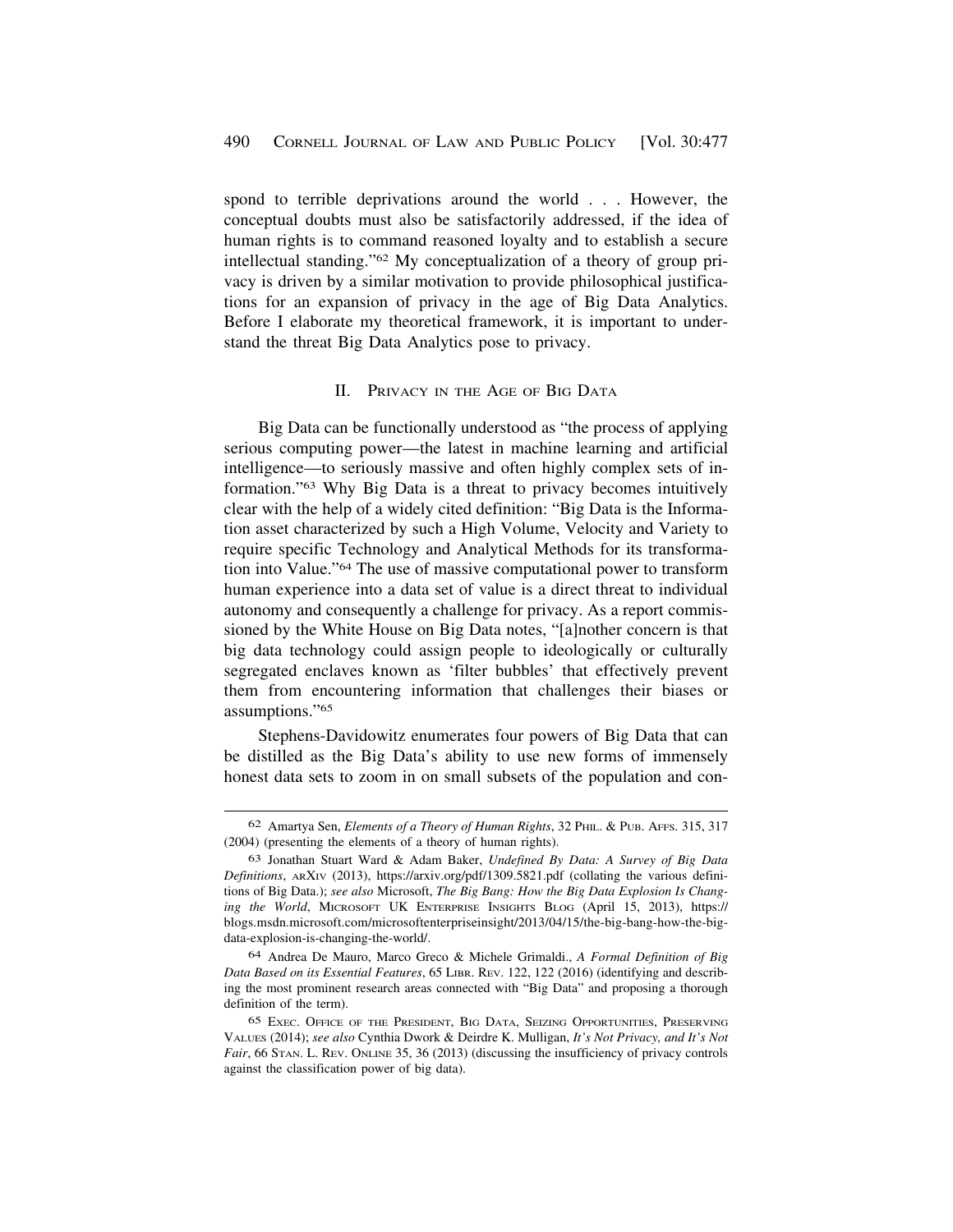duct a highly causal [analysis.66](https://analysis.66) I will address specific examples of how Big Data Analytics infringe on privacy and undermine individual autonomy later in the Article. I also analyze some of the shortcomings of the existing privacy framework which result in violation of individual identity and autonomy:

# *A. Lacunae in the Existing Privacy Framework*:

- 1. Shifting focus: Schonberger and Cukier highlight that with the advent of Big Data Analytics, the value of information no longer resides solely in its primary purpose for which it was collected, but in its secondary uses.67 Kammoureih and others state that the traditional right to privacy focuses solely on information collection rather than analysis and is thus no longer a fully effective instrument of control.<sup>68</sup>
- 2. Onus on the individual: The existing model of collecting an individual's data on the basis of "notice and consent" is deeply flawed. It has now become a cliché to state that nobody reads a website's privacy policy, but it is still important to state that even the best of trained experts would be hard-pressed to interpret the unilateral and ambiguous privacy [policies.69](https://policies.69) Hence, there is no informed [consent.70](https://consent.70)
- 3. Contextual integrity: Nissenbaum advocates a contextual approach to privacy online, emphasizing the importance of contextual integrity as personal information moves across heterogeneous online contexts.<sup>71</sup> She states that "[c]ontextual integrity ties adequate protection for privacy to norms of specific contexts, demanding that information gathering and dissemination be appropriate to that context and obey the governing norms of distribution within it."72 While this does

<sup>66</sup> SETH STEPHENS-DAVIDOWITZ, EVERYBODY LIES: BIG DATA, NEW DATA AND WHAT THE INTERNET CAN TELL US ABOUT WHO WE REALLY ARE 53-54 (2017).

<sup>67</sup> VIKTOR MAYER-SCHONBERGER & KENNETH CUKIER, BIG DATA: A REVOLUTION THAT WILL TRANSFORM HOW WE LIVE, WORK AND THINK 103 (2013).

<sup>68</sup> Kammourieh et al., *supra* note 7, at 46.

<sup>69</sup> Masooda Bashir, April D. Lambert, Carol Hayes, & Jay P. Kesan, *Online Privacy and Informed Consent: The Dilemma of Information Asymmetry*, 52 PROC. ASS'N FOR INFO. SCI. & TECH. 1, 2 (2016) (discussing the problem of information asymmetry in privacy and consent). *See also* Marcus Moretti & Michael Naughton, *Why Policies are so Inscrutable*, THE ATLANTIC (Sep. 5, 2014), <https://www.theatlantic.com/technology/archive/2014/09/why-privacy-poli>-cies-are-so-inscrutable/379615/.

<sup>&</sup>lt;sup>70</sup> Masooda Bashir, April D. Lambert, Carol Hayes, & Jay P. Kesan, *supra* note 69. <sup>71</sup> Helen Nissenbaum, *A Contextual Approach to Privacy Online*, DAEDALUS 32, 41

<sup>(2011) (</sup>articulating context-specific substantive norms that constrain what information websites can collect, with whom and under what conditions it can be shared). 72 Helen Nissenbaum, *Privacy as Contextual Integrity*, 79 WASH. L. REV. 119, 119

<sup>(2004) (</sup>explaining why some of the prominent theoretical approaches to privacy, which were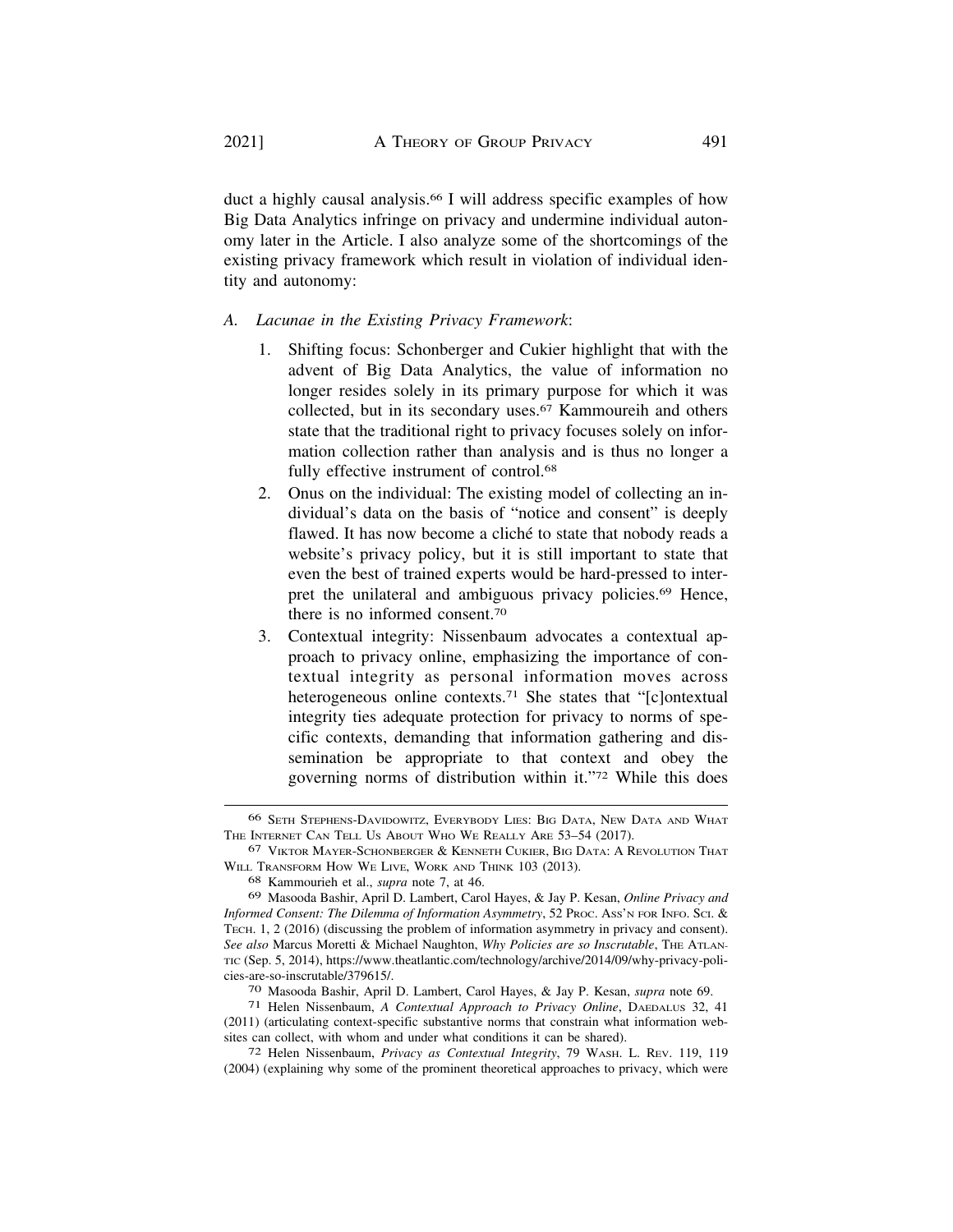offer a modicum of privacy, it assumes that the aggregator or gatherer of information is aware of all the uses of the information collected under the ambit of the privacy policy, which very often is not the case.73 The usage of broad-based terms, such as "commercial purposes" in the privacy policy, further undermines the contextual integrity of data.<sup>74</sup>

4. Restricted access and anonymity: Wu, Zhu, Wu, and Ding state that two common approaches to protect privacy are to:

a) "[R]estrict access to the data, such as adding certification or access control to the data entries, so sensitive information is accessible by a limited group of users only, and

b) [A]nonymize data fields such that sensitive information cannot be pinpointed to an individual record."75

The restricted access approach is not entirely effective because, as stated earlier, identification is not necessary to influence the [individual.76](https://individual.76) Further, it is virtually impossible to completely anonymize data.77

5. Differential privacy: Differential privacy focuses on disclosing properties of a database while protecting individual information. As per the Harvard University Privacy Tool Project, "an algorithm is said to be differentially private if by looking at the

*Incomprehensible Disaster*, N.Y. TIMES (June 12, 2019), [https://www.nytimes.com/interactive/](https://www.nytimes.com/interactive) 2019/06/12/opinion/facebook-google-privacy-policies.html?mtrref=www.google.com&asset TypeREGIWALL. *See generally* Moretti & Naughton, *supra* note 69.

75 Xindong Wu, Xingquan Zhu, Gong-Qing Wu, & Wei Ding, *Data Mining with Big Data*, 26 IEEE TRANSACTIONS ON KNOWLEDGE AND DATA ENG'G 97, 100 (2014) (analyzing the challenging issues in the data-driven model and also in the Big Data revolution); *see also*  Graham Cormode & Divesh Srivastava, *Anonymized Data: Generation, Models, Usage*, IEEE XPLORE 1211, 1211 (2010),<https://ieeexplore.ieee.org/document/5447721>(describing how the body of "work in query evaluation over uncertain databases can hence be used for answering ad hoc queries over anonymized data" in a principled manner).

76 Barocas & Nissenbaum, *supra* note 6, at 45. 77 A recent study published in Nature Communications states that even heavily sampled anonymized datasets are unlikely to satisfy the modern standards for anonymization the EU General Data Protection Regulation (GDPR) set forth. For instance, it is possible to re-identify 99.98% of Americans in any dataset using 15 demographic attributes. Luc Rocher, Julien M. Hendrickx, & Yves-Alexandre de Montjoye, *Estimating the Success of Re-identifications In Incomplete Datasets Using Generative Models*, 10 NATURE COMM. 1, 5 (2019).

developed over time to meet traditional privacy challenges, yield unsatisfactory conclusions in the case of public surveillance).<br>
<sup>73</sup> "A major problem created by the widespread adoption of computer and telecommuni-

cations technology to personal-data record keeping is the inability to anticipate and control future use of information." PRIVACY PROTECTION STUDY COMMISSION, TECHNOLOGY AND PRI-VACY: APPENDIX 5 TO THE REPORT OF THE PRIVACY PROTECTION STUDY COMMISSION 26 (1977). *See* Paul M. Schwartz & Daniel J. Solove, *The PII Problem: Privacy and a New Concept of Personally Identifiable Information*, GEO. WASH. L. FAC. PUBL'NS 1814, 1846 (2011) (noting the problems of defining PII). 74 *See generally* Kevin Litman-Navarro, *We Read 150 Privacy Policies. They Were an*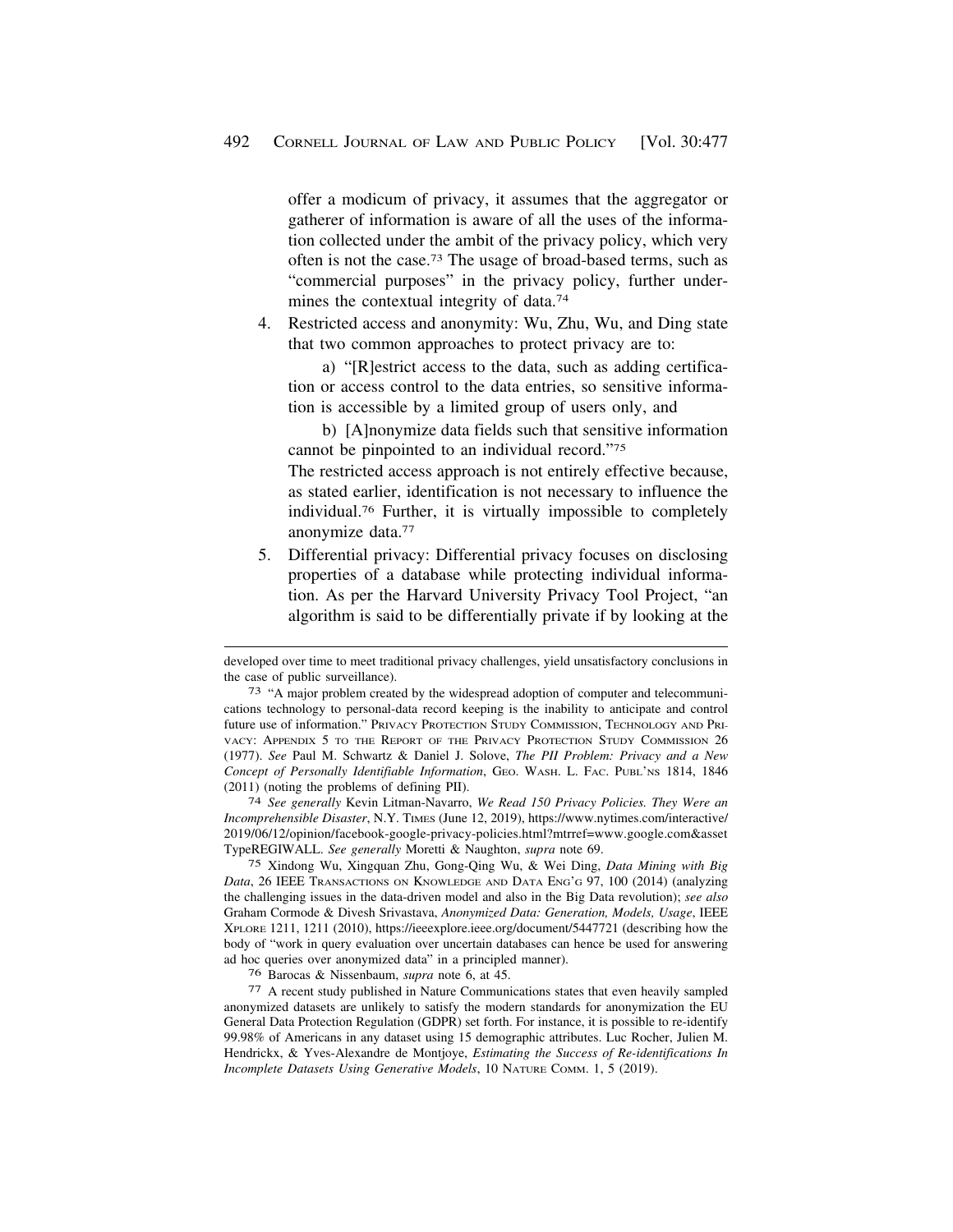output, one cannot tell whether any individual's data was included in the original dataset or not."78 While exploring database privacy Dwork notes, Dalenius desideratum for statistical databases articulated in 1977, "[n]othing about an individual should be learnable from the database that cannot be learned without access to the database."<sup>79</sup> After stating that Dalenius' desideratum is impossible to achieve, Dwork argues that differential privacy provides an alternative to anonymization of data by adding random noise to make databases resilient to adaptive attacks that use auxiliary [information.80](https://information.80) However, as Arpita Ghosh and Robert Kleinberg highlight,

[D]ifferential privacy focuses on the privacy loss to an individual by [their] contribution to a dataset, and therefore—by design—does not capture all of the privacy losses from inferences that could be made about one person's data due to its correlations with *other* data in networked contexts.<sup>81</sup>

It is this lacuna that Big Data Analytics exploits.

The aforesaid discussion clarifies that the various downstream approaches to correct individual malaise arising out of data practices have not succeeded. In order to thwart Big Data Analytics's assault on individual autonomy and identity, it is important to justify a strong moral interest in comprehensive protection of the group affiliations that constitute an individual's identity and autonomy. While discussing Bank of England's monetary policy, Graeber wrote: "[B]ack in the 1930s, Henry Ford is supposed to have remarked that it was a good thing that most Americans didn't know how banking really works, because if they did, 'there'd be a revolution before tomorrow morning.'"82 Something similar can be said about Big Data Analytics. As Stephens-Davidowitz states,

*to Differential Privacy*, MEDIUM: GEORGIAN IMPACT BLOG (Aug. 31, 2018), <https://me>[dium.com/georgian-impact-blog/a-brief-introduction-to-differential-privacy-eacf8722283b](https://dium.com/georgian-impact-blog/a-brief-introduction-to-differential-privacy-eacf8722283b). [81](https://dium.com/georgian-impact-blog/a-brief-introduction-to-differential-privacy-eacf8722283b) Arpita Ghosh & Robert Kleinberg, *Inferential Privacy Guarantees for Differentially* 

*In It*, GUARDIAN (Mar. 18, 2014), [https://www.theguardian.com/commentisfree/2014/mar/18/](https://www.theguardian.com/commentisfree/2014/mar/18)

<sup>78</sup> *Differential Privacy*, HARV. UNIV. PRIV. TOOLS PROJECT, <https://priva>[cytools.seas.harvard.edu/differential-privacy](https://cytools.seas.harvard.edu/differential-privacy) (last visited Oct. 7, 2020).

<sup>79</sup> Tore Dalenius, *Towards a Methodology for Statistical Disclosure Control*, 15 STATIS-TIK TIDSKRIFT 429, 433 (1977) (articulating a desideratum for statistical databases); *see also*  Cynthia Dwork, *Differential Privacy: A Survey of Results*, RESEARCHGATE 1, 2–3 (Apr., 2008), [https://www.researchgate.net/publication/220908334\\_A\\_Practical\\_Parameterized\\_Al](https://www.researchgate.net/publication/220908334_A_Practical_Parameterized_Al)gorithm\_for\_the\_Individual\_Haplotyping\_Problem\_MLF (discussing the increased risk to one's privacy incurred by participating in a database); *see also* Cynthia Dwork, *Differential Privacy*, in AUTOMATA, LANGRAGES & PROGRAMMING ICALP LECTURE NOTES IN COMPUTER SCIENCE 1 (Bugliesi et. al eds., 2006). 80 *See* Dwork, *supra* note 79 at 9; *see also* Aaruran Elamurugaiyan, *A Brief Introduction* 

*Private Mechanisms*, ARXIV (May 23, 2017), <https://arxiv.org/pdf/1603.01508.pdf> (asking how differential privacy guarantees translate to guarantees on inferential privacy in networked contexts) (emphasis original). 82 David Graeber, *The Truth Is Out: Money Is Just An IOU, And the Banks Are Rolling*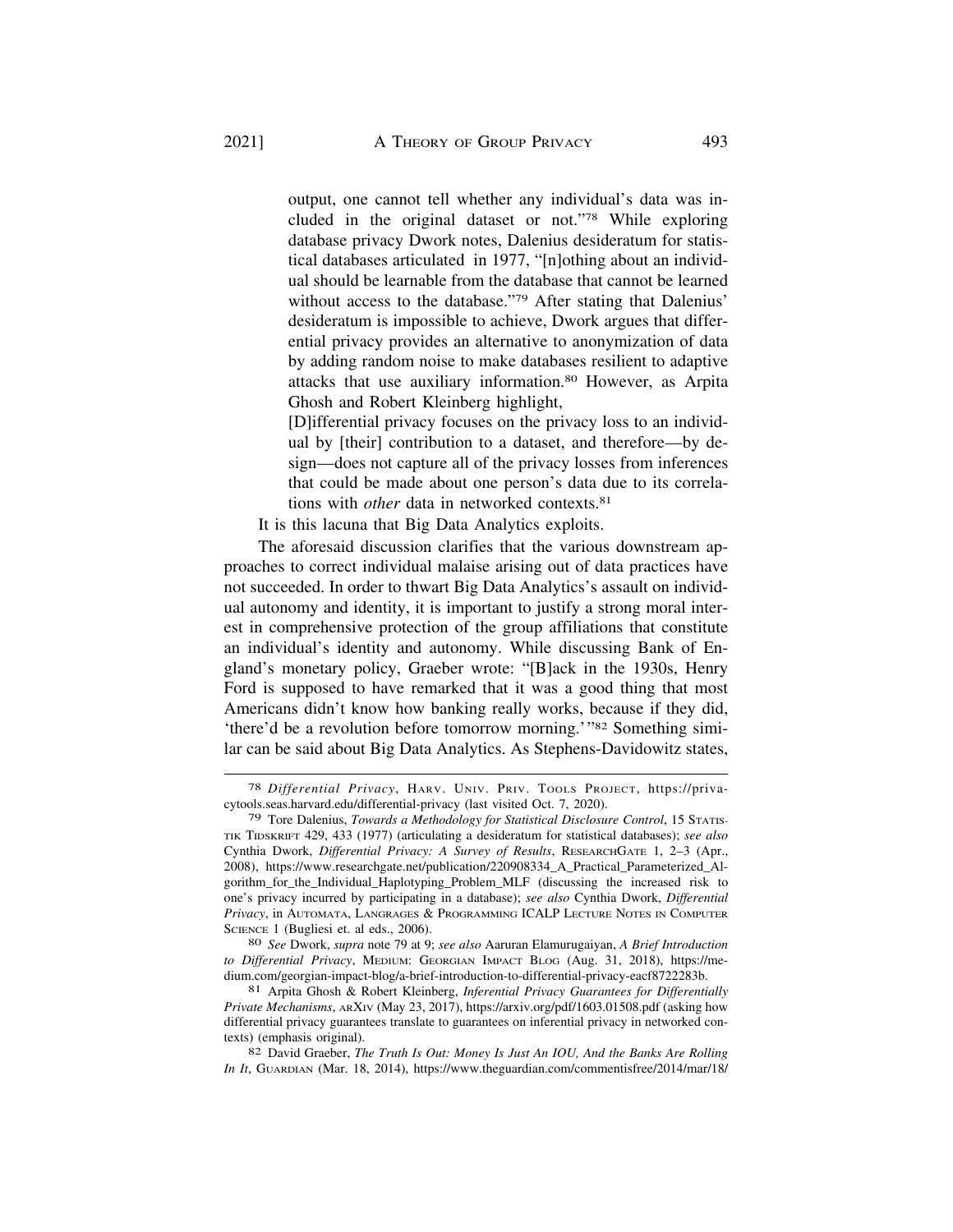"[t]his is the ethical question: Do corporations have the right to judge our fitness for their services based on abstract but statistically predictive criteria not directly related to those services?"83 If more of us understood how Big Data Analytics undermine our autonomy, identity, and privacy, there would be a greater uproar resulting in better regulation. I enumerate my vision of this better regulation in the ensuing parts. Before that, I highlight the novel threat posed by Covid-19 Apps to individual privacy. I will then develop a model to jointly address the privacy concerns raised by both Big Data Analytics and Covid-19 Apps.

## III. PANDEMIC AND PRIVACY

In the aftermath of the Covid-19 pandemic, many countries launched health surveillance apps as part of the effort to contain the virus's spread through contact [tracing.84](https://tracing.84) Experts disagree on the feasibility and desirability of such apps.<sup>85</sup> While proponents of these apps point to their potential efficacy, privacy scholars have voiced their concerns regarding their potential overreach.<sup>86</sup> It is also worth noting that while

tion in the Modern Economy"). 83 STEPHENS-DAVIDOWITZ, *supra* note 66, at 261. 84 Paul Schwartz, *Protecting Privacy On COVID-19 Surveillance Apps*, IAAP (May 8, 2020), <https://iapp.org/news/a/protecting-privacy-on-covid-surveillance-apps>/.

truth-money-iou-bank-of-england-austerity (discussing Bank of England's paper "Money crea-

<sup>85</sup> Luca Ferretti et al., *Quantifying SARS-CoV-2 Transmission Suggests Epidemic Control With Digital Contact Tracing*, 368 SCIENCE 619, 620 (May 8, 2020) ("A contact-tracing app that builds a memory of proximity contacts and immediately notifies contacts of positive cases can achieve epidemic control if used by enough people."). A report by the Pathogen Dynamics Group, Big Data Institute, Nuffield Department of Medicine, and University of Oxford found "that the epidemic can be suppressed with 80% of all smartphone users using the app, or 56% of the population overall." ROBERT HINCH ET AL., EFFECTIVE CONFIGURATIONS OF A DIGITAL CONTACT TRACING APP: A REPORT TO NHSX 3 (Apr. 16, 2020), https:// [cdn.theconversation.com/static\\_files/files/1009/Report\\_-\\_Effec](https://cdn.theconversation.com/static_files/files/1009/Report_-_Effec)-

tive\_App\_Configurations.pdf?1587531217. On how to make mobile phone data work against the virus, see Nuria Oliver et al., *Mobile Phone Data For Informing Public Health Actions Across The COVID-19 Pandemic Life Cycle*, 6 SCI. ADVANCES 1, 1 (June 5, 2020). On the other hand, Piotr Sapiezynski et al. challenged the assumptions underlying Contact-Tracing Apps and warned "about the potential consequences of over-extending the existing state and corporate surveillance powers." Piotr Sapiezynski, Johanna Pruessing & Vedran Sekara, *The Fallibility of Contact-Tracing Apps*, ARXIV (May 27, 2020), <https://arxiv.org/pdf>/ 2005.11297.pdf. Federica Lucivero et al. argue "that rather than technological fixes to the current emergency these apps should be introduced in society as societal experimental trials whose effectiveness and consequences need to be closely and independently monitored the same level of precaution and safeguards that social experimentation require." Federica Lucivero, Nina Hallowell, Stephanie Johnson, Barbara Prainsack, Gabrielle Samuel & Tamar Sharon, *Covid-19 and Contact Tracing Apps: Technological Fix or Social Experiment?*, SSRN (Apr. 10, 2020), [https://papers.ssrn.com/sol3/papers.cfm?abstract\\_id=3590788&down](https://papers.ssrn.com/sol3/papers.cfm?abstract_id=3590788&down) load=yes.

<sup>86</sup> Neema Singh Guliani, *ACLU Government Safeguards for Tech-Assisted Contact Tracing*, ACLU (May 18, 2020), <https://www.aclu.org/other/aclu-white-paper-government-safe>guards-tech-assisted-contact-tracing.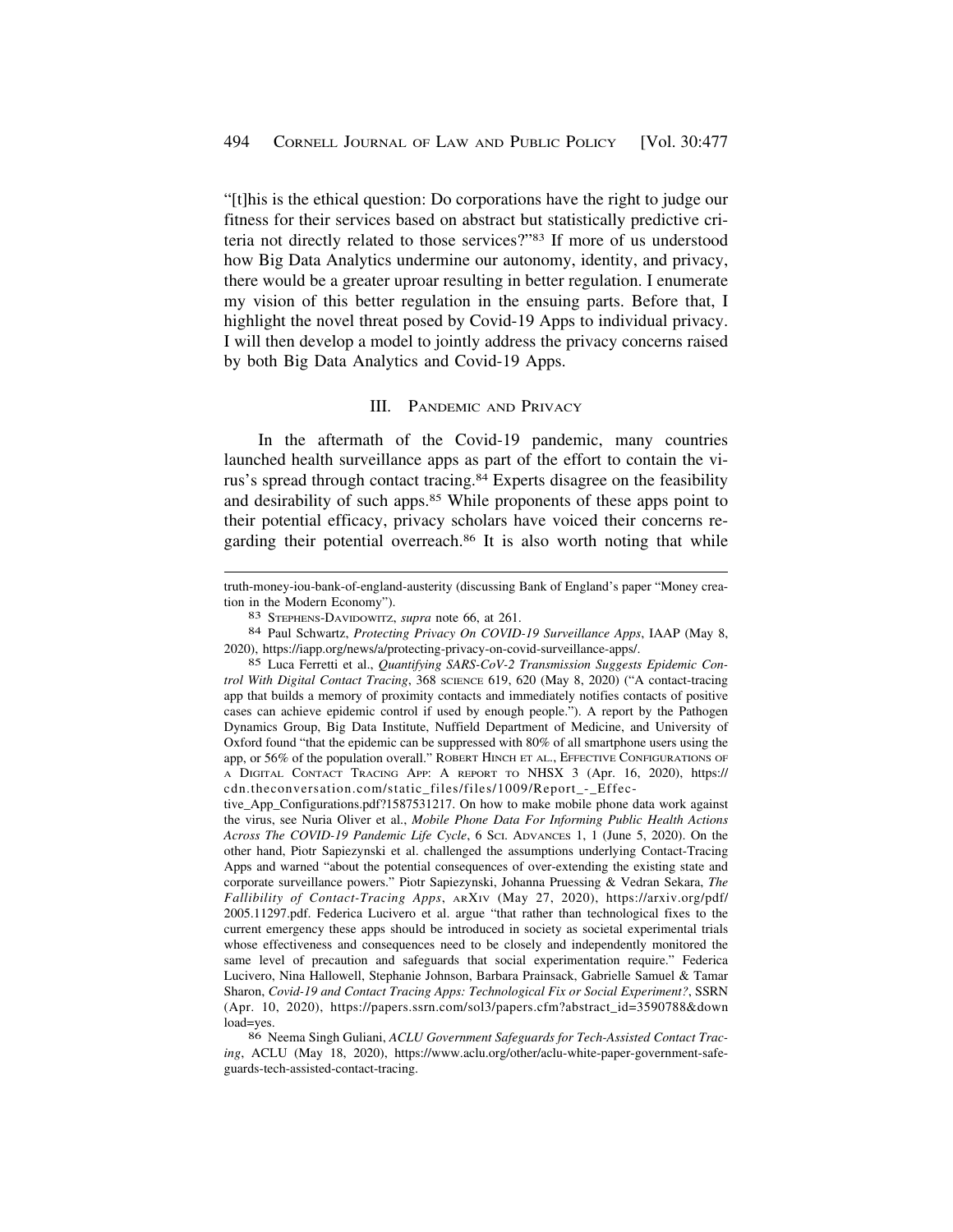some countries have steadfastly adopted this techno-legal solution, others have been far more circumspect, with Norway even abandoning the project on account of privacy [concerns.87](https://concerns.87)

Parker, Fraser, Abeler-Dörner, and Bonsall summarize the ethical dilemmas surrounding the Covid-19 Apps as

> The scale of the suffering caused by the COVID-19 pandemic means that if a case can be made that some degree of privacy infringement will save significant numbers of lives and reduce suffering, the intervention may be justified. Any such justification will depend on a clear case being made that the privacy infringement is either necessary or that it is significantly more effective than the alternatives. One aspect of a convincing attempt at justification might be the claim that the privacy infringement is less intrusive than blanket population level lockdowns for everyone. It would, however, also require a convincing case to be made that (i) any privacy impact would be minimized, (ii) that high standards of data security, protection and oversight would be in place, (iii) that there would be transparency about proposed and actual data uses, and (iv) that these would be complemented by other protections, for example, around nondiscrimination.<sup>88</sup>

The real challenge lies in converting this moral position into an applicable legal principle. Barring a few studies on ethical implications, the existing scholarship on Covid-19 Apps has largely focused on technical solutions to safeguard the individual's privacy.<sup>89</sup> We have been focusing on what data is being collected, its anonymization, duration and place of storage, and access to the said data.<sup>90</sup> In other words, we have been focusing on identification and mimicking the existing safeguards that we deploy against Big Data Analytics. These are important safeguards, but in the absence of an operational legal tenet, this piecemeal approach is

90 Chan et al., *supra* note 89, at 12.

<sup>87</sup> Agence France-Presse in Oslo, *Norway Suspends Virus-Tracing App Due To Privacy Concerns*, GUARDIAN (June 15, 2020), <https://www.theguardian.com/world/2020/jun/15/nor>way-suspends-virus-tracing-app-due-to-privacy-concerns. 88 Parker et al., *supra* note 4, at 428 (discussing ethical implications of the use of mobile

phone apps in the control of the COVID-19 pandemic).

<sup>89</sup> Justin Chan et al., *PACT: Privacy-Sensitive Protocols and Mechanisms for Mobile Contact Tracing*, ARXIV (May 7, 2020), <https://arxiv.org/pdf/2004.03544.pdf> (suggesting functionalities for harnessing computing technologies to minimize "mortality associated with the spread of COVID-19, while protecting the civil liberties of individuals."); Qiang Tang, *Privacy-Preserving Contact Tracing: current solutions and open questions*, ARXIV (Apr. 25, 2020), <https://arxiv.org/pdf/2004.06818.pdf>(examining "existing privacy-aware contact tracing solutions and analys[ing] their (dis)advantages").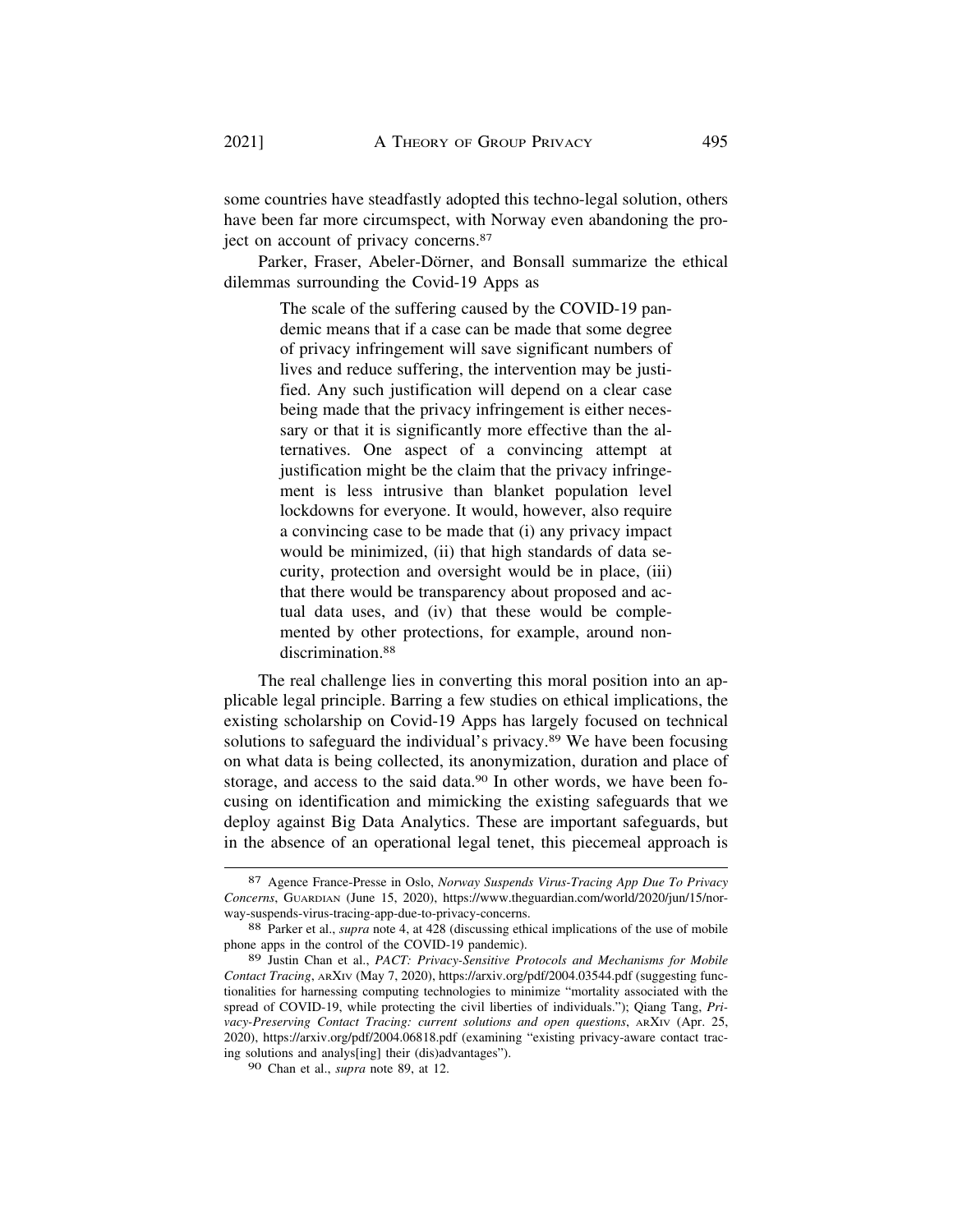less likely to succeed. In order to balance privacy interests with larger public health concerns, instead of focusing on identification, we need to focus on identity construction.

Towards this end, it is critical to note that there are important differences between the functioning of Big Data Analytics and the Covid-19 Apps. Big Data Analytics control our access to the physical realm through the virtual.<sup>91</sup> On the other hand, Covid-19 Apps exercise direct control over our participation in the physical [realm.92](https://realm.92) In ordinary circumstances, an individual participates in the social sphere through the various roles that they perform, such as a parent or a professor. An individual's control over determination of their social identity is a fundamental aspect of an their autonomy, which is protected through privacy. However, during the extraordinary course of the pandemic, an individual's participation in the social sphere becomes contingent on their status as a potential disease carrier as determined by the Covid-19 Apps. One could argue that the diminished individual control over social identity is not the result of Covid-19 Apps but of the pandemic. However, such a claim would not be entirely correct. While the extraordinary circumstances of pandemic certainly play a part in diminishing individual autonomy, it is the technical surveillance solutions, such as the Covid-19 Apps, that make the pandemic relevant from privacy studies perspective. Covid-19 Apps are technological embodiments of Foucault's "medical gaze," the accumulation of medical knowledge through the "medical separation between a patient's body and his identity."93 Unlike Big Data Analytics, which deploys opaque strategies to diminish individual autonomy, Covid-19 Apps exercise visible direct control.<sup>94</sup> While most countries have made the installation of these Apps voluntary, privacy scholars

<sup>91</sup> *See* Alessandro Mantelero, *Social Control, Transparency and Participation in the Big Data World*, JOURNAL OF INTERNET LAW 23, 27 (2014). ("Governments and big companies are increasing their control over information. This concentration is reducing the transparent and democratic use of information in our societies, facilitating social control, and producing an asymmetric distribution of knowledge in society"). *See also* EXEC. OFFICE OF THE PRESIDENT, *supra* note 65, at 7–8 (explaining that Big Data Analytics leads to "discrimination in pricing, services, and opportunities" and can "effectively prevent [individuals] from encountering information that challenges their biases or assumptions.").

<sup>92</sup> In China, individuals must scan a Covid-19 App based QR code before entering public places and can be denied entry depending on their "health score." *See* Anna Gamvros & Libby Ryan, *How Contact Tracing Apps in Asia Are Being Used To Fight COVID-19 – Is the Reward Worth the Risk?*, DATA PROT. REP. (Apr. 24, 2020), https:// <www.dataprotectionreport.com/2020/04/how-contact-tracing-apps-in-asia-are-being-used-to>fight-covid-19-is-the-reward-worth-the-risk/.

<sup>93</sup> Black Hawk Hancock, *Michel Foucault and the Problematics of Power: Theorizing DTCA and Medicalized Subjectivity*, 43 J. MED. & PHIL. 439, 443 (2018) (exploring Foucault's different notions of power).

<sup>94</sup> *See* EXEC. OFFICE OF THE PRESIDENT, *supra* note 65, at 10 ("Some of the most profound challenges revealed during this review concern how big data analytics may lead to disparate inequitable treatment, particularly of disadvantaged groups, or create such an opaque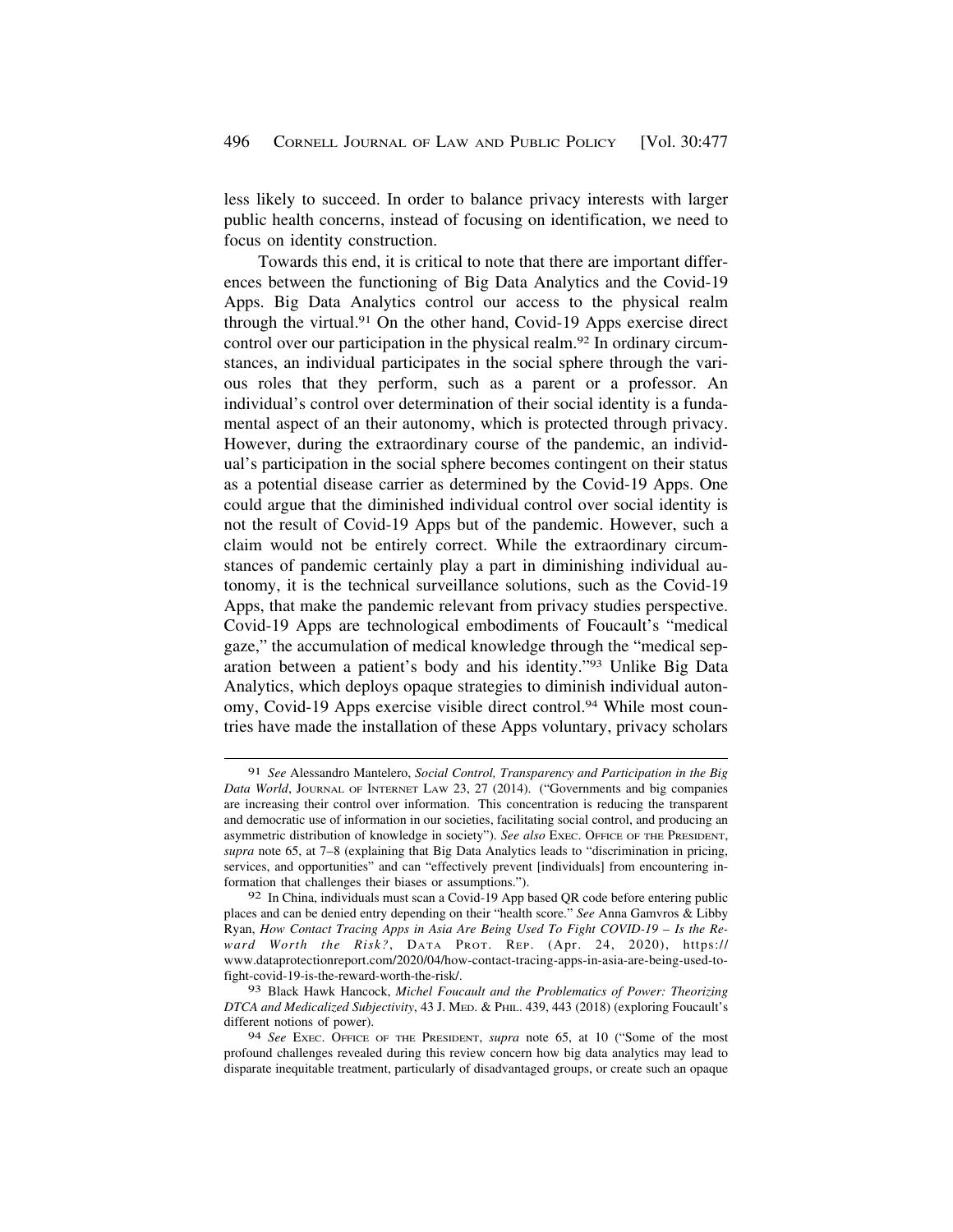have decried this consent as illusory.<sup>95</sup> This illusory consent and the resultant compulsory installation of these Apps places a limitation on an individual's right to informational self-determination.

A surveillance app that reduces an individual's identity to a potential disease carrier and acts as a gatekeeper to their participation in the social sphere faces an enormous moral challenge. The right to "freely pursue the development and fulfillment" of one's identity is a fundamental human [right.96](https://right.96) Any app seeking to temporarily suspend that right needs to meet a much higher benchmark than the anonymity guaranteed in privacy regulation. It must be in conformity with the morality of freedom.97 This higher benchmark that I seek cannot come by restricting our

96 COUNCIL OF EUROPE/EUROPEAN COURT OF HUMAN RIGHTS, GUIDE ON ARTICLE 8 OF THE EUROPEAN CONVENTION ON HUMAN RIGHTS, 55 (2020), <https://www.echr.coe.int/docu>ments/guide\_art\_8\_eng.pdf.

97 *See* JOSEPH RAZ, THE MORALITY OF FREEDOM 267 (1988) (stating "[m]orality is . . . concerned with the advancement of the well-being of individuals."). For Raz, Morality is not based in rights, but its foundation lies in duties, goals, virtues etc. *Id* at 193. The relationship between freedom and morality can be understood from the perspective, "[s]ignificantly autonomous persons . . . who can shape their life and determine its course . . . are part creators of their own moral world." *Id* at 154. Importantly for Raz, personal autonomy is incompatible with moral individualism but linked to collective goods. *Id* at 206–07, 247. Raz's co-relation of personal autonomy with collective goods plays an important role in developing my account of privacy as a social value in subsequent parts. *See also* Donald H. Regan, *Authority and Value: Reflections on Raz's* Morality of Freedom, 62 S. CAL. L. REV. 995, 1000 (1989). In *Morality of Freedom*, Raz aims to develop a liberal foundation for a political morality. Donald Regan has summarized Raz's views on autonomy as,

(1) genuine autonomy requires the existence of a wide range of social practices which define activities and relationships (such as being a doctor, being a concert violinist, marriage, friendship, and so on); (2) the existence of any such social practice is a collective good; (3) individuals do not have rights to the existence of such collective goods; therefore, (4) individuals do not have rights to the conditions of autonomy.

*See* Roger A. Shiner, *Reviewed Work(s): The Morality of Freedom by Joseph Raz*, 63 PHIL. 119, 119 (1988). Philosophers world over have expounded upon the virtues of freedom and explored its relationship with morality. J. Krishnamurti writes,

[F]reedom is one of the most important factors in life. . .So when we talk of freedom we are talking of the fundamental issue. It is not a freedom from something, but the quality of a mind and heart that are free, and in which direction does not exist. Freedom from something is only a modified continuity of what has been, and therefore it is not freedom. When there is direction, and therefore choice, freedom cannot exist; for direction is division and hence choice and conflict.

*Without responsibility there is no Freedom*, J. KRISHNAMURTI: Teachings, https:// [jkrishnamurti.org/content/chapter-66-without-responsibility-there-no-freedom.](https://jkrishnamurti.org/content/chapter-66-without-responsibility-there-no-freedom)

For Amartya Sen, the expansion of freedom is the primary end as well as the principal means of development. *See* AMARTYA SEN, DEVELOPMENT AS FREEDOM xii (1999). In the

decision-making environment that individual autonomy is lost in an impenetrable set of algorithms."); Gamvros & Ryan, *supra* note 92.

<sup>95</sup> As per Schwartz, "the critical issue is how the government and private sector will restrict access to spaces and opportunities based on whether or not one 'consents' to the use of an app or other monitoring device." Paul Schwartz, *Illusions of Consent and COVID-19- Tracking Apps*, IAPP (May 19, 2020) <https://iapp.org/news/a/illusions-of-consent-and-covid>tracking-apps/.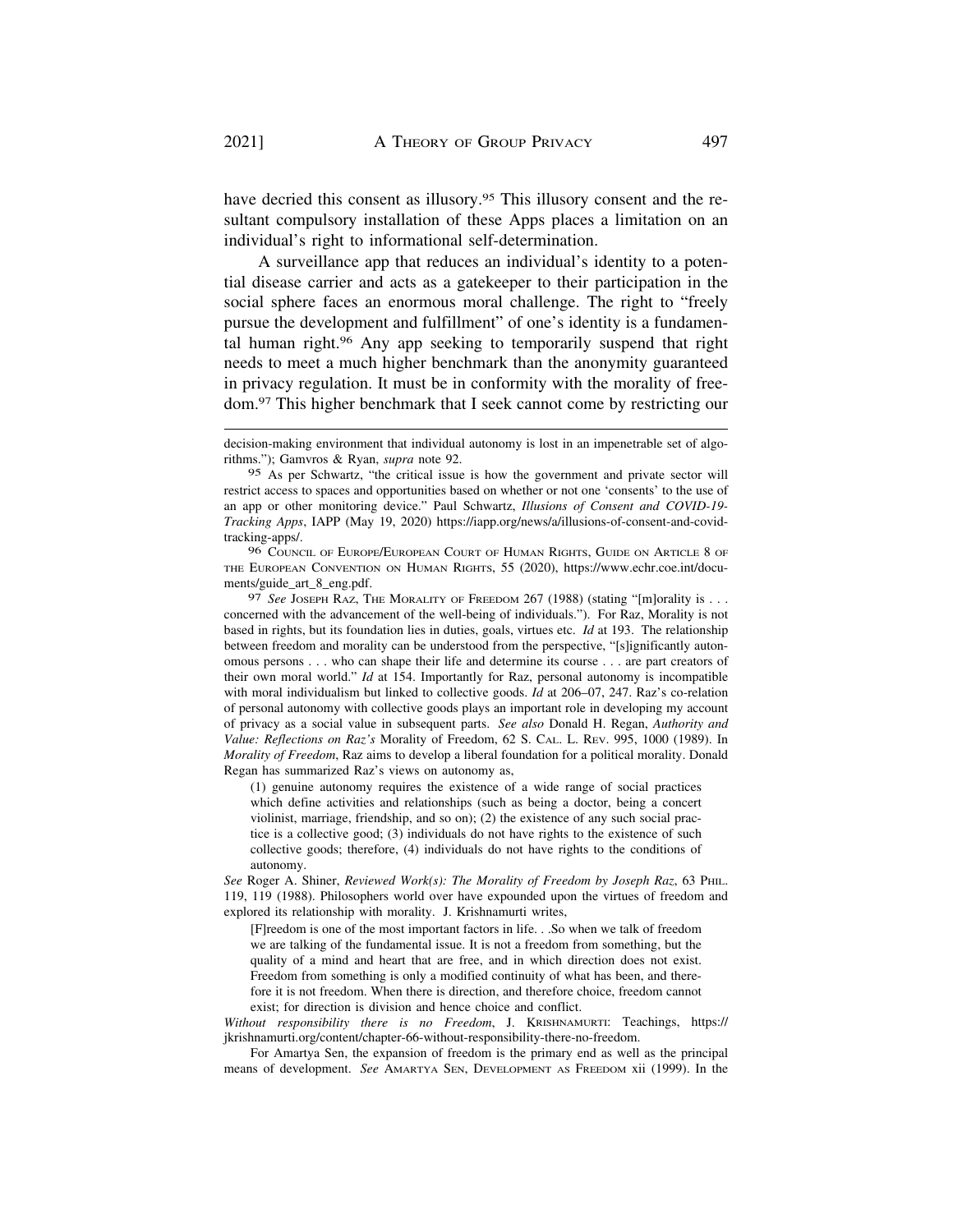focus to the identification of the individual. We need to analyze the role privacy plays in the formation of an individual's identity. Similarly, if we have to design an effective theoretical framework to thwart Big Data Analytics's impingement of individual identity and autonomy, we must address the question of why individuals are sharing their data in the first place. In the next section, I explore the hypothesis that individuals share their data online as part of the development of their social identity. Privacy plays a pivotal role in guarding the formulation of this social identity from the intrusion of Big Data Analytics. This hypothesis shifts the paradigm of privacy studies from identification to identity formation and forms the basis of group right to privacy.

## IV. PRIVACY AND IDENTITY

Privacy scholars disagree on many aspects of privacy, including its [definition.98](https://definition.98) However, there is a greater consensus that privacy plays an important role in protecting an individual's identity and [autonomy.99](https://autonomy.99) My expansive account of privacy is built on the edifice of this consensus. I seek an account of privacy that can meaningfully protect individual identity and autonomy against Big Data Analytics and Covid-19 Apps. Any such exercise must begin with an account of individual identity and autonomy that one seeks to protect through privacy. In the ensuing paragraphs, I argue that for the purposes of privacy protection, an individual's identity is not limited to their personal identity, but also extends to their social identity. Further, the autonomous self that is sought to be protected through privacy is not a secluded liberal self, but the socially embedded autonomous self.

## *A. The Concept of Self*

Mercadal states "[t]he nature of the self—what it is and how it works—has been a human preoccupation since ancient times."100 As per Rodriguez, "[a] person's self-concept derives from two principal sources: personal identity and social identity. Personal identity includes one's individual traits, achievements, and qualities. Social identity includes the group affiliations that are recognized as being part of the self, such as one's image of oneself as a Protestant, a blue-collar worker, or a con-

Kantian tradition, our moral responsibility for our actions arises on account of our free will. Christine M. Korsgaard, *Morality as freedom*, *in* CREATING THE KINGDOM OF ENDS 159, 159 (1996). According to Carter, "[a] rich notion of 'freedom' can be employed to generate a rich morality." Alan Carter, *Morality and Freedom*, 53 PHIL. Q. 161, 177 (2003). As I understand it, a policy measure's moral worth depends upon its impact on autonomy. If it enhances autonomy, then the said regulation is morally worthy.

<sup>98</sup> Kammourieh et al., *supra* note 7, at 44.

<sup>99</sup> Mokrosinska, *supra* note 31, at 121–22. 100 Trudy Mercadal, *Identity Formation*, SALEM PRESS ENCYCLOPEDIA (2017).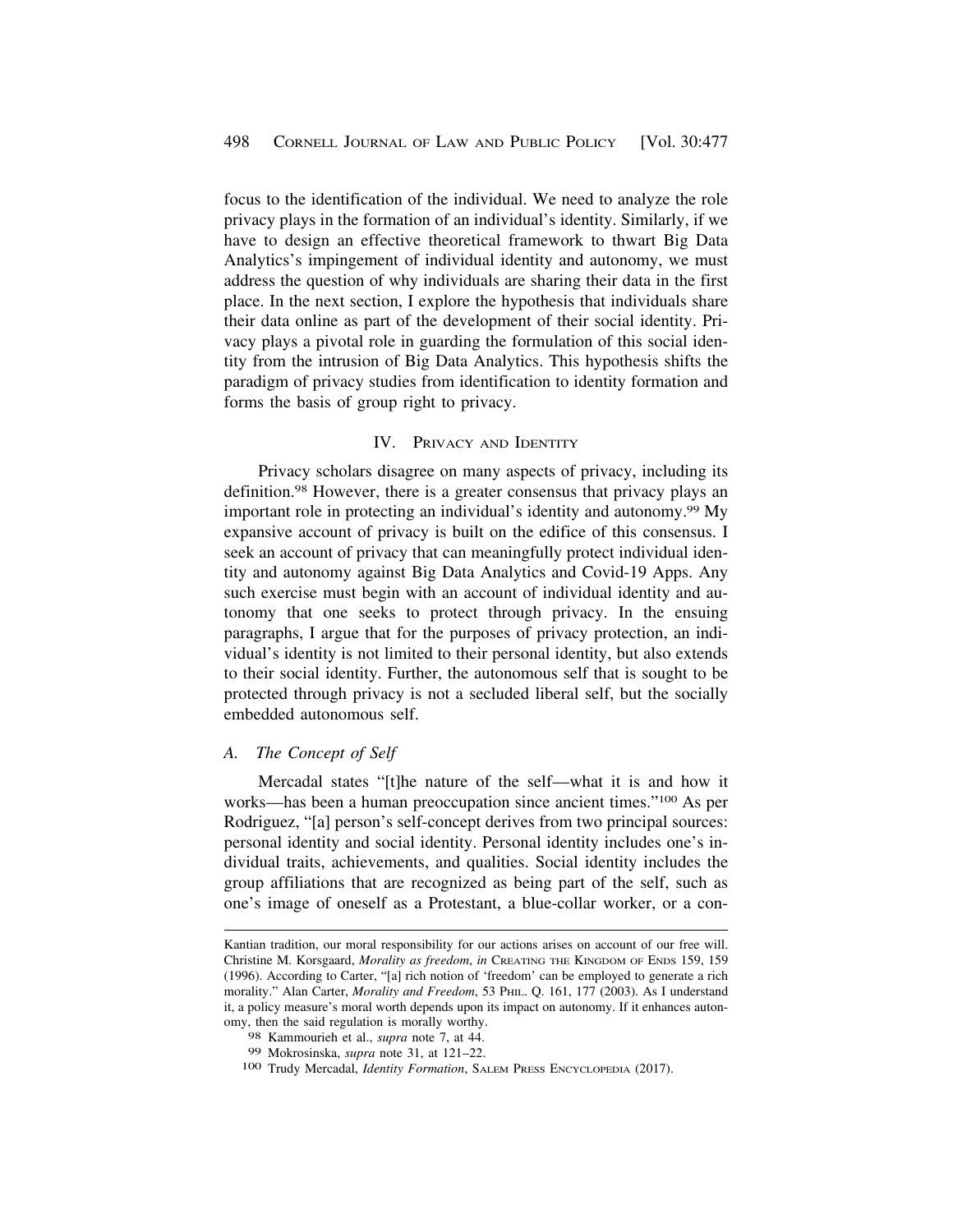servative."<sup>101</sup> For the purposes of privacy studies, both aspects of an individual's identity—personal and social—are important.

# *B. Personal Identity*

As per John Locke, personal identity is a matter of psychological continuity.102 For Altman, "self-identity is the ultimate goal of privacy regulation."103 He defines self-identity as "a person's cognitive, psychological, and emotional definition and understanding of himself as a being. It includes knowing where one begins and ends vis-à-vis others."<sup>104</sup> As per Hogg, Terry, and White, "Identity is the pivotal concept linking social structure with individual action,"<sup>105</sup> hence it becomes important from privacy studies perspective. Agre and Rotenberg state that "control over personal information is control over an aspect of the identity one projects to the world."106 Unfortunately, the focus of privacy studies is more on identification and less on identity formation.107 This myopic view is ironic because one cannot protect an individual's identity without understanding the underlying constitutive process. This constitutive process is not limited to personally identifiable information but extends to the larger social identity.

# *C. Social Identity*

While the idea of viewing an individual as a member of a group may be relatively new to the field of privacy studies, this idea is well explored in the realm of social psychology.108 The Social Identity Theory explores the implications of group membership on an individual's behavior.109 Tajfel defines social identity as "a person's sense of who they are

106 PHILIP E. AGRE & MARC ROTENBERG, *Introduction*, *in* TECHNOLOGY AND PRIVACY: THE NEW LANDSCAPE 7 (2001) (summarizing the new landscape of privacy).<br>
<sup>107</sup> *See* Floridi, *supra* note 19, at 94.<br>
<sup>108</sup> *See generally* ROBERT A. BARON, DONN BYRNE & JERRY SOLS, EXPLORING SOCIAL

<sup>101</sup> Jaclyn Rodriguez, *Social Identity Theory*, SALEM PRESS ENCYCLOPEDIA (2019). 102 Carsten Korfmacher, *Personal Identity*, INTERNET ENCYCLOPEDIA OF PHILOSOPHY,

<https://www.iep.utm.edu/person-i>/ (last visited Sept. 27, 2020). [103](https://www.iep.utm.edu/person-i) Irwin Altman, *Privacy: A Conceptual Analysis*, 8 ENV'T & BEHAV. 7, 25 (1976) (em-

phasizing the role of privacy as an interpersonal boundary control process). 104 *Id.* 

<sup>105</sup> Michael A. Hogg, Deborah J. Terry & Katherine M. White, *A Tale of Two Theories: A Critical Comparison of Identity Theory with Social Identity Theory*, 58 SOC. PSYCHOL. Q. 255, 257 (1995) (critically analyzing identity theory and social identity theory).

PSYCHOLOGY (3d ed. 1989) (defining social psychology as "the scientific field that seeks to understand the nature and causes of individual behavior in social situations.").

<sup>109</sup> *See* Henri Tajfel, *Experiments in Intergroup Discrimination*, 223 SCI. AM. 96, 101–02 (1970) (stating that division into groups is enough to trigger discriminatory behavior); *see generally* Henri Tajfel & John Turner, *An Integrative Theory of Intergroup Conflict*, *in* THE SOCIAL PSYCHOLOGY OF INTERGROUP RELATIONS 33 (William G. Austin and Stephen Worchel eds., 1979) (presenting an outline of a theory of intergroup conflict).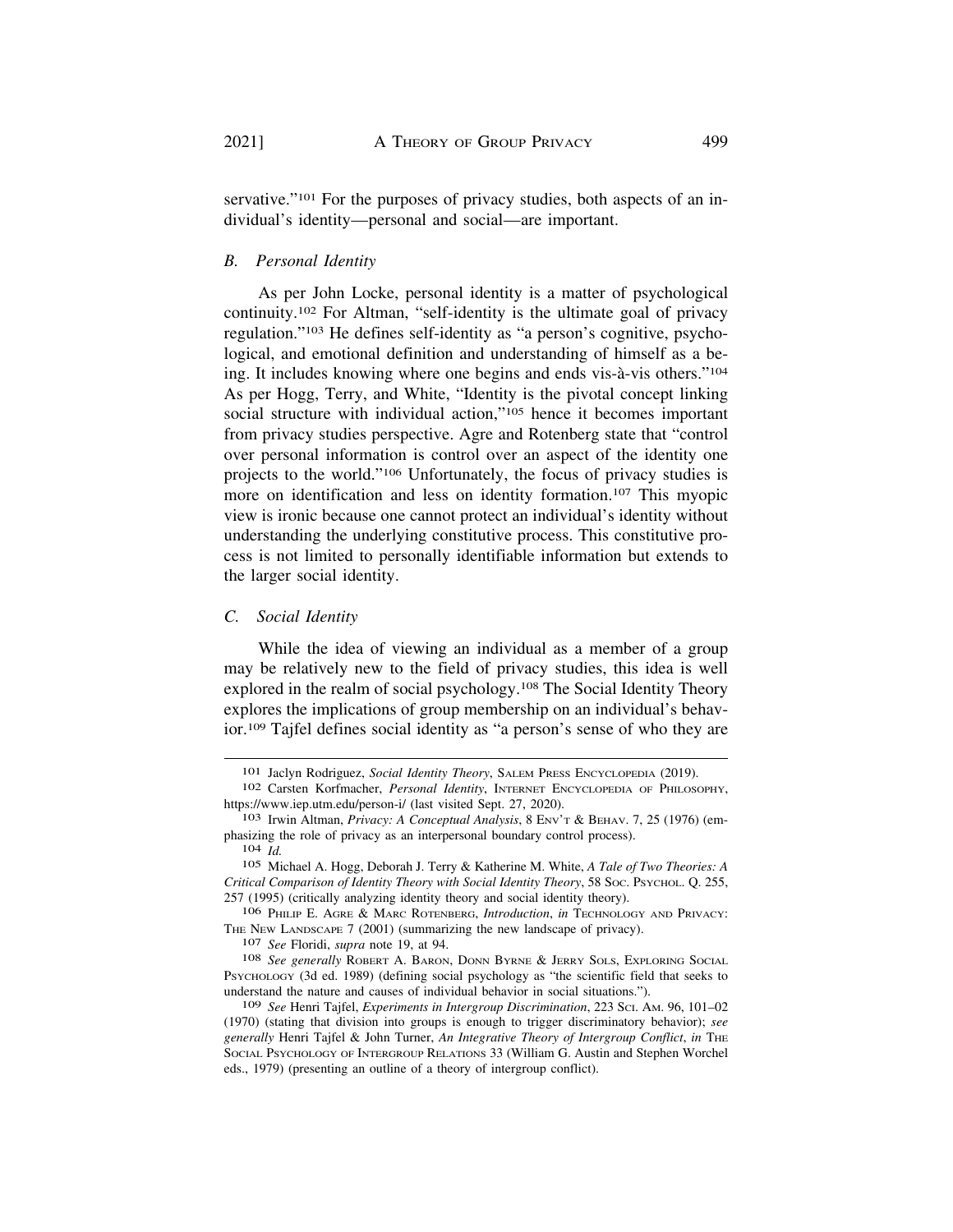based on their group membership(s)."110 Social identity is the individual's knowledge that they belong to certain social groups along with the emotional significance of this group membership.<sup>111</sup> The social identification resulting from group membership determines one's attributes as a group member.112 To protect the social identity one must safeguard the constitutive group elements. I explore the relationship between identity and privacy further in the next section.

## *D. The Relationship Between Identity and Privacy*

We need to appreciate that in the age of social networking, big data, and profiling, the relationship between identity and privacy has fundamentally changed. Privacy is no longer merely about access to information or identity theft; it has moved on to the constitution of identity. As Robison states: "It is not as though we own our identity—like we might own a photograph, or clothing, or a car. We are our identity, as it were."<sup>113</sup> Floridi rejects the existing approaches to define privacy as unsuitable for the digital age and highlights the identity-constituting value of privacy.114 Lampinen notes that an individual's technology preferences are at least partially driven by the need to identify with groups.<sup>115</sup> While drawing on identity theory and privacy research, Wu argues that the need for self-identity is an important factor impacting "people's privacy behavior in social networking sites."116 Bezanson states that "disclosure of personal information to intimate communities is a necessary precondition to the individual's development of personal and social identity."117

113 Wade L. Robison, *Digitizing Privacy*, *in* CORE CONCEPTS AND CONTEMPORARY ISSUES IN PRIVACY 189, 196 (Cudd & Navin eds., 2018) (analyzing invasions of privacy caused due to digitization).

114 Floridi, *supra* note 19, at 94.

115 ARI LAMPINEN, INTERPERSONAL BOUNDARY REGULATION IN THE CONTEXT OF SOCIAL NETWORK SERVICES 62 (2014).

<sup>110</sup> Saul Mcleod, *Social Identity Theory*, SIMPLY PSYCH. (Oct. 24, 2019) https:// [www.simplypsychology.org/social-identity-theory.html.](www.simplypsychology.org/social-identity-theory.html)

<sup>111</sup> Hogg, *supra* note 14, at 6.

<sup>112</sup> Michael A. Hogg & Deborah J. Terry, *Social identity theory and organizational processes*, *in* SOCIAL IDENTITY PROCESSES IN ORGANIZATIONAL CONTEXTS 3 (MICHAEL A. HOGG & DEBORAH J. TERRY eds., 2001) (providing a basic description of the key features of the social identity theory).

<sup>116</sup> Philip Fei Wu, *The Privacy Paradox in the Context of Online Social Networking: A Self-Identity Perspective*, 70 J. ASS'N FOR INFO. SCI. & TECH. 207, 207 (2019) (presenting a research model illustrating theory of relationship between self-identity and information privacy).

<sup>117</sup> Randall P. Bezanson, *The Right to Privacy Revisited: Privacy, News and Social Change, 1890–1990*, 80 CAL. L. REV. 1133, 1147 (1992).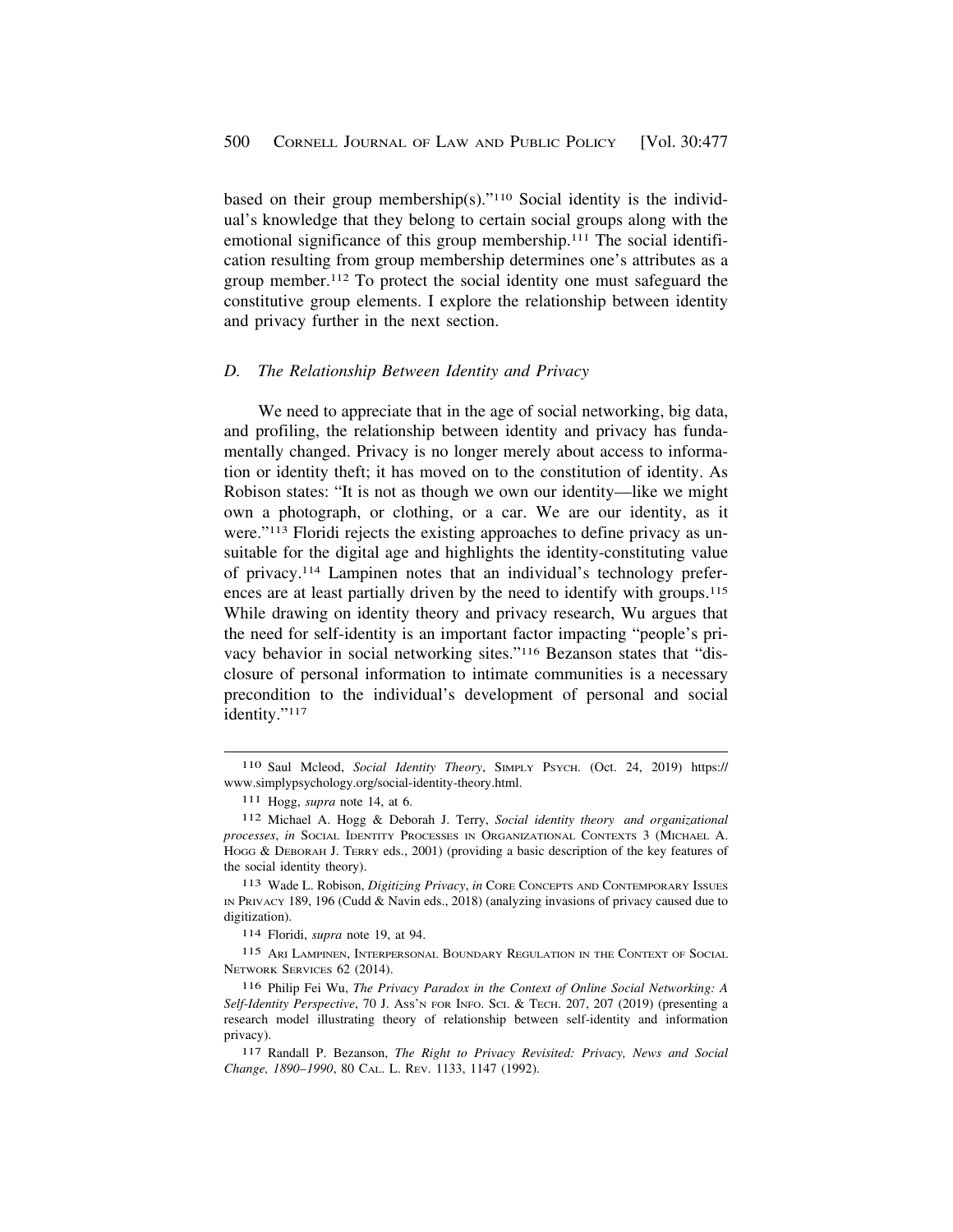The harmony between personal and social identity, and the recognition of the broader identity in privacy studies<sup>118</sup>, that I seek is also in conformity with Erik Erikson's theory of psychosocial development, which states that "individual identity evolves throughout life in balance with broad sociocultural pressures."<sup>119</sup> According to Hogg, Terry, and White, "identity theory postulates that self reflects the wider social structure insofar as self is a collection of identities derived from the role positions occupied by the person."120 As per Cudd and Navin, "[a] person's social identity or social role can make [them] (or others) more or less vulnerable to harms when [their] privacy is either violated or protected. Accordingly, the value that we grant to privacy depends, at least in part, on the social identities of the people whose privacy concerns us."121

The relationship between privacy and identity is socially nuanced, although it is usually understood in the limited context of personal identity. In order to fully comprehend the relationship between identity and privacy, one must evaluate the harm suffered at an identity level on account of violation of privacy. As per Robison, treating individuals as "packets of information" is a violation of their moral autonomy.<sup>122</sup>

An artificial bifurcation of privacy into individual and group privacy cannot protect our autonomy as moral agents. As per Hildebrandt,

> If you define personal information as a set of true facts that identify a person as an individual, you imply a static conception of identity: it presumes that the core of an individual can be fixed for identification (date of birth, nationality, eye [color], gender etc.) . . . [b]ut, unlike identification in the sense of unique [categorization], construction of the identity of the self implies indeterminacy, and privacy therefore implies the recognition of this indeterminacy.123

In my opinion, Hildebrandt's views hint at a bridge between individual and group privacy. The determinate personal information falls

<sup>118</sup> For privacy's conventional focus on personal identity to the exclusion of social identity, see Baskerville, *supra* note 30.

<sup>119</sup> Joseph Dewey, *Psychosocial Development*, SALEM PRESS ENCYCLOPEDIA (2019).

<sup>120</sup> Michael A. Hogg, Deborah J. Terry, & Katherine M. White, *supra* note 105, at 258–59 (discussing the similarities and differences between identity theory and social identity theory).

<sup>121</sup> Ann E. Cudd & Mark C. Navin, *Introduction: Conceptualizing Privacy Harms and Values*, *in* CORE CONCEPTS AND CONTEMPORARY ISSUES IN PRIVACY 5 (2018) (discussing the values of privacy).

<sup>122</sup> *See* Wade L. Robison, *Privacy and Personal Identity*, 7 ETHICS & BEHAV. 195, 205 (1997) (discussing how the appropriation of our identities diminishes our standing as autonomous moral agents).

<sup>123</sup> Hildebrandt, *supra* note 14, at 51–52.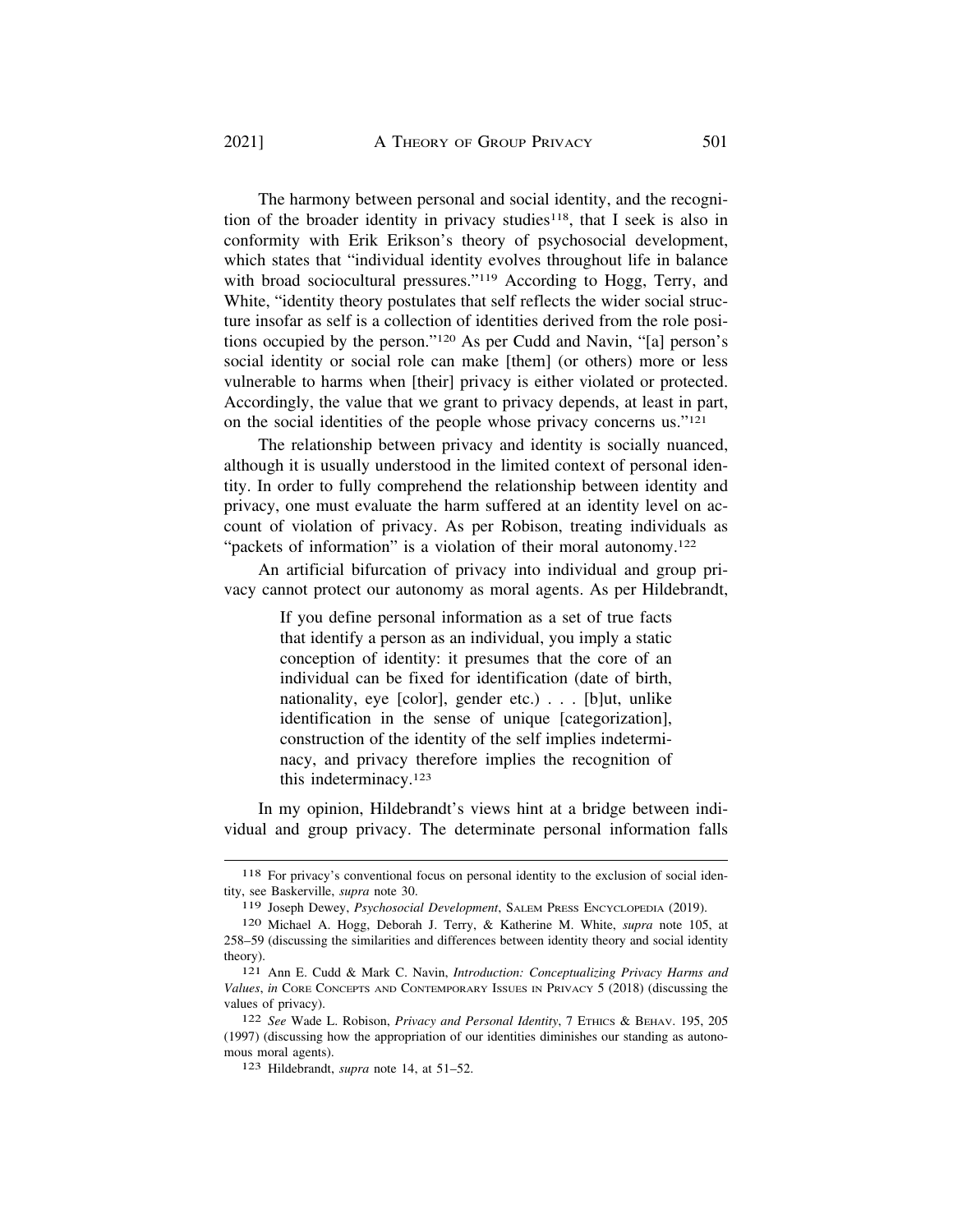under the purview of individual privacy and the indeterminate construction of self takes place through social identity and lies under the purview of what is presently considered to be group privacy. Our identities are not limited to merely our personal information. Our social identities are equally deserving of protection under privacy norms and regulations.124

## V. PRIVACY AND AUTONOMY

Privacy's role is widely recognized in protecting autonomy.<sup>125</sup> However, one needs to be autonomous in order to exercise the right to privacy.126 How do we resolve this quagmire where privacy is seemingly a precondition for autonomy and autonomy a prerequisite for privacy? The answer lies in analyzing autonomy. What "autonomy" are we referring to when we refer to the relationship between privacy and autonomy? Is it the state of autonomy or the exercise of autonomy?127 The two have different implications. When privacy facilitates the state of autonomy, it cannot do so as a right—for the state of autonomy is a necessary precondition for the exercise of right to privacy.128 In such a scenario, the relationship between privacy and autonomy is that of a value at the primary stage.<sup>129</sup> Having attained the state of autonomy, the individual can subsequently exercise their right to privacy autonomously.

The dichotomy of privacy as a social value and a right can be further appreciated through the evolution of the relationship between privacy and autonomy from detachment to social engagement. Whilst the earlier classical liberal view emphasized upon sheltering the individual from the society, contemporary scholarship recognizes the role social relationships play in shaping autonomy and privacy's role in protecting

<sup>124</sup> The GDPR prescribes regulations for collection and processing information pertaining to social identity. However, it does not prohibit collection, processing, profiling and algorithmic grouping on the basis of such data. *See generally*, European Parliament and Council Directive 2016/680, art. 1, 2016 O.J. (L. 119) (EU). In the ensuing parts, by analyzing the threat Big Data Analytics pose, I argue that the existing regulations are inadequate.

<sup>125</sup> Mokrosinska & Roessler, *supra* note 49, at 2.

<sup>126</sup> Raz *supra* note 97, at 376.

<sup>127</sup> This formulation of autonomy is consistent with Raz's dual account of autonomy, which in a primary sense is the actual living of an autonomous life and in its secondary sense is the capacity to live autonomously. Raz, *supra* note 97, at 372–73.

<sup>128</sup> Cohen states, "The self has no autonomous, precultural core, nor could it, because we are born and remain situated within social and cultural contexts." Cohen *supra* note 31, at 1908.

<sup>129</sup> *See* Beate Roessler & Dorota Mokrosinska, *Privacy and Social Interaction*, 39 PHIL. & SOC. CRITICISM 771, 774 (2013) (arguing that it is not always reasonable to assume a conflict between individual privacy on the one hand and society on the other). Roessler  $\&$ Mokrosinska argue "social norms regulating informational privacy not only regulate and facilitate the protection of individual autonomy, but are also necessary for the constitution and regulation of social roles, relationships and, more generally, social practices." *Id.*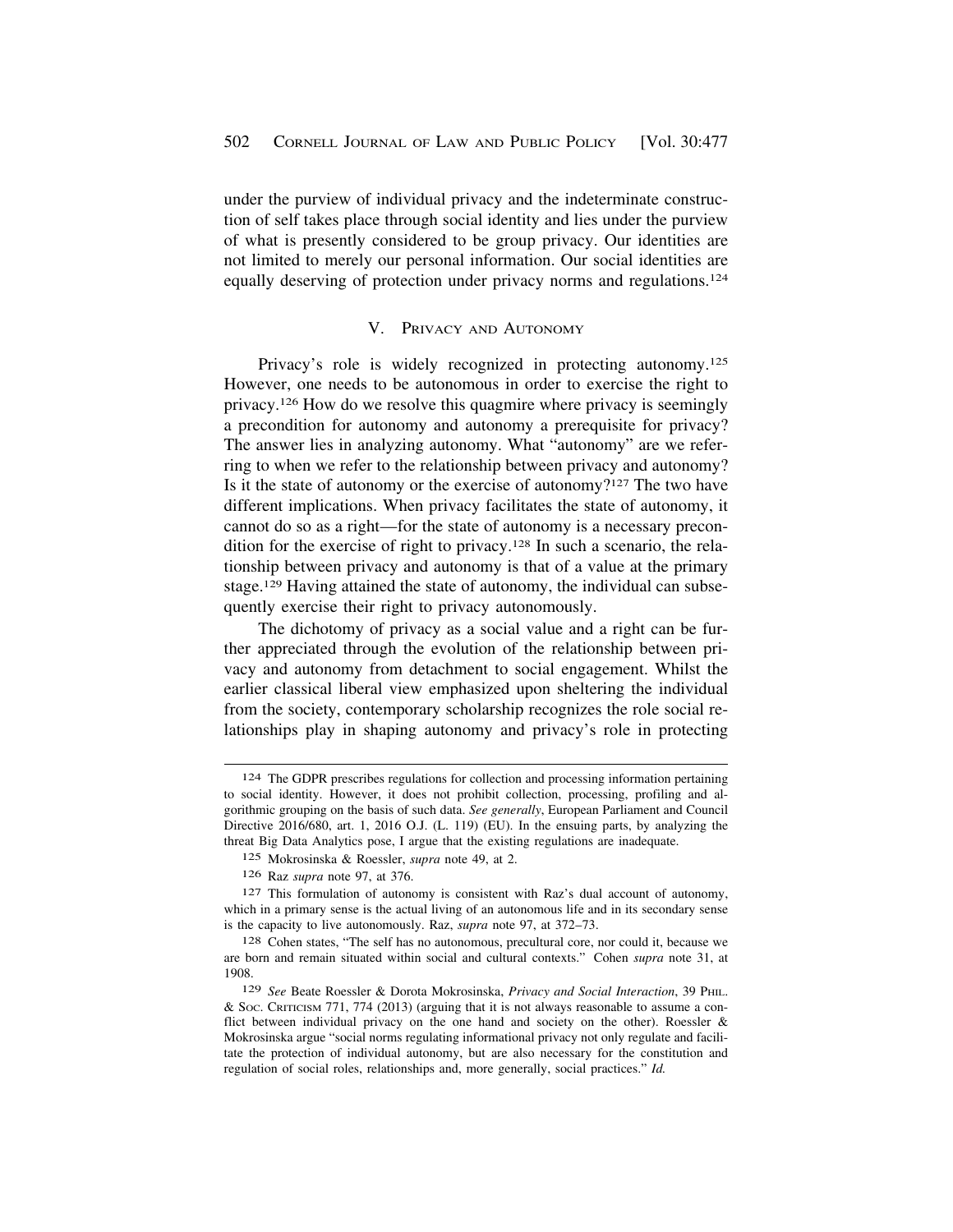these social relationships.130 Mokrosinska, while summarizing the criticism of the earlier view of autonomy, states,

> (1) [A]utonomy is the ability to direct one's actions from within values and commitments central to one's identity, and (2) people's identities are constituted by a variety of social roles, relations and practices then (3) the exercise of autonomy cannot demand detachment from social life. Detachment from those social elements central to one's identity would alienate one from one's core commitments and, hence, undermine one's autonomy.<sup>131</sup>

Privacy makes the exercise of individual autonomy meaningful by protecting its surrounding social contexts.132 Therefore, the more socially enhanced the role of the individual, the more enhanced privacy will be as a social value.

## *A. Privacy as a Social Value*

The social value of privacy is well recognized under privacy scholarship.133 The focus is usually centered on the instrumental value of privacy and the role it plays in fostering social relationships.134 As Schoeman notes, "[t]he practice of privacy, not as a right but as a system of nuanced social norms, modulates the effectiveness of social control over an individual."135 I agree with much of the scholarship on the issue. However, instead of focusing on the value of privacy, I examine privacy as a value—specifically as a social value  $(P_v)$ .<sup>136</sup> I believe this is necessary to explain the evolution of privacy from a value to a right and the relationship between privacy and autonomy. While analyzing privacy as a social value, I do not discard its importance as a moral and political

135 FERDINAND D. SCHOEMAN, PRIVACY AND SOCIAL FREEDOM 6 (1992); *see also* Regan, *supra* note 16, at 54 (discussing Schoeman's stance on the social importance of privacy).

<sup>130</sup> *See* Mokrosinska, *supra* note 31, at 117.

<sup>131</sup> *Id.* at 121–22.

<sup>132</sup> *See id.* at 123.

<sup>133</sup> Regan, *supra* note 16, at 50.

<sup>134</sup> *Cf.* Kirsty Hughes, *The Social Value of Privacy, the Value of Privacy to Society and Human Rights Discourse*, *in* SOCIAL DIMENSIONS OF PRIVACY: INTERDISCIPLINARY PERSPEC-TIVES 225 (Roessler and Mokrosinska eds., 2015) (discussing the ways in which privacy is beneficial to the society). Hughes notes "[T]he term 'social value of privacy' remains puzzling, in part because it is used in several connected and overlapping senses. The first is the idea that privacy is a common good, the second is to discuss the value of privacy to society and the third is to reclaim the socializing function of privacy." *Id.* (emphasis omitted).

<sup>136</sup> *See* MILTON ROKEACH, THE NATURE OF HUMAN VALUES 5 (1973). As per Rokeach, "A value is an enduring belief that a specific mode of conduct or end-state of existence is personally or socially preferable to an opposite or converse mode of conduct or end state of existence." *Id.*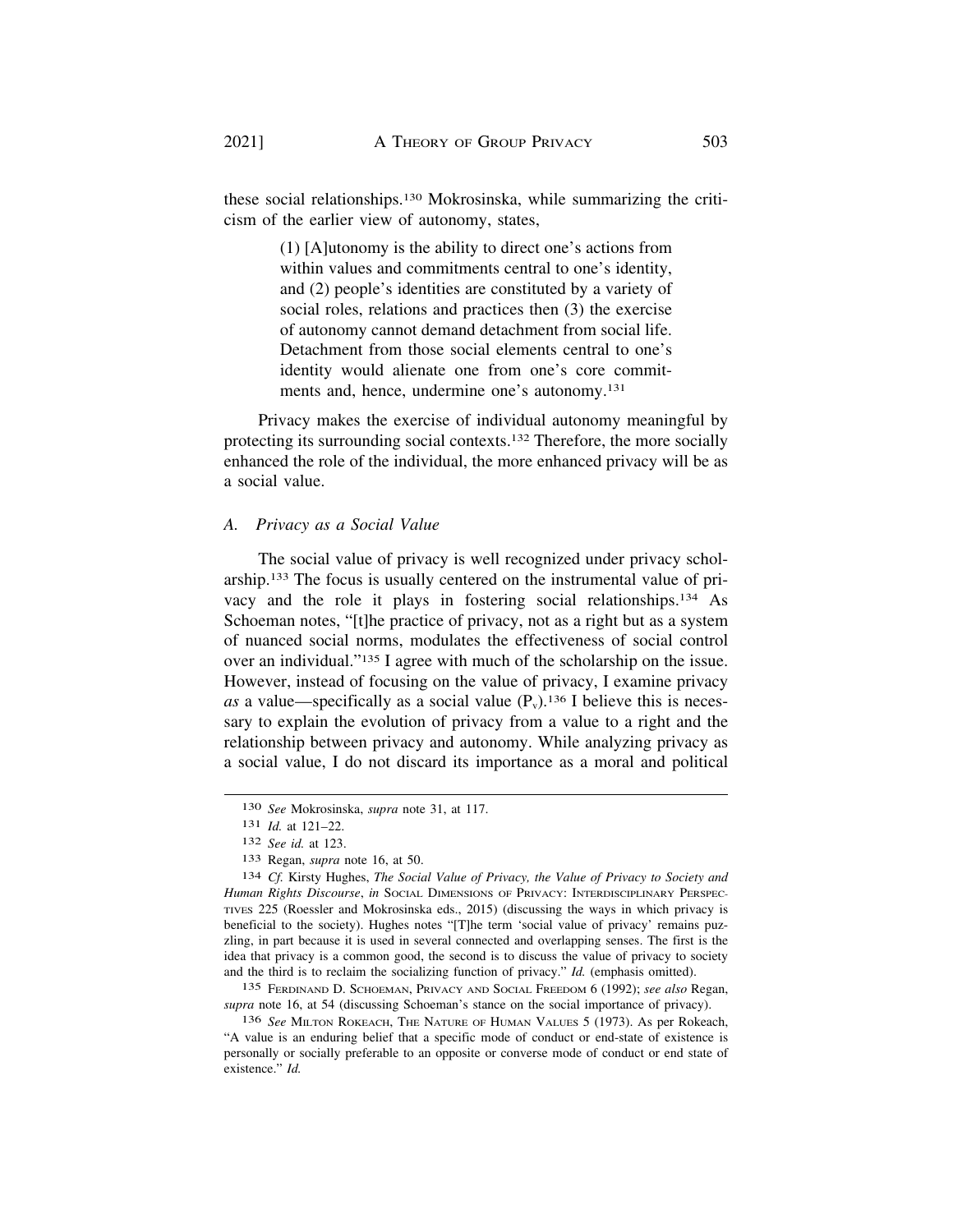value. However, for the purposes of this Article, in line with the group nature of privacy, I restrict my analysis to privacy as a social value.

Since 1990s, the social value of privacy has been the focus of privacy scholarship in various forms. As per Regan, "[a]cceptance of the self as 'socially constructed' provides what may be considered as a macro-level confirmation for the social value of privacy."137 Privacy is important for an individual's functioning in society.<sup>138</sup> Fischer-Hübner and others have noted that privacy, apart from being an individual right, is also a societal good which underlies values such as democracy and pluralism.139 Analysis of privacy as a social value also highlights an underlying interdependence in protection of privacy. Hildebrandt notes, "[w]ithout shelter, without fellow human beings who respect our unwillingness to share private thoughts, and without a legal system that gives us an effective right to ward off intrusions into our private life, we have no privacy."140 Hence, it would be incorrect to construe privacy merely as an individual right and not also as a social value. Raz's assertion of autonomy being dependent upon realization of a number of collective goods further buttresses privacy's status as a social value.141 The individual autonomous self is socially embedded and must be protected by recognizing privacy as a social value.

As per Schumpeter, social value "expresses the fact of mutual interaction and interdependence between individuals and the results thereof."142 When I term privacy as a social value, I acknowledge it to be a value shared socially by the people. It is an acknowledgment of its role in facilitation of social interaction. As I understand it, privacy as a social value plays a pivotal role not only in the formation of the socially autonomous self and the social identity of an individual but also in the functioning of the social groups. The expansive understanding of identity, autonomy and privacy as a social value as enumerated in the foregoing

141 In the conclusion, I briefly present my formulation of mutual privacy, which recognizes the collective interest in privacy. However, its fuller articulation is subject matter of a subsequent article.

142 Joseph Schumpeter, *On the Concept of Social Value*, 23 Q. J. ECON., 213, 218 (1909) (discussing the meaning and role of social value).

<sup>137</sup> Regan, *supra* note 16, at 57.

<sup>138</sup> *See id.* 

<sup>139</sup> Simone Fischer-Hübner, Chris Hoofnagle, Ioannis Krontiris, Kai Rannenberg & Michael Waidner, *Online Privacy: Towards Informational Self-Determination on the Internet*, 1 DAGSTUHL PERSP. WORKSHOP 1, 3 (2011) (raising awareness about the actual state of the art of online privacy). While Fischer-Hübner et al. makes the argument in the European context, this interpretation of privacy is, in my opinion, not culture-specific but universal.

<sup>140</sup> Mireille Hildebrandt, *Privacy as Protection of the Incomputable Self: From Agnostic*  to Agonistic Machine Learning, 20 THEORETICAL INQUIRIES IN L. 83, 84 (2019) (arguing for an understanding of privacy that is capable of protecting the incalculable about the individual in the age of big data analytics.).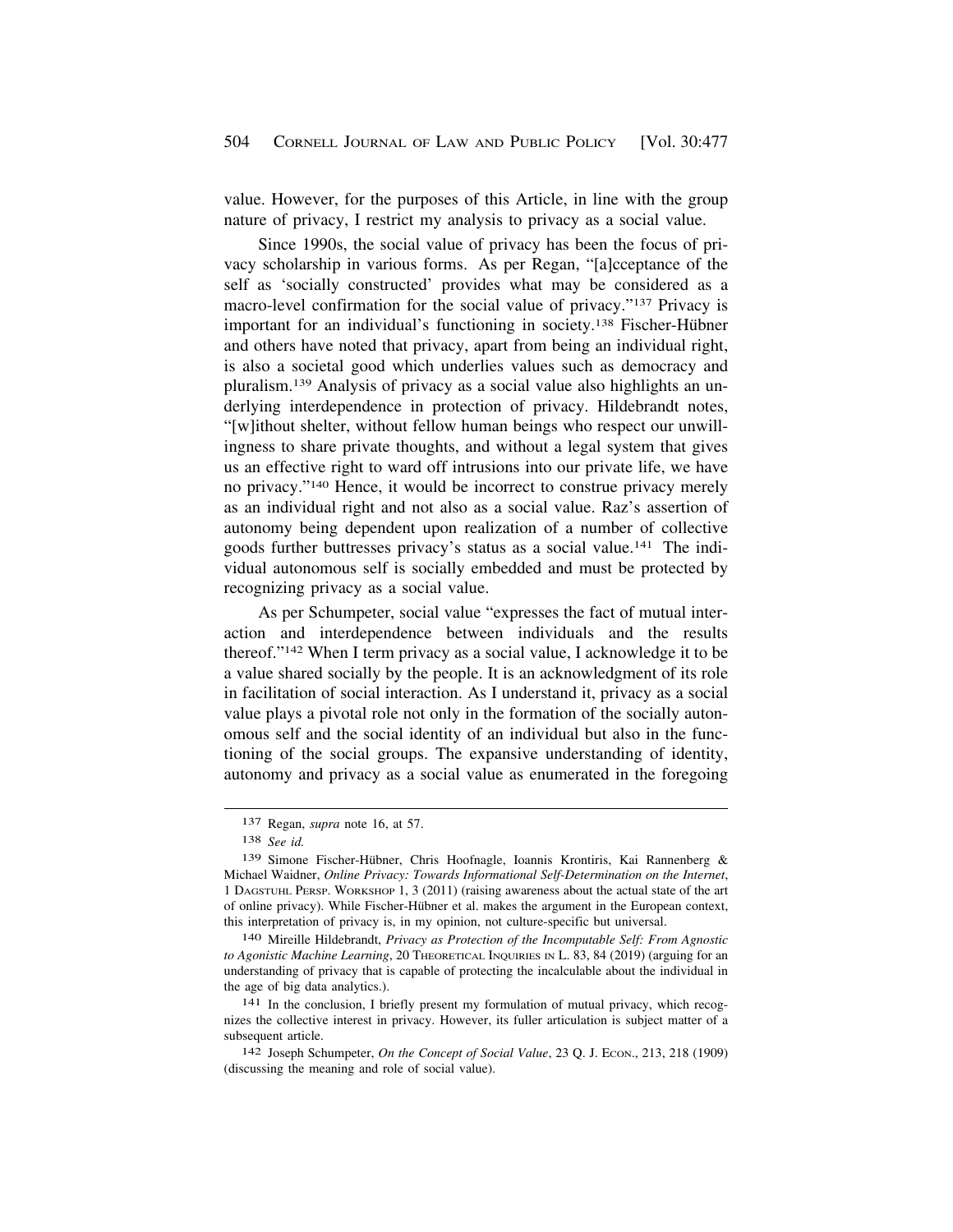parts forms the basis of my formulation of a group right to privacy which I develop in the next section.

# VI. PRIVACY: FROM VALUE TO GROUP RIGHT

The first half of this Article laid the groundwork for developing an expansive account of privacy. I now develop the theoretical framework of privacy as enumerated in the introduction. In the preceding sections, I have provided an account of privacy as a social value. I now focus on transition of privacy from value to individual and group right. Since privacy studies have already explored the conventional individual right to privacy (IRP), here, I develop a novel account of group privacy which can protect the social identity and the socially embedded autonomous self.

As stated in the introduction, my GRP formulation proceeds broadly on the dual lines of the right of an individual as a member of a group and the right of the group itself. This formulation is consistent with Ritchie's account of metaphysics of social groups.143 Epstein summarizes Ritchie's approach as divided into organized groups that are realizations of structured sets of nodes that stand in a functional relation to one another and feature groups that are collections of people who have a property or feature in common with one another.144 Feature groups are social groups such as race and gender.145 Organized groups are groups like clubs and committee.146

# *A. A Primer to the Triumvirate Formulation of the Group Right to Privacy*

The first form of group right to privacy vests in an individual on the basis of their membership in a social group. Critics of an individualistic right to privacy who highlight its social, political, and technical limitations would support the formulation of this group right to privacy, that an individual holds on the basis of membership in a group. As stated earlier, I also contend that under certain circumstances, another group right to privacy may also exist that is held by the group itself. For ease of reference, I address these two formulations as  $\text{GRP}_1$  and  $\text{GRP}_3$  respectively.

<sup>143</sup> *See* Katherine Ritchie, *What are Groups?*, 166 PHIL. STUD. 257, 257–60 (2013) (offering a substantive answer to the question "what are groups?"); *see also* Katherine Ritchie, *The Metaphysics of Social Groups*, 10 PHIL. COMPASS 310, 314–17 (2015) (examining key metaphysical questions regarding groups); Brian Epstein, *What are Social Groups? Their Metaphysics and How to Classify Them*, 196 SYNTHESE 4900, 4904–07 (2017) (presenting a systematic approach for analyzing and explaining the nature of social groups). 144 Brian Epstein, *Social Ontology*, *in* STANFORD ENCYCLOPEDIA OF PHILOSOPHY (Edward

N. Zalta ed., 2018).

<sup>145</sup> *Id.* 

<sup>146</sup> Ritchie (2015), *supra* note 143, at 310.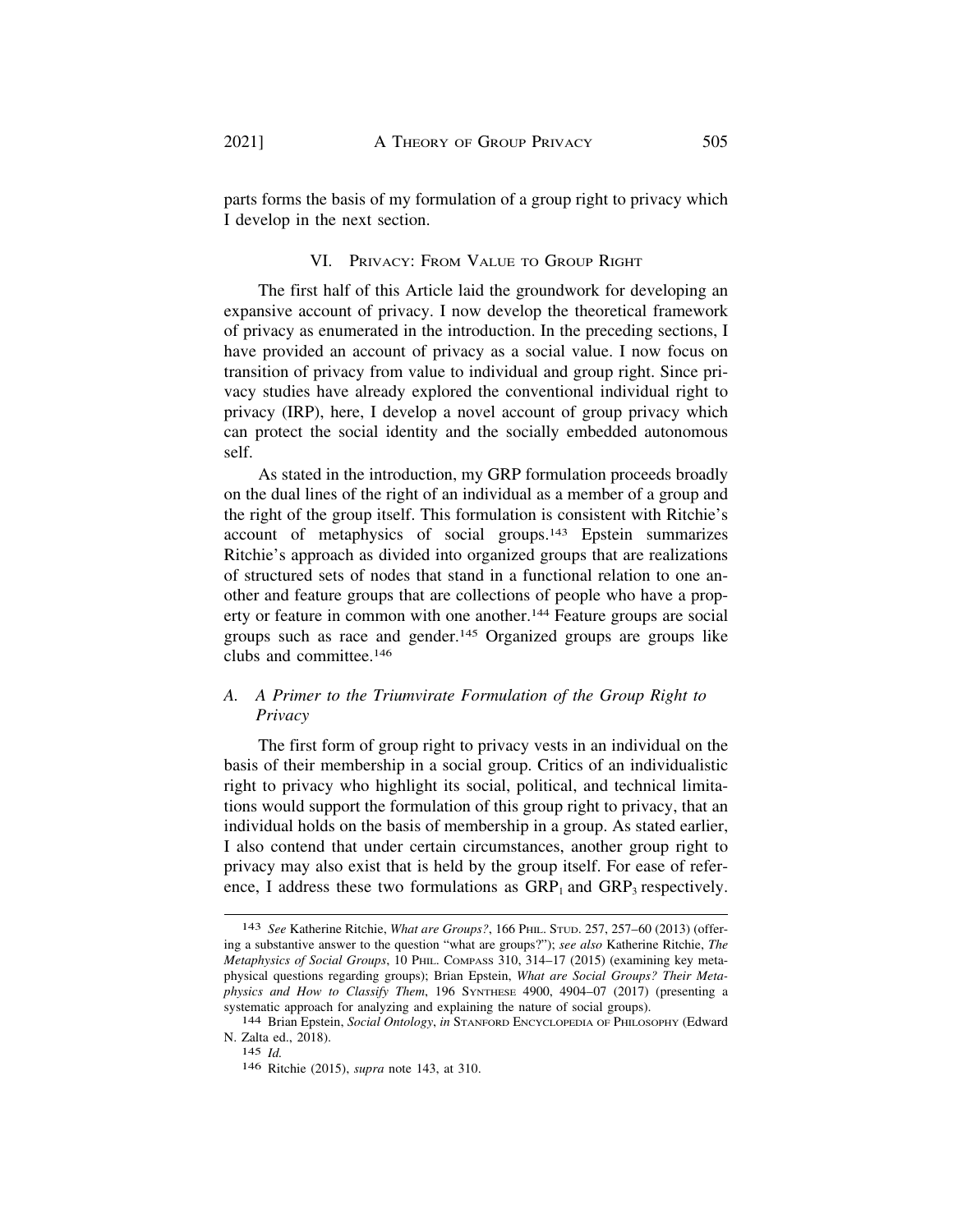Group privacy as it pertains to these two forms of social groups classifies as  $GRP<sub>1</sub>$  in case of Feature Groups (e.g., nationality) and  $GRP<sub>3</sub>$  in case of Organized Groups (e.g., a reading group). I will also explore an individual's right not to be algorithmically grouped by Big Data Analytics in the form of  $GRP<sub>2</sub>$ .

Human rights are grounded in values.<sup>147</sup> The group right to privacy is grounded in privacy as a social value. In consonance with my theme of expansion of privacy, I focus on  $\text{GRP}_1$ ,  $\text{GRP}_2$  and  $\text{GRP}_3$ . To this end, I propose a model that I will be explaining in the ensuing paragraphs:



This model focuses on the evolution of privacy as a social value  $(P_{(v)})$  into IRP, GRP<sub>1</sub>, GRP<sub>2</sub> and GRP<sub>3</sub>. In this scenario,  $P_{(v)}$  develops into IRP and, on account of social identity, IRP extends into  $\text{GRP}_1$ .  $\text{GRP}_2$ represents the individual's right against algorithmic grouping, which is steeped in their right to informational self-determination.  $P_{(v)}$  in certain cases can also be the foundation of GRP<sub>3</sub>. One interpretation of this model could be that when it comes to privacy one must treat the individual (IRP) the same as the group  $(GRP_3)$  the same, i.e., one can apply the same touchstones of protection of autonomy, identity, and information to the group in the same manner that one can apply them to the individual. However, it is important to note that  $\text{GRP}_3$  represents groups created out of devolvement of autonomy by individuals. The indirect relation arising out of the creation of groups when individuals devolve autonomy is represented through the dotted line between IRP and  $\rm{GRP_3}$ . As stated earlier, the distinction between  $\text{GRP}_1$  and  $\text{GRP}_3$  is constituted in feature

<sup>147</sup> *See* John Tasioulas, *On the Foundations of Human Rights*, *in* PHILOSOPHICAL FOUNDA-TIONS OF HUMAN RIGHTS 45 (Rowan Cruft, S. Matthew Liao, & Massimo Renzo eds., 2015) (distinguishing the contention that human rights have foundations, a version of from certain foundationalist deformations); *see also* Thomas Nagel, *Personal Rights and Public Space*, 24 PHIL. & PUB. AFF. 83, 86 (1995) (stating that rights are a nonderivative and fundamental element of morality). Nagel states, "On the instrumental account, rights are morally derivative from other, more fundamental values: the goods of happiness, self-realization, knowledge, and freedom, and the evils of misery, ignorance, oppression, and cruelty." *Id.*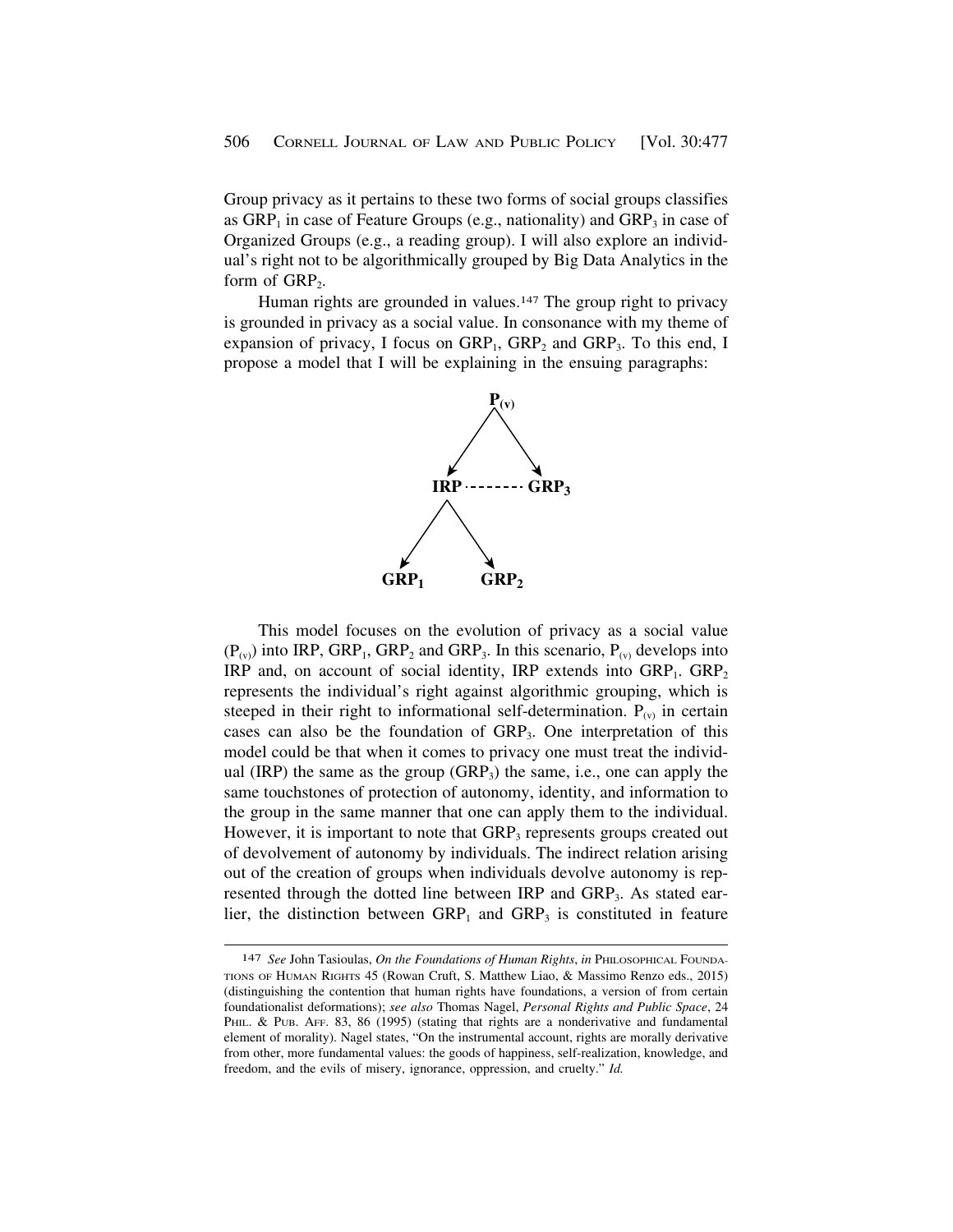groups and organized groups. One can understand the difference between the two in terms of voluntary constitution. It stands to reason that, in the case of organized groups, there is a voluntary devolvement of autonomy from the individual to the group, whereas in case of feature groups, an individual is usually born into the group and their enrollment in the group is usually not an exercise of autonomy. I will address all the three group rights in the subsequent paragraphs. In the next section, I begin with my exposition of  $\text{GRP}_1$ , which protects the individual's social identity and socially embedded autonomous self.

## VII. GRP<sub>1</sub>

In the age of Big Data Analytics and Covid-19 Apps, the right to privacy, in order to be effective, must meaningfully protect the individual's social identity and socially embedded autonomous self. However, the conventional conception of the right to privacy has been narrowly categorized as the right to be left alone.148 The edifice of the regulatory device Personally Identifiable Information (PII) is built on the basis of this narrow understanding.149 Instead of correcting the problem at the level of identity, we have created a category of group privacy to extend the parameters of privacy available to the individual. Similarly, on the basis of a misconstrued account of autonomy, we have understood the primary role of privacy as keeping the individual out of public gaze rather than protecting the social relationships that form the individual.

- Personal characteristics, including photographic image (especially of face or other distinguishing characteristic), x-rays, fingerprints, or other biometric image or template data (e.g., retina scan, voice signature, facial geometry)
- Information identifying personally owned property, such as vehicle registration number or title number and related information
- Information about an individual that is linked or linkable to one of the above (e.g., date of birth, place of birth, race, religion, weight, activities, geographical indicators, employment information, medical information, education information, financial information).

Erika McCallister, Tim Grance & Karen Scarfone, *Guide to Protecting the Confidentiality of Personally Identifiable Information (PII)*, NATI'L INST. OF STANDARDS & TECH. (2010) https:// [nvlpubs.nist.gov/nistpubs/Legacy/SP/nistspecialpublication800-122.pdf](https://nvlpubs.nist.gov/nistpubs/Legacy/SP/nistspecialpublication800-122.pdf).

<sup>148</sup> Regan, *supra* note 16, at 53.

<sup>149</sup> The National Institute of Standards and Technology lists the following as examples of PII:

<sup>•</sup> Name, such as full name, maiden name, mother's maiden name, or alias

<sup>•</sup> Personal identification number, such as social security number (SSN), passport number, driver's license number, taxpayer identification number, patient identification number, and financial account or credit card number

<sup>•</sup> Address information, such as street address or email address

<sup>•</sup> Asset information, such as Internet Protocol (IP) or Media Access Control (MAC) address or other host-specific persistent static identifier that consistently links to a particular person or small, well-defined group of people

<sup>•</sup> Telephone numbers, including mobile, business, and personal numbers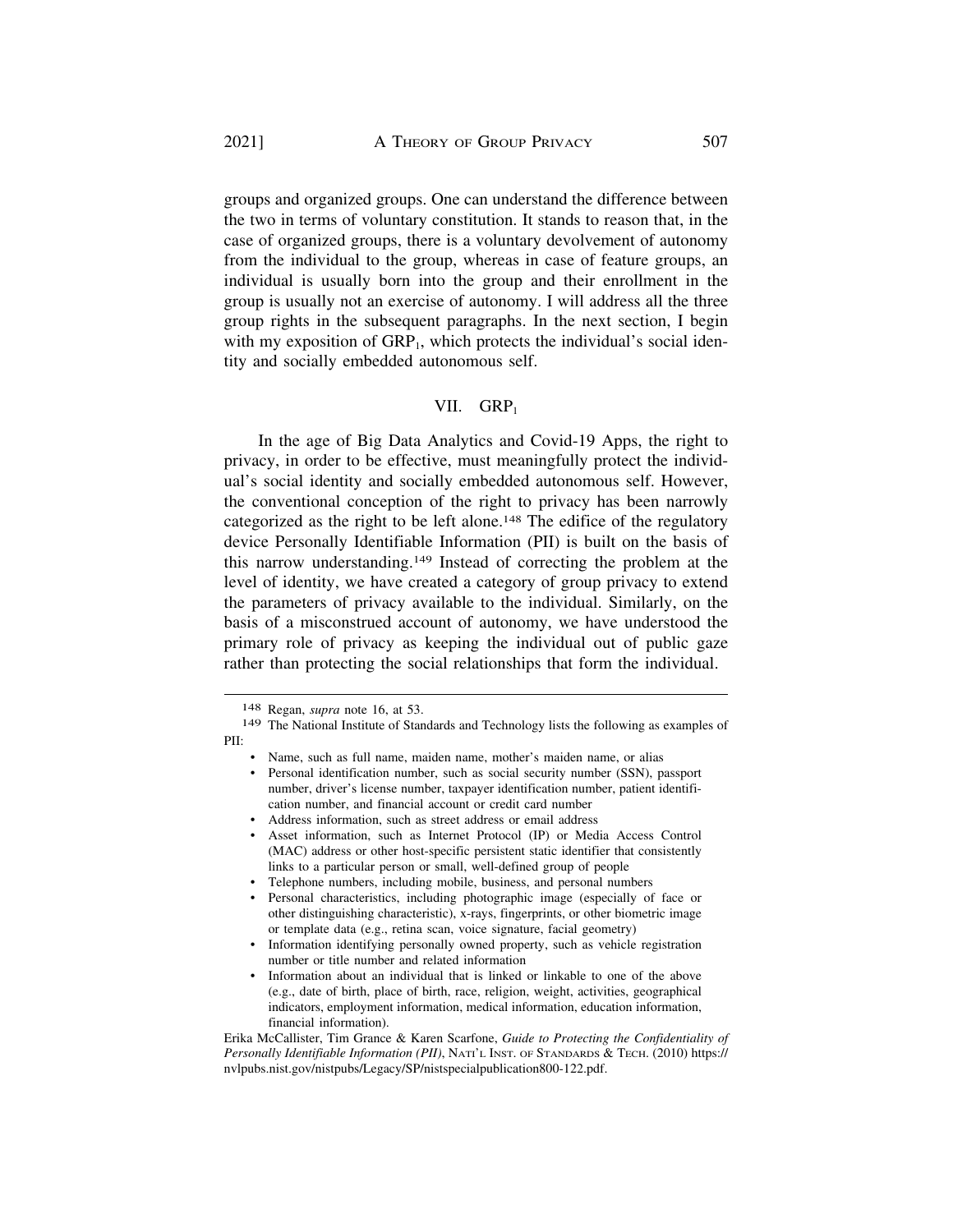$GRP<sub>1</sub>$  seeks to correct this error by protecting the individual's social identity and socially embedded, autonomous self. The privacy problem arising out of Big Data Analytics can be solved by realizing that an individual's identity is an eclectic mix of individual characteristics and group traits.150 The failure to realize this has created an artificial divide between individual privacy as traditionally understood and what is presently considered to be group privacy, where in fact there is just one nondual (*Advaita*)151 privacy. I contend that PII is divisible into three broad categories: one that is solely individualistic—for example, biometric information; a second containing information pertaining to an individual in their capacity as a member of a group, such as nation, religion, and gender; and a third category, comprising of a mix of both individual and group traits such as name. Individual traits need protecting at the individual level, and group characteristics, at the group level. The mix of the two traits needs protecting at the individual level. This formulation is not aimed at negating group privacy as a right of the group, which I address independently as  $\text{GRP}_3$  in part IX. The advantage of the conception of  $GRP<sub>1</sub>$  is that it helps us address the limitations of the present conception of the individual right to privacy without entering into debates about groups' ontological status and ability to bear rights.

The existing discourse on group privacy is broadly divisible into two categories:

- i. Group privacy is a collection of individual privacy.
- ii. Group privacy is an independent phenomenon.152

<sup>150</sup> *See* JOHN C. TURNER, PENELOPE J. OAKES, S. ALEXANDER HASLAM, & CRAIG MC-GARTY, *Personal and Social Identity: Self and Social Context* 2 (May 7–10, 1992) (unpublished paper) (on file with Australian National University Research School of Psychology).

<sup>151</sup> Since a substantial portion of my theory is aimed at eliminating the false duality between what is conventionally considered as individual and group privacy and establishing an all-encompassing harmonious notion of privacy, I draw inspiration from *Advaita Vedanta,* the non-dualistic school of Indian philosophy. *Advaita* means non-dual. *Vedanta* literally means the last portion of the ancient Indian scriptures *Vedas*. *Vedanta* signifies the essence of *Vedas*  and is also known as the *Upanishads*. Swāmi Nikhilānanda, The Māndukyopanishad with GAUDAPĀDA'S KĀRIKĀ AND ŚANKARA'S COMMENTARY 4, 127 (3d ed. 1949). *Advaita Vedanta* states that the ultimate reality-*Brahman* appears as the world on account of its creative energy (Maya). "The world has no separate existence apart from Brahman. The experiencing self  $(i\bar{v}va)$  and the transcendental self of the Universe ( $\bar{a}t$  and  $\bar{a}t$ ) are in reality identical (both are Brahman) . . . Plurality is experienced because of error in judgments (mithya) and ignorance (avidya)." Sangeetha Menon, *Advaita Vedanta*, INTERNET ENCYCLOPEDIA OF PHILOSOPHY, [https://www.iep.utm.edu/adv-veda/](https://www.iep.utm.edu/adv-veda). The cause of human suffering is ignorance of existence as consciousness and identification with the body-mind complex. Swami Sarvapriyanada, *Sat Chit Ananda The Philosophy of the Upanishads*, *in* THE VEDANTA KESARI 544, 545 (2012) (explaining the true nature of self as existence, consciousness, bliss). The end of the myth of duality between the individual self and the ultimate reality is the end of suffering. *See* ELIOT DEUTSCH, ADVAITA VEDANTA A PHILOSOPHICAL RECONSTRUCTION 47 (1973).

<sup>152</sup> *See* Taylor, Floridi & van der Sloot, *supra* note 8, at 8–9.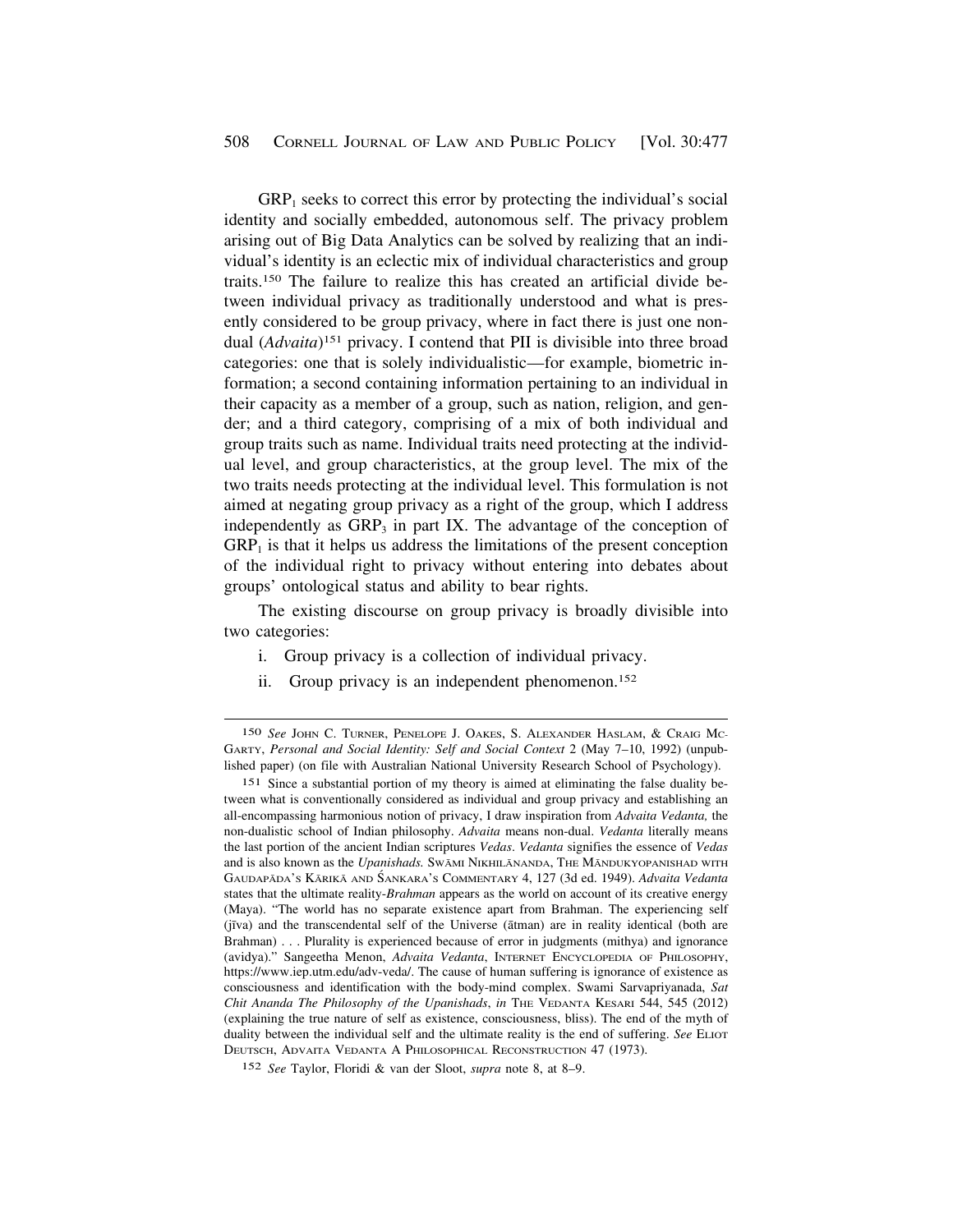My theory of group privacy makes a departure from both formulations. I contend that some aspects of individualistic information arise out of an individual's membership in a group. In this sense, individual and group privacy are both part of the same tenet of privacy. There is no individual and group privacy. There is just one privacy, and it exists at multiple levels. In order to ascertain the locus of privacy, we need to ascertain the locus of information.

My formulation of  $\text{GRP}_1$  is based on two key assertions: Firstly, that when we observe an individual, we see an assimilation of social groups rather than one single person; Secondly, that when an individual is seeking privacy, they are not only seeking to protect their personal information, but also information pertaining to their group affiliations.

## *A. Individual as Member of the Group*

When we first meet someone, that person's identity is cloaked in relative anonymity. At this juncture, we may be aware of the person's gender or race. Perhaps we can infer their religious affiliation and economic status. This process of observation and inference is, again, group driven. Our analysis of a relatively anonymous stranger's identity is possible because of the person's voluntary and involuntary participation in many groups and our access to prior information about such groups. As human beings, we are so accustomed to group identification that we are not even consciously aware of it. The process of acquaintance is marked by affixing identification markers on a member of a group, thus making them distinct in our eyes.153 Every new piece of information shared with us—name, age, nationality, profession, marital status, sexual orientation—is an identification marker that helps us differentiate an individual. The erosion of privacy drives this process of differentiation. The transition from group to individual is a journey through privacy.

Big Data Analytics follows a similar process, only the purpose is not to make acquaintance, but to profile individuals based on their social identities for behavioral targeting.<sup>154</sup> GRP<sub>1</sub> seeks to protect an individual's control over formation of their social identity, which today is

<sup>153</sup> Perry Hinton, *Implicit Stereotypes and the Predictive Brain: Cognition and Culture in "Biased" Person Perspective*, 3 PALGRAVE COMM. 1, 2 (Sept. 1, 2017) (describing the unconscious nature of stereotyping).

<sup>154</sup> *See* MIREILLE HILDEBRANDT, PROFILING THE EUROPEAN CITIZEN CROSS-DISCIPLINARY PERSPECTIVES 19 (Hildebrandt & Gutwirth eds., 2008). Hildebrandt defines profiling as, "The process of 'discovering' correlations between data in databases that can be used to identify and represent a human or nonhuman subject (individual or group) and/or the application of profiles (sets of correlated data) to individuate and represent a subject or to identify a subject as a member of a group or category." *Id.* at 19.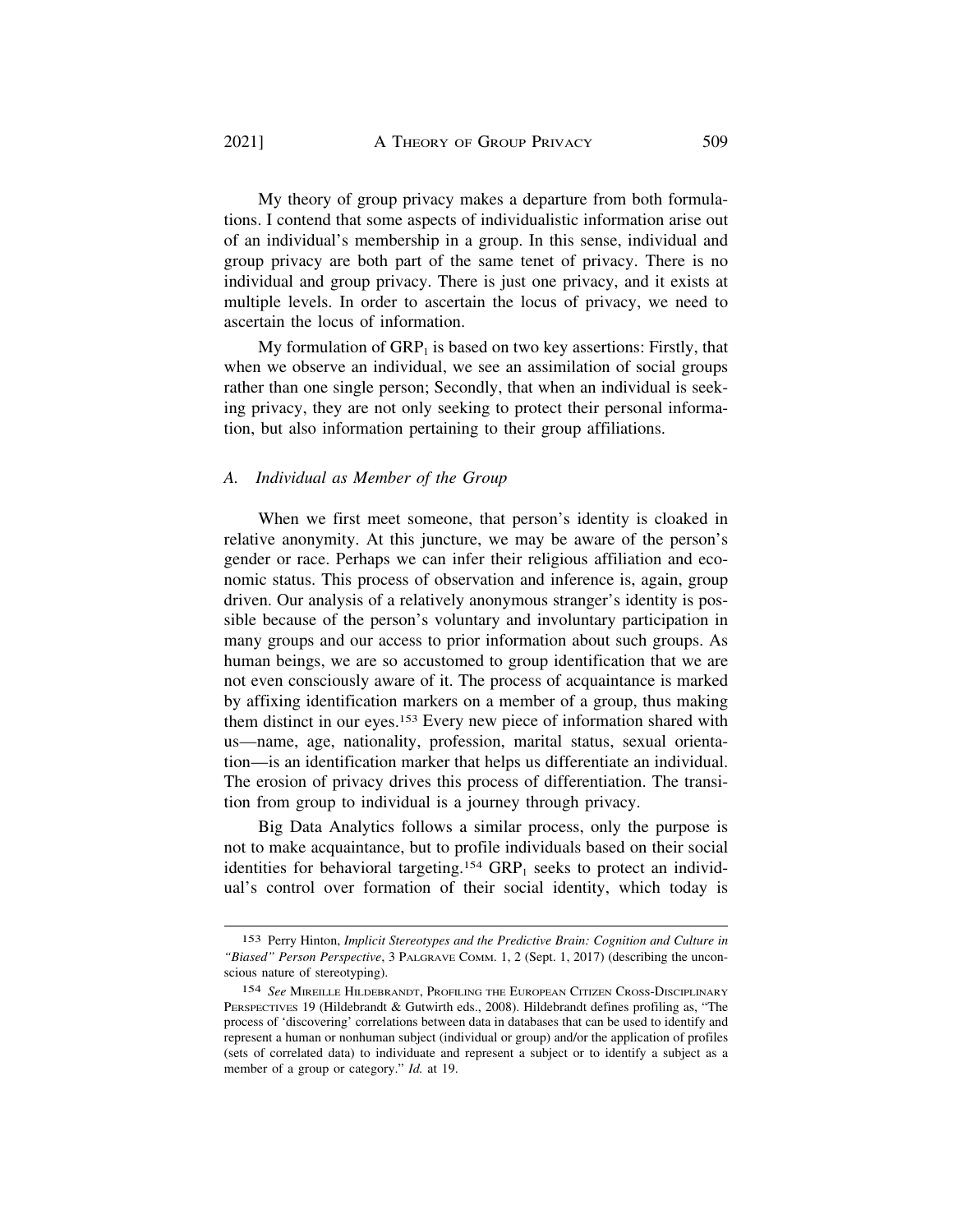largely dictated by online social networks.<sup>155</sup> The absence of effective privacy mechanisms can impede the sharing of information, thus also limiting identity construction.156 As stated, the panoptic sorting of individuals by Big Data Analytics for behavioral targeting purposes gives rise to epistemic bubbles and echo chambers that impede the formation of an individual's social identity.157 The manipulation of an individual's social identity formation on the basis of attention metrics<sup>158</sup> of likes, comments and followers violates their individual autonomy. Social identity forms through negotiation of socio-cultural pressures, in which privacy plays a balancing role. An individual trapped in epistemic bubbles and echo chambers on account of behavioral targeting is likely to remain the prisoner of their existing prejudices rather than expand their social identity autonomously.<sup>159</sup> I further address the harm suffered on account of violation of  $\text{GRP}_1$  in part X. For present discussion purposes, it suffices to say that profiling and behavioral targeting are not value neutral. Jenkins states, "[a]t the very least, classification implies evaluation, and often much more. Humans are generally not disinterested classifiers. This is spectacularly so when it comes to classifying our fellow humans."160

To be human is to be part of a group. One cannot protect the human without protecting the larger group. Gardner defines human rights as rights that we have by virtue of being human.161 But what does it mean to be human? Fichte states,

157 *See* Nguyen, *supra* note 36, at 142.

158 JOSÉ VAN DIJCK, THE CULTURE OF CONNECTIVITY: A CRITICAL HISTORY OF SOCIAL MEDIA 62 (2013) ("In the 'attention economy,' attention means eyeballs or (unconscious) exposure, and this value is an important part of Internet advertising in the form of banners, popups, and paid ad space on websites."). Christopher A. Summers, Robert W. Smith & Rebecca Walker Reczek, *An Audience of One: Behaviorally Targeted Ads as Implied Social Labels*, 43 J. CONSUMER RES. 156, 157 (2016) (demonstrating that a behaviourally targeted ad can act as a social label even when it contains no explicit labelling information).

159 Daniel Lapsley & Dominic Chaloner, *Post-truth and Science Identity: A Virtue-based Approach to Science Education*, 55 EDUC. PSYCHOLOGIST 132, 137 (2020) ("Individuals who inhabit epistemic bubbles and echo chambers might value forms of inquiry that meet social identity needs to retain the affirmation of a closed epistemic community rather than pursue warranted true beliefs out of respect for the truth.").

160 RICHARD JENKINS, SOCIAL IDENTITY 6 (3d ed. 2008).

161 *See* James Griffin, *Discrepancies Between the Best Philosophical Account of Human Rights and the International Law of Human Rights*, 101 PROCEEDINGS OF THE ARISTOTELIAN SOC'Y 1, 2 (2001) (exploring the discrepancies between the philosophical justifications of human rights and human rights declarations); *see also* John Gardner, *Simply in Virtue of Being Human: The Whos and Whys of Human Rights*, 2 J. ETHICS & Soc. PHIL. 1 (2008) (critically analyzing Griffin's account of human rights).

<sup>155</sup> *See* Uur Gündüz, *The Effect of Social Media on Identity Construction*, 8 MEDITERRA-NEAN J. SOC. SCI. 85, 85 (2017) (demonstrating social media platforms' impact on identity construction).

<sup>156</sup> Wu, *supra* note 116, at 210.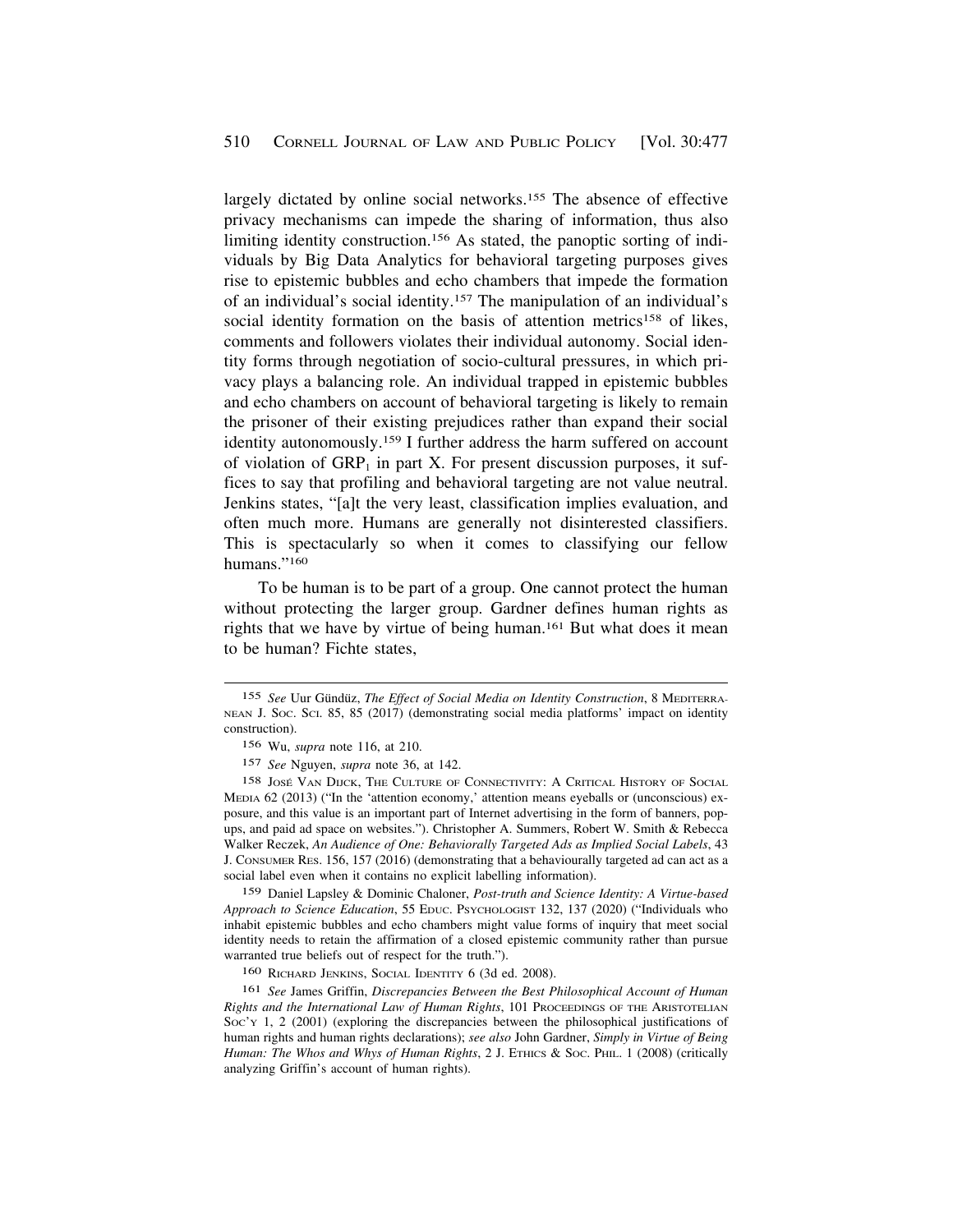The human being (like all finite beings in general) becomes a human being only among human beings; and since the human being can be nothing other than a human being and would not exist at all if it were not this – it follows that, *if there are to be human beings at all, there must be more than one.* This is not an opinion that has been adopted arbitrarily, or based on previous experience or on other probable grounds; rather, it is a truth that can be rigorously demonstrated from the concept of the human being. As soon as one fully determines this concept, one is driven from the thought of an individual human being to the assumption of a second one, in order to be able to explain the first. Thus the concept of the human being is not the concept of an individual—for an individual human being is unthinkable—but rather the

This observation by Fichte succinctly captures the existential essence of being human, the realization of which is unfortunately missing from the existing hyper-individualistic notion of privacy.

## *B. Group Facets of the Individual*

concept of a species.162

When we seek to protect privacy, we seek to protect the associational linkages between the individual and group attributes.163 There can be strictly individualistic details such as biometric information which can have privacy implications from genetic perspective, which is a group concern.164 While it may be possible to protect the linkages with individual attributes at the level of individual privacy, it is impossible to protect the associational linkages with group attributes solely at the individual level. These associational linkages represent an individual's social identity and their socially embedded autonomous self. The group facets of an individual's identity also give rise to interdependence of privacy. Barocas and Levy identify privacy dependencies arising out of participa-

<sup>162</sup> JOHANN GOTTLIEB FICHTE, FOUNDATIONS OF NATURAL RIGHT ACCORDING TO THE PRINCIPLES OF THE WISSENSCHAFTSLEHRE 37–38 (Frederick Neuhouser ed., 2000).

<sup>163</sup> *See* Reuben Binns, *Is There Any Room for Group Privacy?*, *in* ETHICS AND PRIVACY FOR SOCIAL MACHINES, SOCIAL GROUPS AND AGGREGATIONS 10, 12 (2018). While exploring the desiderata for group privacy, Binns notes "Associations between attributes (or sets of attributes) can be learned, even from data which are not sufficient to identify any actual individual." *Id.* 

<sup>164</sup> Lunshof et al define genetic privacy as "[a]n individual's right—one that is perhaps extended to families and communities—to protection from nonvoluntary disclosure of genetic information. Jeantine E. Lunshof, *From Genetic Privacy to Open Consent*, 9 NATURE REVS. GENETICS 406, 406 (2008).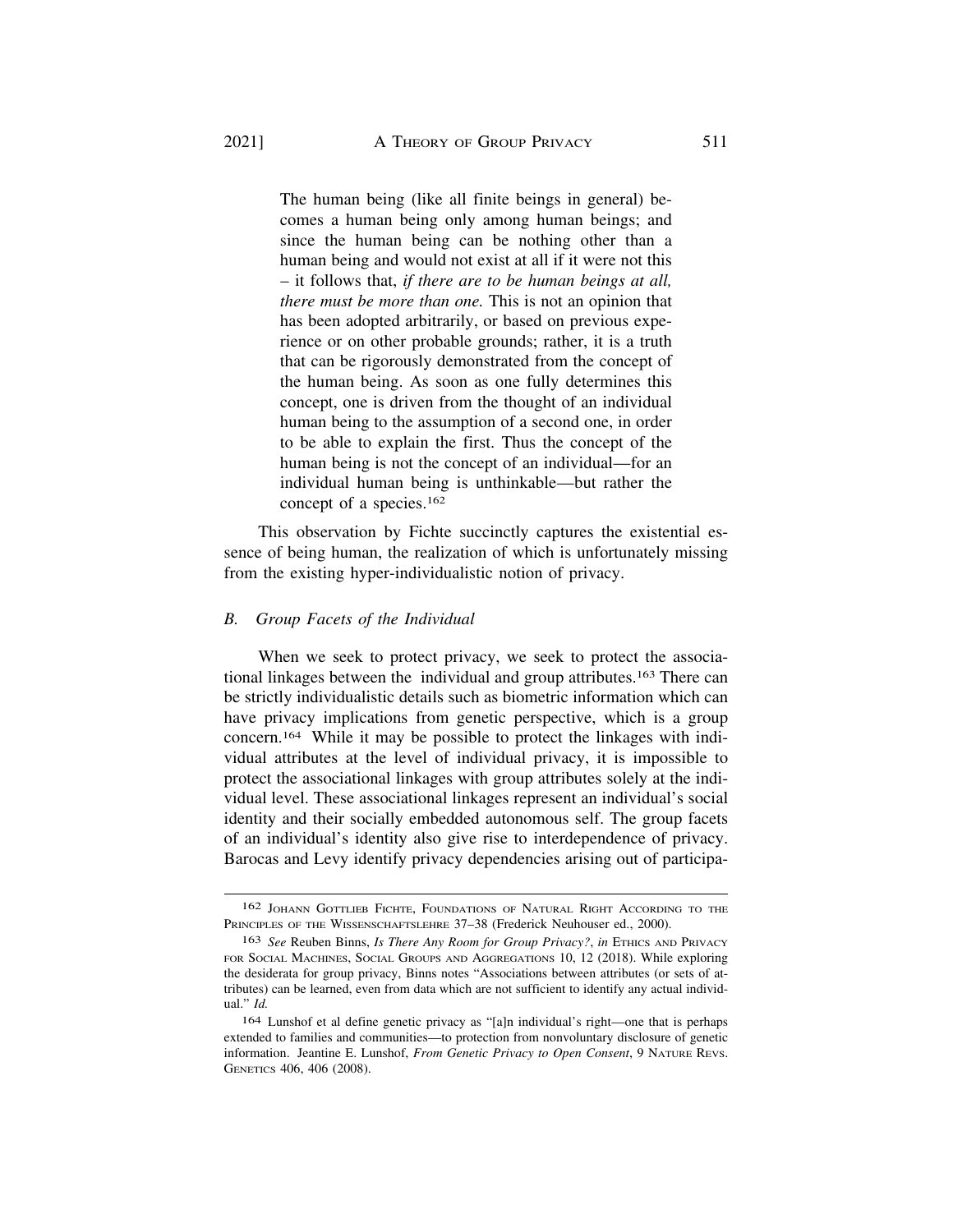tion in socially salient groups.<sup>165</sup> GRP<sub>1</sub> can help protect these privacy dependencies.

With this backdrop, we are now in a position to define  $\text{GRP}_1$  with the aid of a Razian formulation, which proceeds as, *"*'X has a right' if and only if X can have rights, and, other things being equal, an aspect of X's well-being (his interest) is a sufficient reason for holding some other person(s) to be under a duty."<sup>166</sup>

## *C. Definition of GRP1*

In view of the aforesaid analysis,  $GRP<sub>1</sub>$  can be defined as: An individual has an interest in protecting their social identity and socially embedded autonomous self, which—other things being equal—is a sufficient reason for holding some other person(s) to be under a duty.

## *D. Nature of Duty*

 $GRP<sub>1</sub>$  restricts Big Data Analytics from impinging upon an individual's social identity and their socially embedded autonomous self. However, the *other things being equal* aspect of the formulation means that during the extraordinary course of the pandemic, contact tracing is permissible. But this formulation prevents any secondary usage of the information.

The nature of obligation imposed on the Big Data Analytics by GRP1 can be discharged with an array of possible regulatory measures restricting collection and processing of data pertaining to an individual's social identity. Further measures can include restriction on profiling and algorithmic grouping based on an individual's social identity. These measures are indicative and not exhaustive in nature. Policymakers must test any such policy measure on the basis of its efficacy in protecting an individual's social identity and their socially embedded autonomous self. Before proceeding to the harm an individual suffers on account of violation of  $GRP_1$ , I explore the individual's right against algorithmic grouping.

## VIII. GRP<sub>2</sub>

GRP<sub>2</sub> is the right of the individual *not* to be identified with certain groups. It is a right steeped in informational self-determination. In December 1983, the German Federal Constitutional Court while declaring certain provisions of the revised Census Act unconstitutional enunciated the principle of informational self-determination as "the authority of the individual to decide himself, on the basis of the idea of self-determina-

<sup>165</sup> Barocas & Levy, *supra* note 8, at 583.

<sup>166</sup> Raz, *supra* note 97, at 166.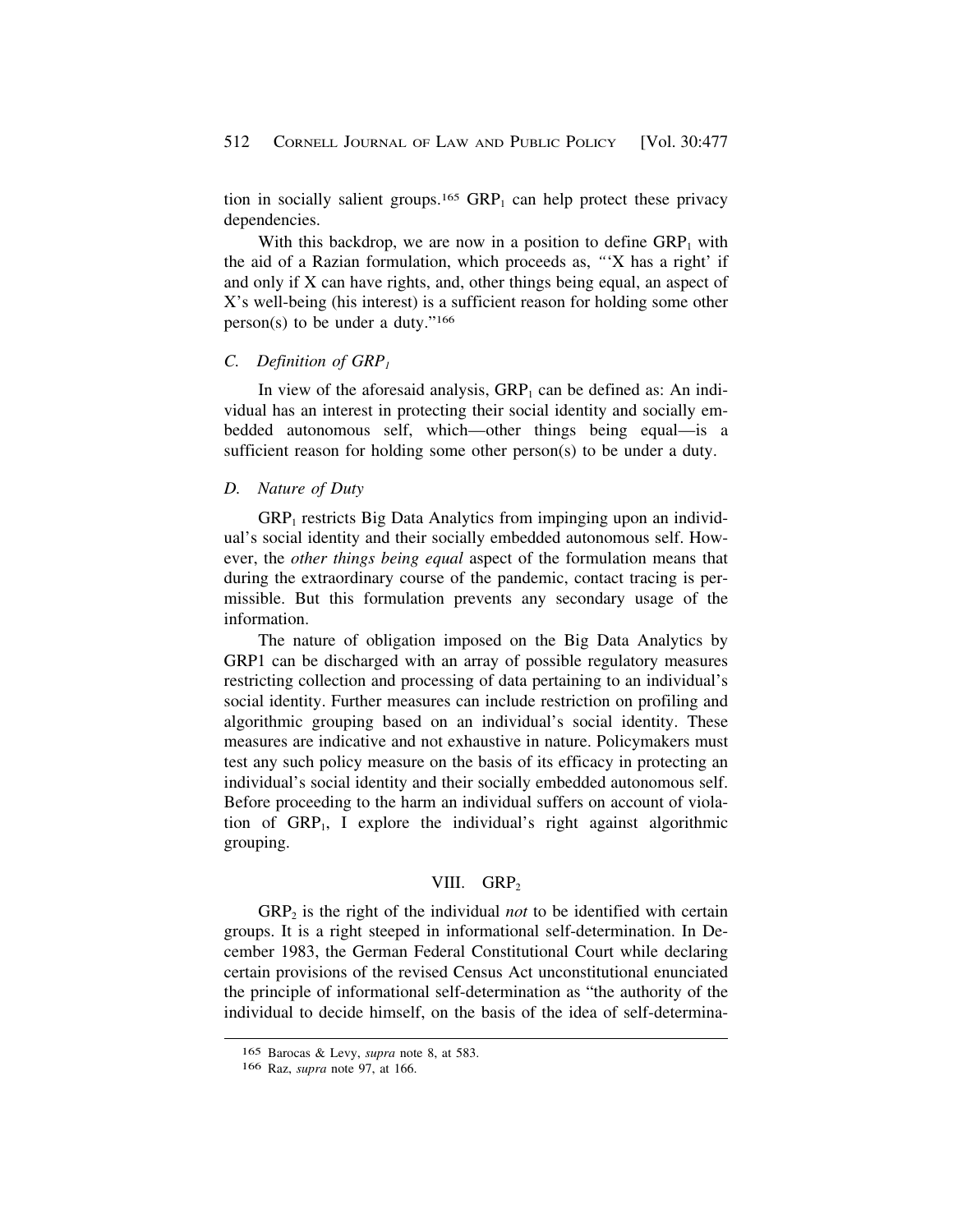tion, when and within what limits information about his private life should be communicated to others."167 Control over information is the foremost aspect of privacy driven identity formation. Hornung and Schnabel note that privacy and informational self-determination prevent sensitive information from one context (e.g., medical treatment) from proliferating into another context (professional sphere).<sup>168</sup>

 $\text{GRP}_1$  protects an individual's social identity by protecting information relating to their membership in social groups. But increasingly an individual's privacy is violated for commercial purposes on account of algorithmically constituted groups that hitherto never existed. Pagallo states, "[r]ather than a unique data subject whose informational self-determination is specifically under attack, individuals will more often be targeted as a member of a group, or as a specimen falling within the set of ontological and epistemological predicates that cluster a group."169  $GRP<sub>2</sub>$  specifically addresses groups that have been created algorithmically on the basis of a shared activity. This may be based on shopping, online browsing history, clothing preferences, reading choices, etc. The key argument here is: grouping on an arbitrary basis for the purposes of profiling violates the individual's right of informational self-determination. Kammourieh and others highlight the epistemic concerns relating to Big Data's algorithmic group identification as,

> Big Data thus provides new approaches with which groups can be formed . . . Big Data makes the grounds upon which we can identify new groups increasingly imperceptible . . . Groups might no longer be classified based on the perception of certain observers, but through seemingly obscured algorithmic processes. This incomplete awareness of how and on which grounds group identification takes place could lead to an epistemic de-

<sup>167</sup> Antoinette Rouvroy & Yves Poullet, *The Right to Informational Self-Determination and the Value of Self-Development: Reassessing the Importance of Privacy for Democracy*, *in*  REINVENTING DATA PROTECTION? 45 (Serge Gutwirth, Yves Poullet, Paul De Hert, Cécile de Terwangne & Sjaak Nouwt eds., 2009) (elucidating the conceptual relationship between right to privacy and human dignity). *See* BUNDESVERFASSUNGSGERICHT, *Abstract of the German Federal Constitutional Court's Judgment of December 15, 1983* (1983), [https://www.](https://www) bundesverfassungsgericht.de/SharedDocs/Entscheidungen/EN/1983/12/rs19831215\_ 1bvr020983en.html.

<sup>168</sup> Gerrit Hornung & Christoph Schnabel, *Data Protection in Germany I: The Population Census Decision and the Right to Informational Self-Determination*, 25 COMPUTER L. & SE-CURITY REV. 84, 85 (2009) (examining the population census decision and the German concept of informational self-determination).

<sup>169</sup> Ugo Pagallo, *The Group, the Private, and the Individual: A New Level of Data Protection?*, *in* GROUP PRIVACY: NEW CHALLENGES OF DATA TECHNOLOGIES 159, 168 (Linnet Taylor, Luciano Floridi, & Bart van der Sloot eds., 2017) (analyzing the collective and corporation form of group rights).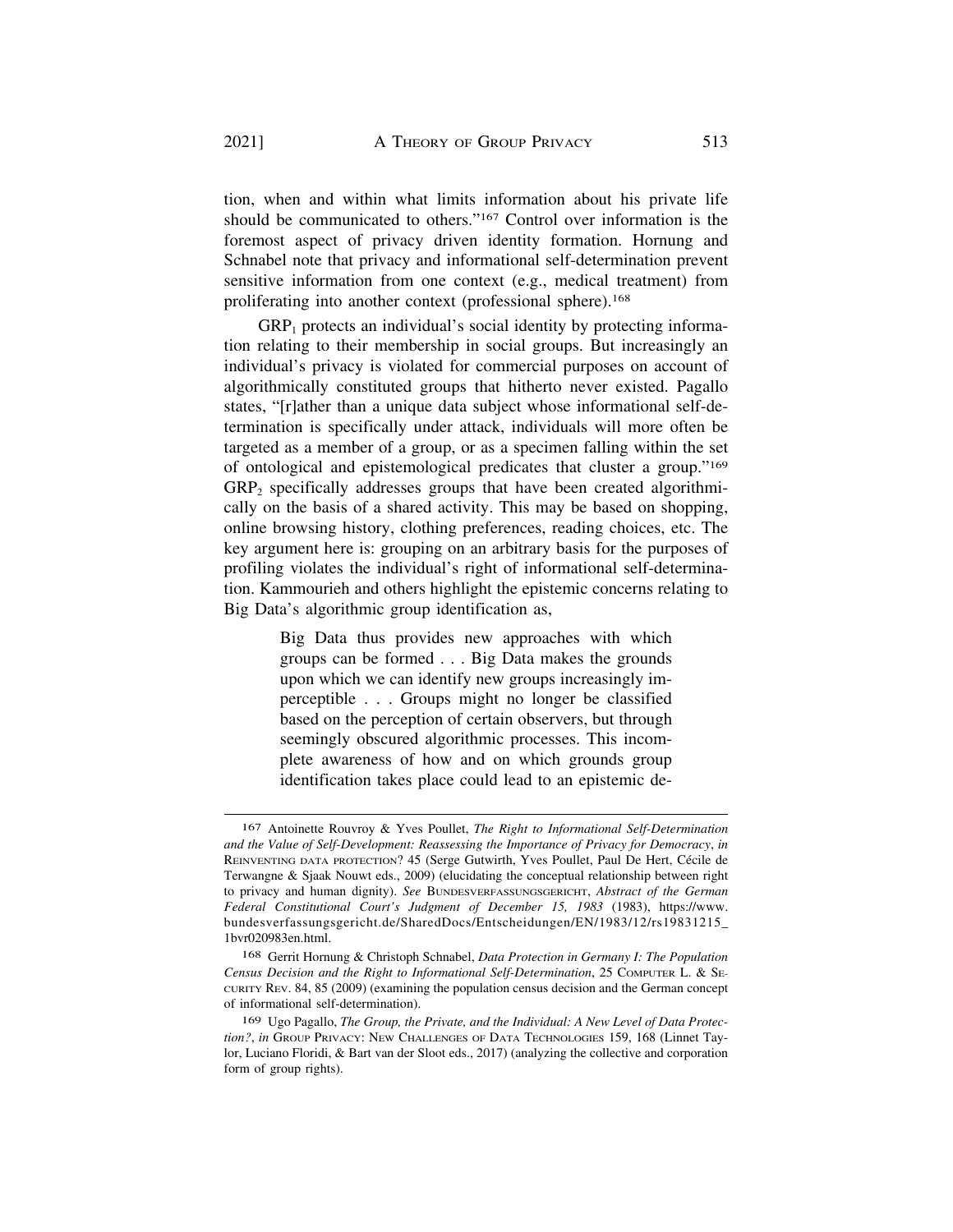pendence on processes we might no longer fully understand.170

While it is beyond the scope of this paper to address this issue, it is worth noting that this epistemic darkness diminishes the right to explanation and judicial recourse against any injustice arising out of algorithmic grouping.171 As stated earlier, algorithmic grouping is a violation of the right to privacy which is based in human dignity.172 Algorithmic grouping further violates individual autonomy, which permits individuals to determine their own group membership and the consequences thereof. For instance, to profile individuals based on their like or dislike of curly fries as one of the psychometric indicators of a high IQ is, per se, an affront to human dignity and individual autonomy.173 Taylor states, "[i]f groupings created through algorithms or models expose the crowd to influence and possible harm, the instruments that have been developed to protect individuals from the misuse of their data are not helpful."174 She further highlights the risk of this kind of predictive modelling, which may result in blurring of categories and consequent viewing of people according to their propensity, rather than as individuals.175 Wachter has highlighted the challenges posed by affinity profiling- "grouping people according to their assumed interests rather than solely their personal traits" by the online advertising industry.176 She cautions, "[i]f users are segregated into groups and offered or excluded different products, services, or prices on the basis of affinity, it could raise discrimination issues."177

Algorithmically sorting an individual based on surveillance of their online activity violates  $\text{GRP}_2$ . Tracking cookies, which create a detailed profile of an individual for advertisement purposes, are chief violators in

<sup>170</sup> Kammourieh et al., *supra* note 7, at 43.

<sup>171</sup> *See* Lilian Edwards & Michael Veale, *Slave to the Algorithm? Why a 'Right to an Explanation' is Probably Not the Remedy You Are Looking For*, 16 DUKE L. & TECH. REV. 18, 21 (2017) (arguing that a right to an explanation in the GDPR is unlikely to present a complete remedy to algorithmic harms).

<sup>172</sup> Kammourieh et al., *supra* note 7, at 43.

<sup>173</sup> *See* Michal Kosinski, David Stillwell & Thore Graepel, *Private Traits and Attributes are Predictable from Digital Records of Human Behavior*, 110 PROC. NAT'L ACAD. SCI. 5802, 5804 (2013) (showing how Facebook Likes, can be used to automatically and accurately predict a range of highly sensitive personal attributes).

<sup>174</sup> Taylor, *supra* note 50, at 14.

<sup>175</sup> *Id.* at 42

<sup>176</sup> Sandra Wachter, *Affinity Profiling and Discrimination by Association in Online Behavioural Advertising*, 35 BERKELEY TECH. L.J. (forthcoming), [https://papers.ssrn.com/sol3/](https://papers.ssrn.com/sol3) papers.cfm?abstract\_id=3388639.

<sup>177</sup> *Id.* at 7*.*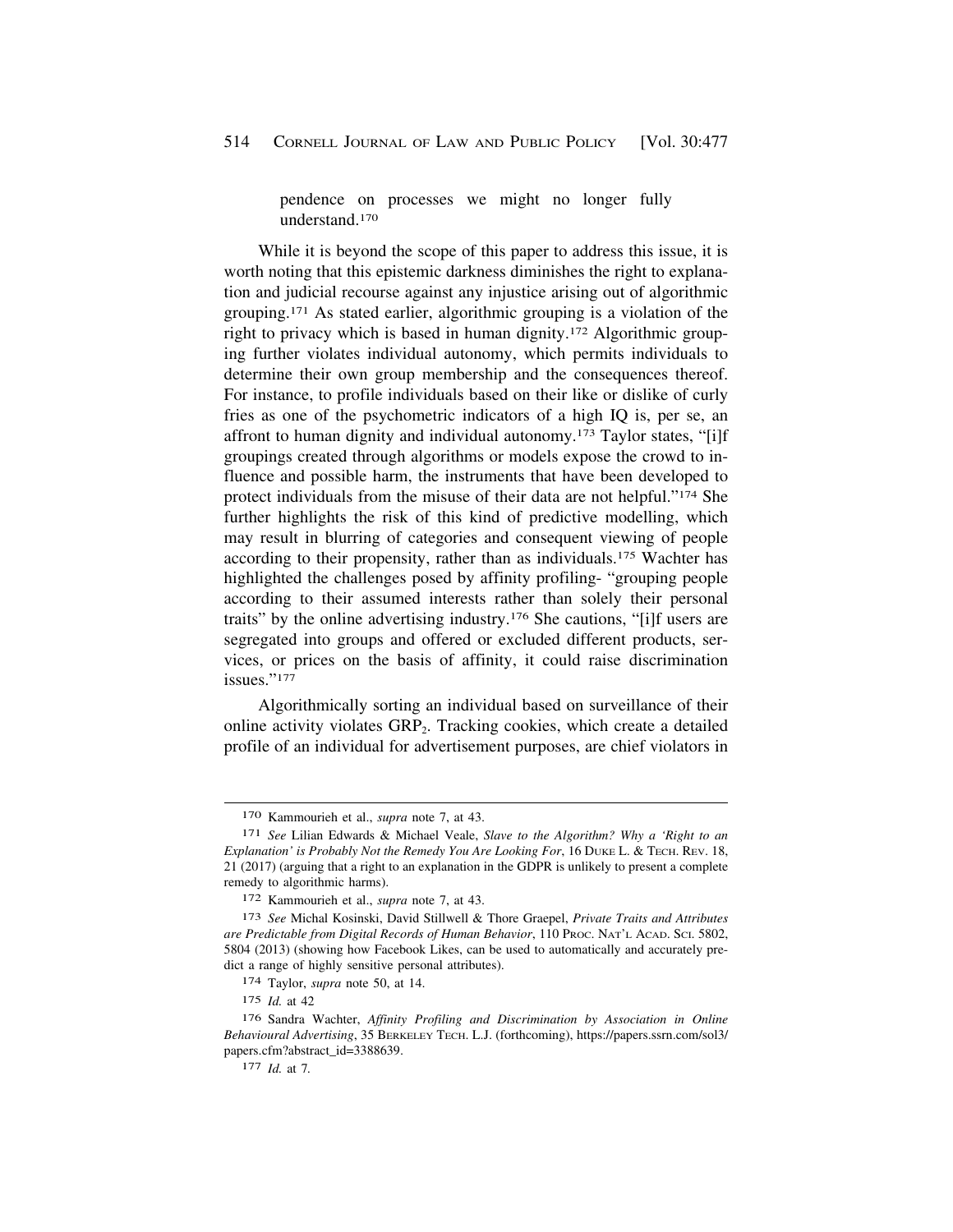this regard.178 It would be inconceivable for many of the targeted individuals that, for commercial exploitation purposes, they are members of algorithmic groups curated by tracking cookies on the basis of their online shopping history or browsing history. A significant aspect of such algorithmic groups is that their existence is per se a violation of an individual's privacy interests. The fact that such groups may anonymize the profile of the concerned individual is no defense. As stated earlier, even when an individual is not identifiable, they would still remain reachable.179 These algorithmic groupings even in their anonymized state give rise to privacy dependencies, which Barocas and Levy highlight as privacy dependencies arising out of participation in "non-socially-salient" groups.<sup>180</sup> GRP<sub>2</sub> can protect these privacy dependencies.

There is a key difference between how I envisage  $GRP<sub>2</sub>$  and how existing scholarship envisages algorithmically constituted groups from privacy perspective. Kammourieh and others treat algorithmically constituted groups as "passive groups," (i.e., groups that are unaware of their existence and as such cannot be subject matter of rights).<sup>181</sup> They specifically state,

> Where a group cannot be given control over its data (because there is no structured group with capacity to exercise that control), the goal should be to protect the group's essential interests—primarily, its safety—at the analysis and targeting stages, by anticipating and regulating the riskiest uses of data. Where there is no legal subject to benefit from a privacy right, one solution may be to simply guard against harmful abuses of available data by other stakeholders.<sup>182</sup>

So, as per Kammourieh and others, a non-self-aware algorithmic group cannot take the requisite measures to protect its privacy interests. That's a hard proposition to dispute. Hence, I shift the locus upstream. In my opinion, by the time the algorithmic group is constituted, the privacy violation has already occurred.

The creation of the group is itself an act of violation of privacy. Instead of focusing on how a passive group will exercise the right to privacy, we must focus on the fact that the creation of the passive group

<sup>178</sup> Chris Jay Hoofnagle, Ashkan Soltani, Nathaniel Good, Dietrich J. Wambach & Mika D. Ayenson, *Behavioral Advertising: The Offer You Can't Refuse*, 6 Harv. L. & Pol'y Rev. 273, 273 (2012) (arguing that consumer privacy interventions can enable choice).

<sup>179</sup> Barocas & Nissenbaum, *supra* note 6, at 45.

<sup>180</sup> *See* Barocas & Levy, *supra* note 8, at 585–86.

<sup>181</sup> Kammourieh et al., *supra* note 7, at 55.

<sup>182</sup> *Id.*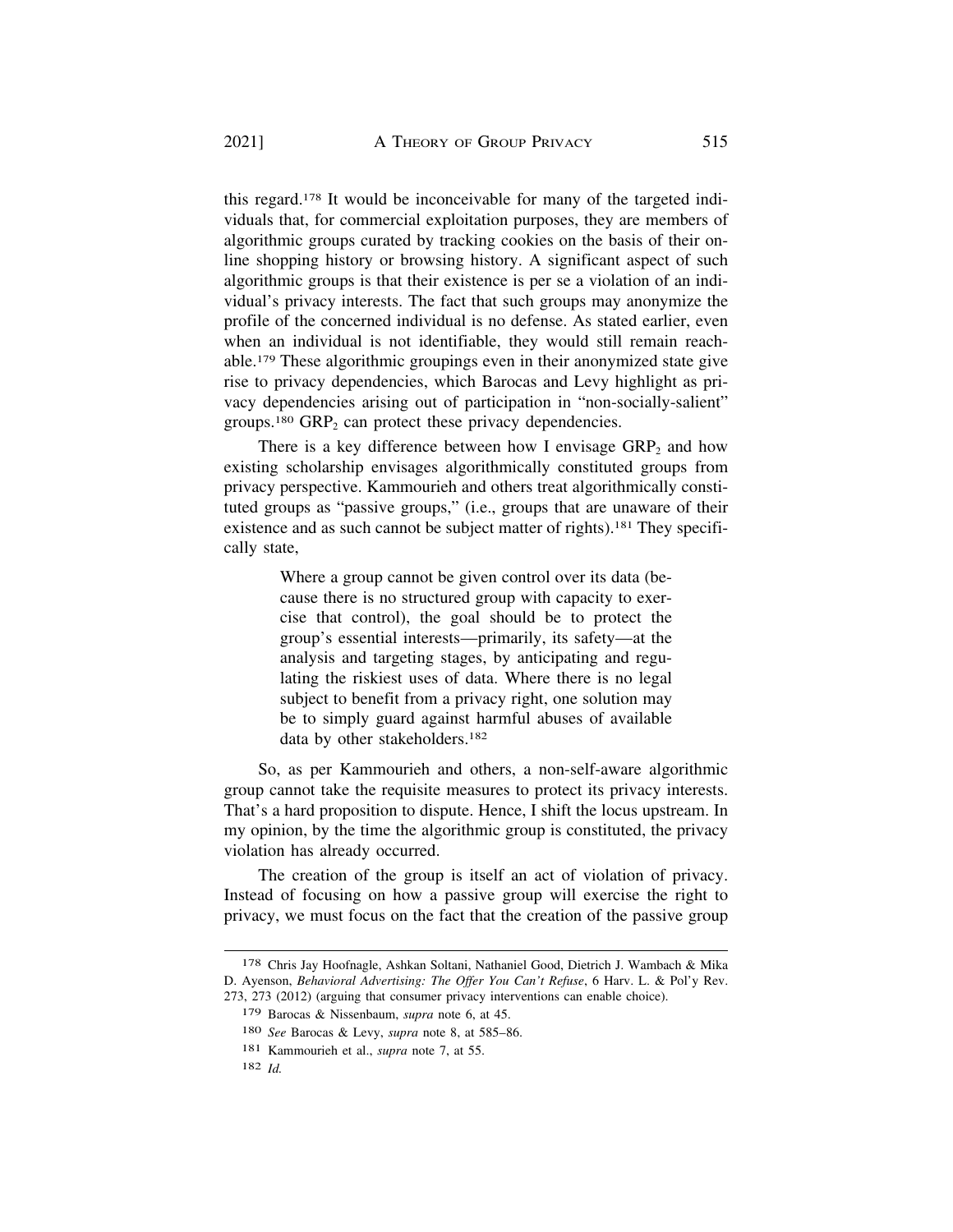violates the right to privacy and the right to informational selfdetermination.

## *A. Definition of GRP<sub>2</sub>*

In view of the aforesaid analysis,  $GRP<sub>2</sub>$  can be defined as: An individual has an interest in informational self-determination and against algorithmic grouping, which other things being equal is a sufficient reason for holding some other person(s) to be under a duty.

## *B. Nature of Duty*

 $GRP<sub>2</sub>$  restricts Big Data Analytics from grouping an individual algorithmically and impinging upon an individual's right to informational self-determination. However, the *other things being equal* aspect of the formulation would permit contact tracing during the extraordinary course of the pandemic. But this formulation would prevent any secondary usage of the information.

Before proceeding to the harm suffered on account of violation of  $GRP<sub>2</sub>$ , I briefly analyze the right to privacy as a group right, which is not reducible to an individual right.

## IX. GRP3

 $GRP<sub>3</sub>$  is the privacy right of the group, which is not reducible to the right of its individual members. While  $\text{GRP}_3$  seeks to protect a group interest, it can also serve as an additional layer of protection for individual privacy.183 For a group right to privacy to exist, it must satisfy the following requirements:184

*1. A group exists*: List and Pettit define a group as a collection of individuals who have an identity that can survive changes of membership.185 As per Jenkins, a group derives its reality from people thinking that it exists and that they belong to it.186 This realization is important from the perspective of excluding all 'passive groups.'187 that is groups where members are not conscious of the existence of the group and other members. So, while arguing for GRP<sub>3</sub>, I refer to only those organized groups, which have been created by individuals through the devolvement of autonomy and whose members are conscious of the group's existence.

<sup>183</sup> BLOUSTEIN, *supra* note 18, at 125. 184 For a detailed analysis of desiderata of group privacy see Binns, *supra* note 163, at 11.

<sup>185</sup> *See* CHRISTIAN LIST & PHILIP PETTIT, GROUP AGENCY: THE POSSIBILITY, DESIGN, AND STATUS OF CORPORATE AGENTS 31 (2011).

<sup>186</sup> JENKINS, *supra* note 160, at 8. 187 Kammourieh et al., *supra* note 7, at 38–39.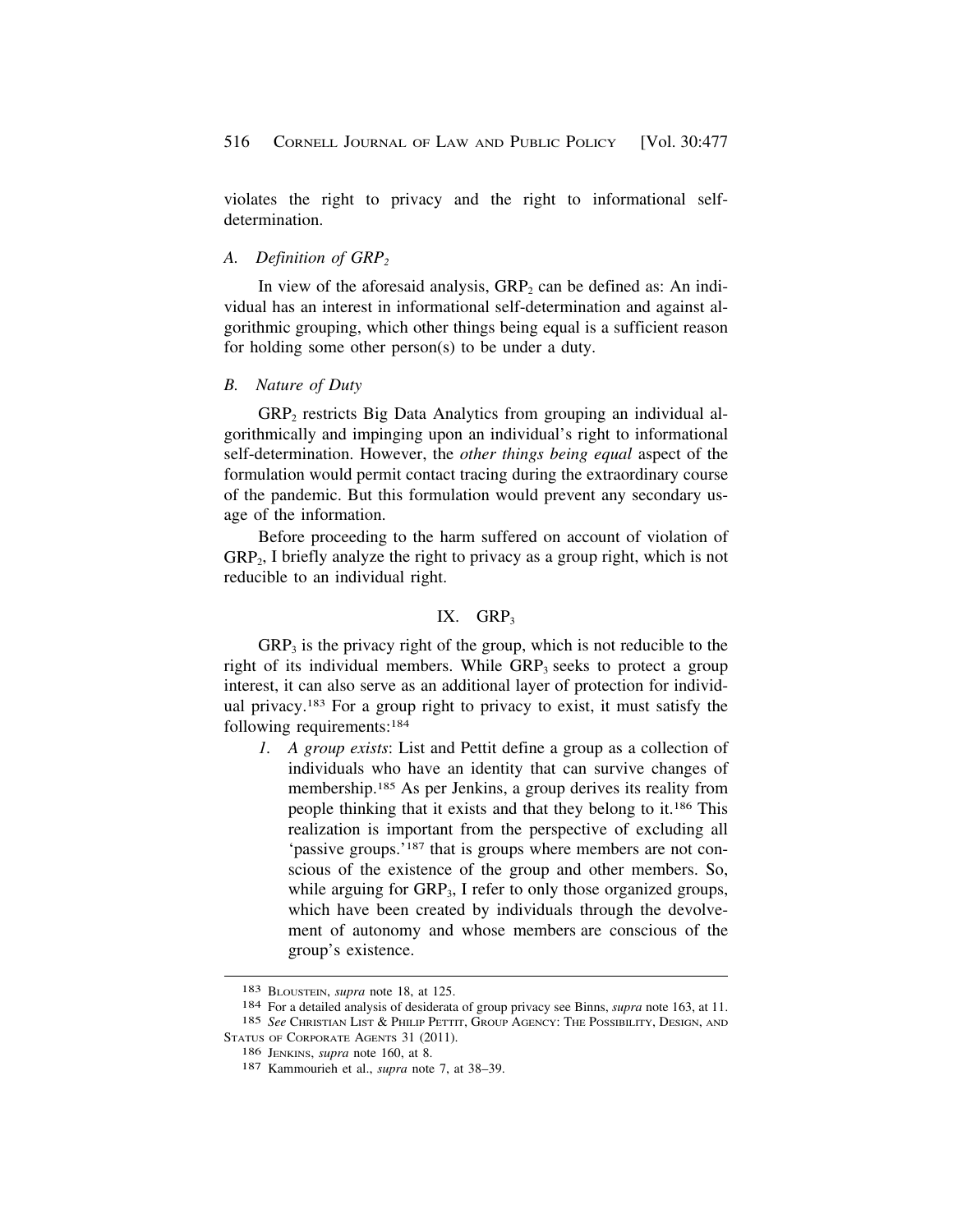- *2. There is an independent justification for the group right*: The methodology many current theories of group privacy follow is that since the violation of privacy happens at a group level, we need a group right to privacy.188 I am not entirely in agreement with this approach. In addition to the violation, one must also define the interest or value one is seeking to protect through the right. If violation is the sole justification for the right, then if the violation disappears or mutates into a different form of violation, the right also disappears. As Binns states, the definition of group privacy must be distinct from its motivation.189
- *3. The group right should be separate from the individual right:*  Binns states that one of the important desideratum for group privacy is that it should not be reducible to individual privacy.<sup>190</sup> As part of the discussion on  $\text{GRP}_1$ , I have elaborated upon the false duality between aspects of individual privacy and group privacy, which can be eliminated through protection of social identity. In this section, the reference to group privacy is distinct from individual privacy.
- *4. What the group is seeking to protect is a "right to privacy":*  Binns argues that group privacy should be about groups and their privacy and not some other ethical principle.191 In many group settings, intellectual property rights (such as corporate trade secrets) protect interests akin to privacy.192 However, as I elaborate in ensuing paragraphs, there are many organized groups that have an interest in privacy that the law presently does not recognize.193
- *5. The group can bear the right to privacy*: Groups are well-recognized as bearers of cultural rights.194 However, there is a peculiar paradox when it comes to right to privacy. Usually, one seeks privacy from a group. It almost seems counterintuitive to seek privacy as a group. As stated earlier, *passive groups* cannot be the bearer of group right to privacy.195 In this section, I

<sup>188</sup> Jennifer Jiyoung Suh, Miriam J. Metzger, Scott A. Reid & Amr El Abbadi, *Distinguishing Group Privacy From Personal Privacy: The Effect of Group Inference Technologies on Privacy Perceptions and Behaviors*, 2 PROC. ACM HUM. COMPUT. INTERACTION 1, 3 (Nov. 2018) (empirically establishing group privacy).

<sup>189</sup> Binns, *supra* note 163, at 12.

<sup>190</sup>*Id*. 191 *Id.* 

<sup>192</sup> *Id.* at 5.

<sup>193</sup> Elizabeth Pollman, *A Corporate Right to Privacy*, MINN. L. REV. 27, 30–31 (2014) (arguing that most corporations in most circumstances should not have a constitutional right to privacy).

<sup>194</sup> *See See* Jones *supra* note 20.

<sup>195</sup> *See* Kammourieh et al., *supra* note 7, at 43.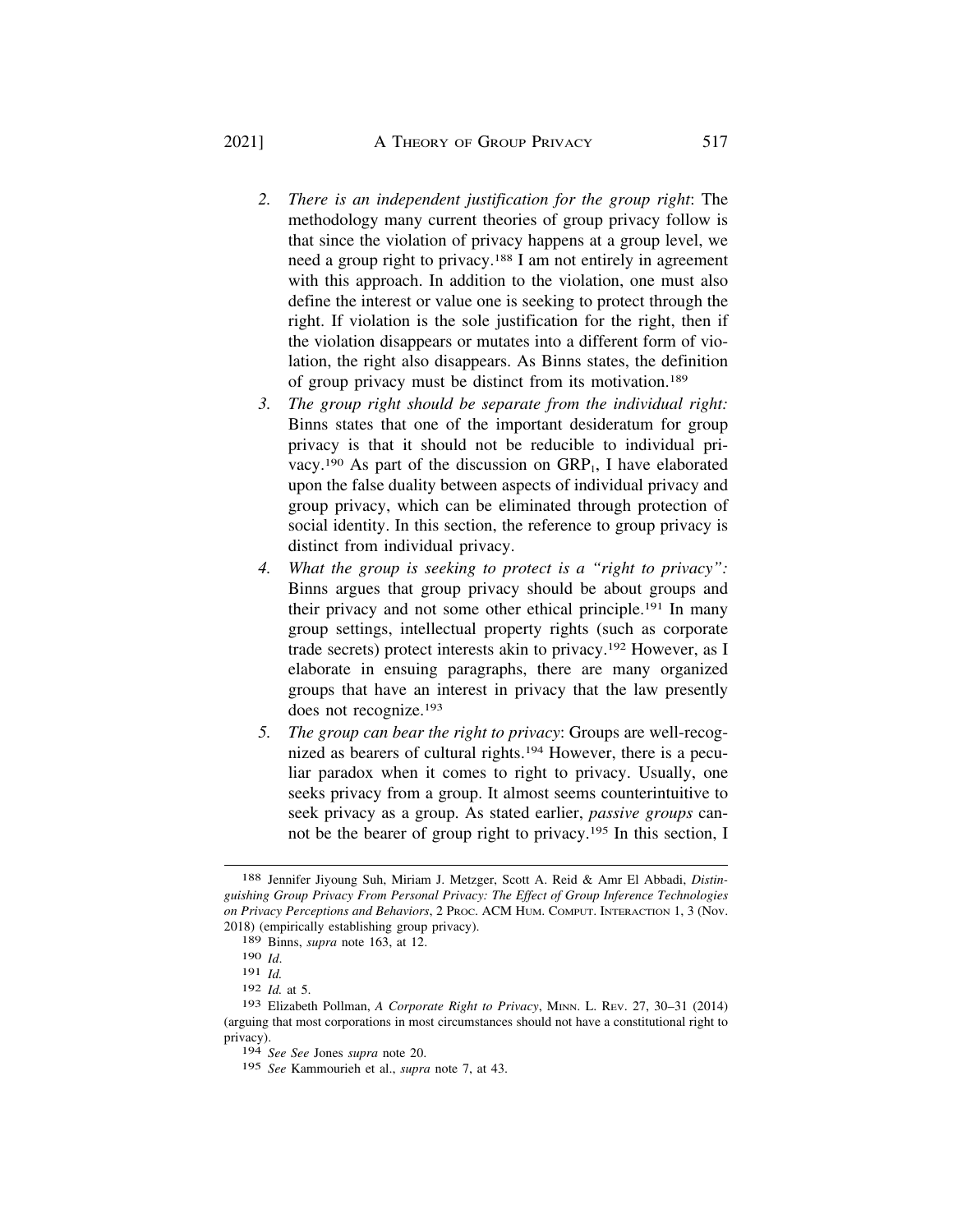will refer to examples of organized groups, which can bear a right to privacy.

- *6. The group right to privacy can be exercised:* From a joint responsibility and collective decision-making point of view, it is highly unlikely that a group, under surveillance or constituted for profiling purposes, whose members are not even aware of each other's existence can exercise the right to privacy. Even from a class-action suit perspective, the litigant acts as a representative of an active group, which, in case of privacy, may amount to reducing group privacy to individual privacy.196 At this juncture, a brief reference may be made to the dichotomy between the state of autonomy and the exercise of autonomy, which was highlighted in earlier passages concerning the individual. Privacy as a social value coupled with the devolvement of autonomy by individual members paves way for the state of group autonomy, which is a pre-requisite for formation of joint intention and collective decision making. This autonomous group subsequently exercises the group right to privacy.
- *7. The right to privacy is protecting a "group interest"*: The interest sought to be protected through an exercise of privacy should not be reducible to an individual member's interest, but instead should be a group interest.<sup>197</sup>

# *A. Necessary and Jointly Sufficient Conditions for GRP3*

In light of this analysis, the necessary and jointly sufficient conditions for the existence of  $\text{GRP}_3$  are:

- a. A group exists;
- b. The group has an interest in privacy;
- c. This interest cannot be protected through an individual right to privacy;
- d. This interest also cannot be protected through any other group right.198

I cull  $\text{GRP}_3$  using these necessary and jointly sufficient conditions through two examples in the next section.

<sup>196</sup> *See* Paul R. Dubinsky, *Justice for the Collective: The Limits of the Human Rights Class Action,* 102 MICH. L. REV. 1152, 1152 (2004).

<sup>197</sup> *See* Mark MacCarthy, *New Directions in Privacy: Disclosure, Unfairness and Externalities*, 6 I/S: J.L. & POL'Y 425, 458 (2011) ("Groups have an interest in the outcome of information revelation that might be distinct from the interests of the individual members of the group. This kind of group harm cannot be prevented by fully informed individual choice, but can be addressed by institutions' or organizations' action on behalf of the group as a whole.").

<sup>198</sup> *See* Binns, *supra* note 163, at 14.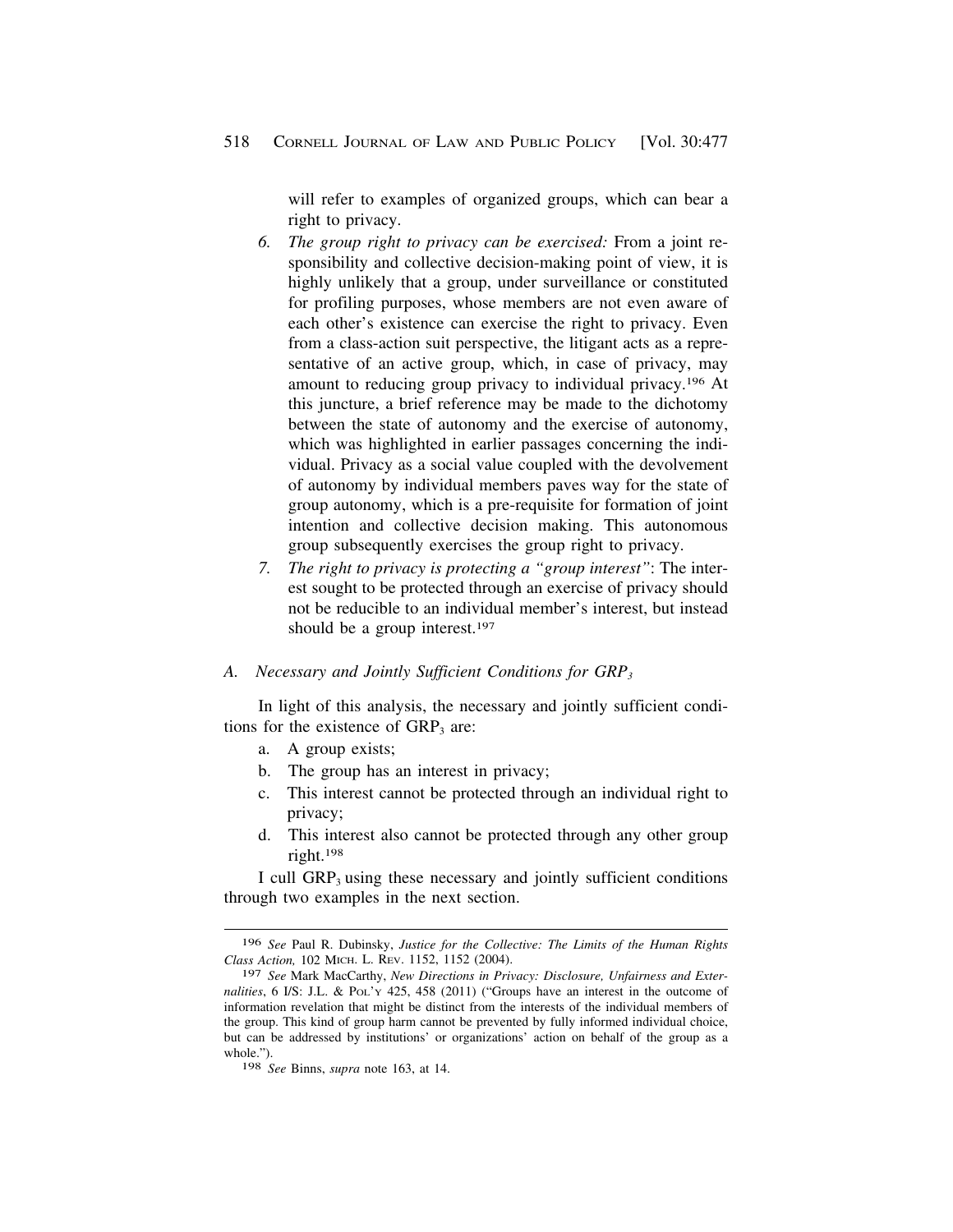# <span id="page-42-0"></span>*B. Examples of GRP3*

Let's consider an example of two groups: first, a reading group in a university, and second, a group composed of volunteers and their supporters who rescue marooned refugees in international waters.199 The reading group meets frequently to discuss the writings of a particular philosopher X, which is part of their curriculum. The lifeboat rescue group is working against the stated policy of their country, which is strictly anti-refugee. Now let's analyze both the examples.

# *C. Reading Group Analysis*

When members of the reading group order philosopher X's book from an online website, one may use data analytics to make the following inferences:

- i. The number of orders placed in a short span of time by users in similar geographical location and through a university IP address indicate a spike of interest in a particular philosopher.
- ii. The number of books ordered, say six, are too few to indicate a class.
- iii. But since different users have ordered them, it's unlikely that the order is for a library.
- iv. Most likely, the order is for a reading group.

This analysis may reveal the existence of a reading group in a particular university without revealing the details of its members who may still remain anonymous without further corroboration of data. So, if the website becomes aware of the existence of this group is this a violation of  $GRP<sub>3</sub>$ ? The answer must be "no," as the group has no interest in its privacy. There may be an individual interest in privacy, but certainly not GRP<sub>3</sub>.

Now, let's take the example further, let's say that the website sensing the presence of this reading group raises the price of philosopher X's books for the next semester. Is this a violation of  $\text{GRP}_3$ ? I would again answer no. Any group privacy claims at this stage can be reduced to individual claims.

Now, let's move away from the website. While studying together in a room, a non-member who enters the room unannounced suddenly interrupts the reading group. Is this a violation of  $\text{GRP}_3$ ? Perhaps. But one could again argue that the group right here is reducible to an individual right to privacy. Although, this rebuttal stands on a weaker ground than the previous ones as group discussions give rise to a distinct group privacy interest.

<sup>199</sup> For the example of lifeboat rescuers, I am grateful to Katharina Bernhard.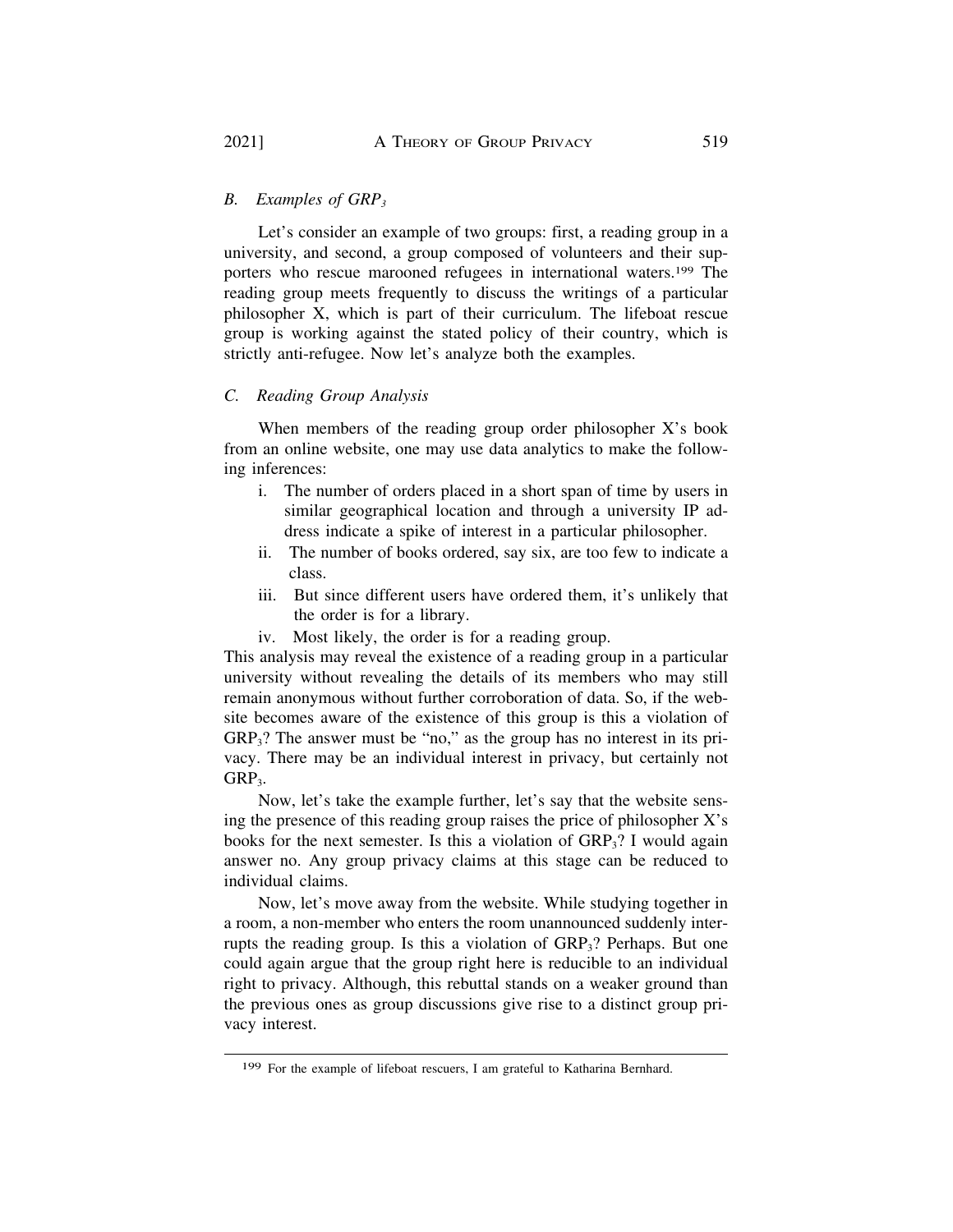Let's continue further with the analysis. Suppose members of this group have collectively prepared a summary of the writings of Philosopher X. All members have contributed to the analysis. The group members have mutually agreed that only the group's members will have access to this summary. If someone outside the group publishes or copies this summary, we can term it as violation of copyright. But if someone outside the group has merely read this summary, is this a violation of  $GRP<sub>3</sub>$ ? Or can this be reduced to an individual right? At this stage one could contend that this may be a  $\text{GRP}_3$  violation because the individual input would be very hard to delineate in the final document, which will make it impossible to determine the extent of individual right. Secondly, even if we were able to delineate the individual input, the individual interest can be said to be limited to that particular portion, so one cannot logically make an individual claim for the privacy over the entire document. Here exists GRP<sub>3</sub>.

## *D. Lifeboat Rescuers*

In the case of the lifeboat rescue group example, the volunteers and supporters who are acting out of humanitarian concern know that they are working against the popular sentiment.200 Hence, the volunteers and their supporters have an interest in keeping the group's existence private. This desire for anonymity is not merely about the membership of the group but the very existence of the group. If the existence of the group becomes public, fewer people would be willing to join or support the group fearing social, political, or legal repercussions. In such an eventuality, the group as a whole is worse off and not just an individual member. In this example, the individual right to privacy or social identity of the individual cannot account for the privacy interest of the group. Here exists  $\text{GRP}_3$ .

## *E. Group Autonomy and Group Identity*

As I had argued in case of the individual, I make a similar assertion that in case of groups, privacy protects group autonomy and group identity. Langfred notes that autonomy can simultaneously reside at both the group and the individual level.201 As per Wellman, group autonomy is exercised by a collective as a whole rather than individually by persons

<sup>200</sup> In *NAACP v. Alabama*, the US Supreme Court held, "Inviolability of privacy in group association may in many circumstances be indispensable to preservation of freedom of association, particularly where a group espouses dissident beliefs." 357 U.S. 449, 462 (1958); *see also* Pagallo, *supra* note 169, at 165. 201 *See* Claus W. Langfred, *The Paradox of Self-Management: Individual and Group Au-*

*tonomy in Work Groups*, 21 J. ORG. BEHAV. 563, 563 (2000) (exploring how autonomy at the individual and group levels directly affect group cohesiveness).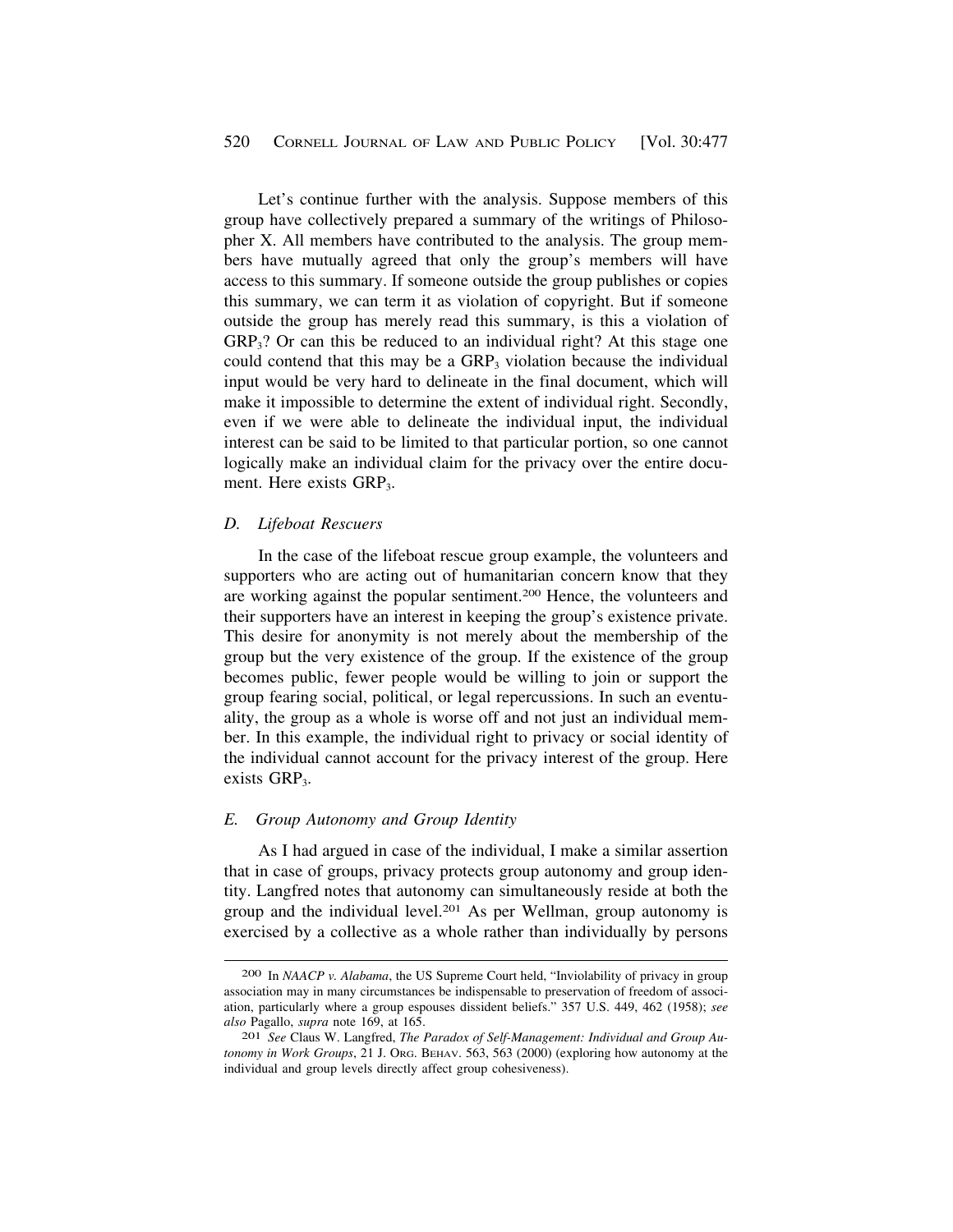in a group.202 Like in the case of the individual, privacy facilitates the exercise of this autonomy. Privacy assists in the formulation of joint intention,203 which is required for group decision making. Privacy also lays the foundation for the formation of trust, $204$  which is necessary for the group to function effectively. Privacy is a *sine qua non* (which is to say, an essential condition) and an integral part of the group processes.

According to McDougall, "the group . . . is more than the sum of the individuals, [and] has its own life, proceeding according to laws of group life, which are not the laws of individual life."205 Group identity is the group's distinctive identity as a collective.206 As per Worchel and Coutant, group identity "includes the group's boundaries, its beliefs and values, its history, and its reputation within the wider domain of groups."207 So, one can understand group identity in both intra- and intergroup terms. There is an intragroup identity formation qua group

- a. Shared goal.
- b. Individual contribution.
- c. Interdependence.
- d. Common awareness.

*Id.* I contend that privacy is an essential pre-requisite for exercise of these four conditions. Privacy guarantees the autonomy for formulation of shared goal, determining the extent of individual contribution, facilitating conditions of interdependence and creating common awareness. One can reasonably argue that in the absence of privacy the aforementioned four conditions or joint intention will not exist.<br>
<sup>204</sup> Trust is yet another important constitutive element of the formation and functioning of

groups. Without trust, members of the group cannot effectively organize themselves and coordinate their activities as a group. The relationship between trust and privacy is under explored. Fried while elaborating upon this relationship succinctly states,

There can be no trust where there is no possibility of error. More specifically, a man cannot know that he is trusted unless he has a right to act without constant surveillance so that he knows he can betray the trust. Privacy confers that essential right. And since, as I have argued, trust in its fullest sense is reciprocal, the man who cannot be trusted cannot himself trust or learn to trust. Without privacy and the possibility of error which it protects that aspect of his humanity is denied to him.

Charles Fried, *Privacy [a moral analysis]*, *in* PHILOSOPHICAL DIMENSIONS OF PRIVACY: AN ANTHOLOGY 203, 212–213 (Ferdinand David Schoeman ed., 1984) (examining the foundations of the right of privacy).

205 MICHAEL A. HOGG, THE SOCIAL PSYCHOLOGY OF GROUP COHESIVENESS 14 (1992); *see also* WILLIAM MCDOUGALL, THE GROUP MIND 13 (1921).

206 Kelly Bouas Henry, Holly Arrow & Barbara Carini, *A Tripartite Model of Group Identification: Theory and Measurement*, 30 SMALL GROUP RES. 558, 561 (1999) (analyzing the similarities and differences between group identification and related concepts). 207 Stephen Worchel & Dawna Coutant, *It Takes Two to Tango: Relating Group Identity* 

*to Individual Identity Within the Framework of Group Development*, *in* BLACKWELL HAND-BOOK OF SOCIAL PSYCHOLOGY 461, 463–64 (Michael A. Hogg & R. Scott Tindale eds., 2001) (arguing that viewing groups as dynamic units leads to better understanding of individual identity).

<sup>202</sup> *See* Christopher Heath Wellman, *The Paradox of Group Autonomy,* 20 SOC. PHIL. & Poly 265, 273 (2003) (exploring the prospects of developing a satisfying account of group autonomy without rejecting value-individualism). 203 *See* LIST & PETTIT, *supra* note 185, at 39. List & Pettit posit that a collection of

individuals "jointly intend" to promote a particular goal if four conditions are met: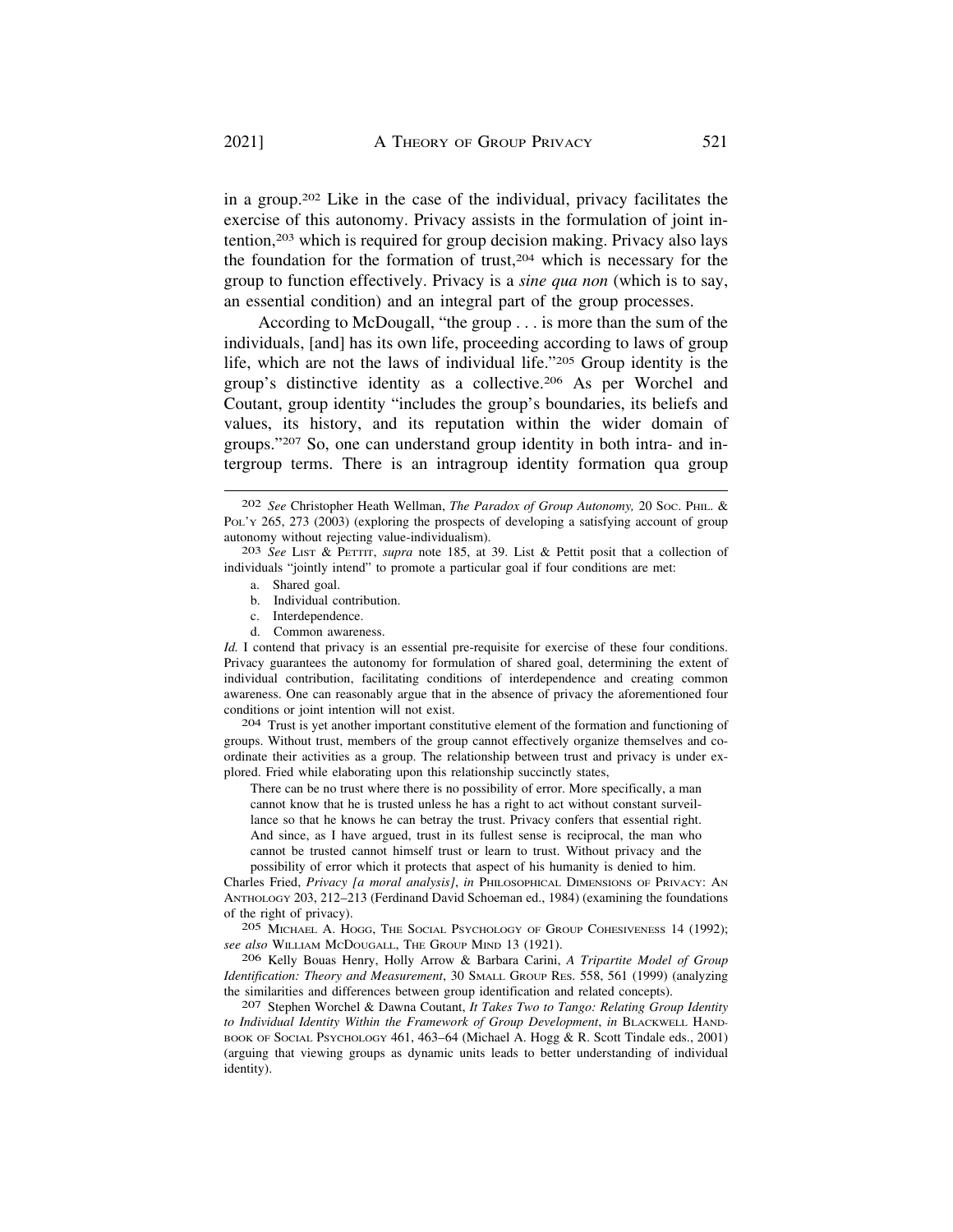members<sup>208</sup> and an intergroup identity formation qua other groups.<sup>209</sup> Since any formation of identity is necessarily an exercise in information control,210 privacy facilitates formation and preservation of both these identities.

## *F. Definition of GRP3*

 $GRP<sub>3</sub>$  can be defined as: An organized group has an interest in protecting its identity and autonomy, which—other things being equal—is a sufficient reason for holding some other person(s) to be under a duty.

## *G. Nature of Duty*

 $GRP<sub>3</sub>$  restricts Big Data Analytics from impinging upon an organized group's identity and autonomy. However, the *other things being equal* aspect of the formulation would mean that during the extraordinary course of the pandemic, information pertaining to the group's activities

<sup>208</sup> The associational dependence of individual identity on the group identity may at times result in the group identity becoming salient over individual member identities. For instance, in case of even the most prestigious universities, one is aware of the reputation and ranking of the university but ordinarily the students and public at large are not aware of the identity of the principal or the dean. The fact that organized groups such as corporations and universities are identified at an institutional level rather than the individual is indicative of the group right to privacy regulating information interplay in favor of the group over the individual.

<sup>209</sup> The annual ranking of universities provides an interesting insight into intergroup identity formation. Whilst universities are ranked across a number of parameters such as student satisfaction, research output, placement, student-faculty ratio, diversity etc.; the actual entities getting ranked are either departments of the university or the universities themselves. These groups are ranked in accordance with the information shared by them or the information procured from the public domain. As stated earlier, formation of any identity whether group or individual is an exercise in information privacy. The ranking of the universities, in contradistinction to each other, is a classic case of competing group identities shaping each other. University rankings are arguably as much a reflection of objective parameters such as number of publications as well as subjective assessment of the quality of publications. Add to this the impact caused by the manner of presentation of information and you have a complex identity formation process happening at group level qua other groups. For objective and subjective aspects of educational rankings, see Lionel S. Lewis, *On Subjective and Objective Rankings of Sociology Departments*, 3 AM. SOCIOLOGIST 129, 129–31 (1968). Another interesting example in this regard would be social media exchange between Twitter handles of sports organizations such as the ICC and Wimbledon. In case the social media accounts of any of these group gets hacked; it would be incorrect to state that the twitter account of an official spokesperson or representative of the group has been compromised. The only correct statement to be made is that the official twitter handle of that particular group has been compromised. But what is it that gets compromised when a twitter handle gets hacked? It's the group's identity. For exchange between Twitter handles of ICC and Wimbledon, see Jai Bednall, *Best Social Media During Incredible Cricket World Cup Final*, NEWS (July 15, 2019), [https://www.news.com.au/](https://www.news.com.au) sport/cricket/world-cup/best-social-media-during-incredible-cricket-world-cup-final/newsstory/dc31c204a8dac74879dfd805c3af5696; Edd Dracott, *ICC and Wimbledon Banter on Twitter After Roger Federer Plays Cricket Stroke*, INDEPENDENT (July 10, 2018), https:// <www.independent.ie/world-news/and-finally/icc-and-wimbledon-banter-on-twitter-after-roger>federer-plays-cricket-stroke-37099959.html. 210 *See* Floridi, *supra* note 19, at 94.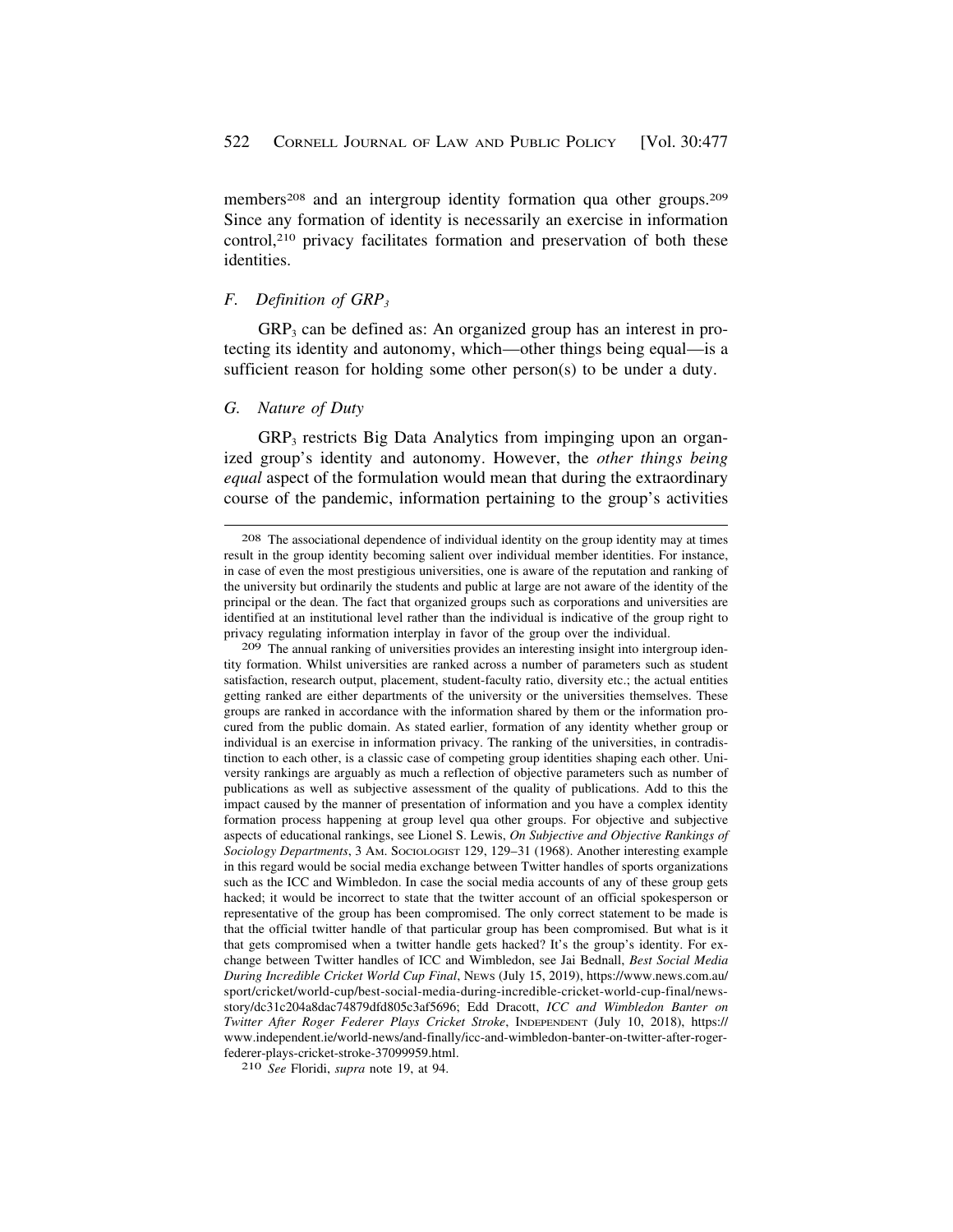can be obtained for contact tracing purposes. But this formulation would prevent any secondary usage of the information.211

 $GRP<sub>3</sub>$  imposes obligations on Big Data Analytics that can be discharged with the aid of similar regulatory measures as suggested for compliance with  $\text{GRP}_1$ . This marks the completion of the triumvirate formulation of GRP. Before proceeding further, I will highlight the two objectives that the Razian formulation of GRP achieves. Firstly, it facilitates the application of GRP. Secondly, it helps us define the limitations of GRP. As regards the first, an individual certainly has interest in protecting their group affiliations as well as an interest in guarding against reduction of their identity to merely a group affiliation. The GRP formulation protects both these interests. The second advantage of the Razian formulation lies in its ability to define the limits of GRP and balance privacy interests with larger public interests. The *other things being equal* aspect of the Razian formulation can help us create emergency exceptions to GRP. With these objectives in the backdrop, I will explore the harm suffered on account of violating the three GRPs.

# X. WHAT IS THE HARM SUFFERED AS A RESULT OF VIOLATION OF GRP?

"We cannot wish for that we know not."<sup>212</sup>

In order to understand the way GRP can protect individual autonomy and identity against Big Data Analytics and Covid-19 Apps, I adopt a counter-intuitive approach. Thus far, I have defined the interests sought to be protected by GRP. In order to show how GRP can safeguard these interests, I cite examples of group privacy violations that go beyond the conventional understanding of individual privacy. So, the analysis loop gets completed in the following manner:

- i. There is a recognizable interest in group privacy.
- ii. This interest is being targeted at the group level.

<sup>211</sup> During the course of the pandemic, various religious gatherings have come under increasing scrutiny for their unwitting role in spread of the virus. In the ordinary course, collection of information regarding their practice of religion and members would constitute a violation of  $\text{GRP}_1$  and  $\text{GRP}_3$ . The extraordinary circumstances surrounding the pandemic may permit a limited exception in this regard. *See* Choe Sang-Hun, *'Proselytizing Robots': Inside South Korean Church at Outbreak's Center*, N.Y. TIMES (March 10, 2020), <https://www.ny> times.com/2020/03/10/world/asia/south-korea-coronavirus-shincheonji.html?action=click&module=relatedLinks&pgtype=article; *see also* Sharon Otterman & Sarah Maslin Nir, *New Rochelle, Once a Coronavirus Hot Spot, May Now Offer Hope*, N.Y. TIMES (March 27, 2020), <https://www.nytimes.com/2020/03/27/nyregion/new-rochelle-coronavirus.html>; James McAuley, *How a prayer meeting at a French megachurch may have led to scores of coronavirus deaths*, WASH. POST (April 1, 2020), <https://www.washingtonpost.com/world/eu>rope/how-a-prayer-meeting-at-a-french-megachurch-may-have-led-to-scores-of-coronavirusdeaths/2020/04/01/fe478ca0-7396-11ea-ad9b-254ec99993bc\_story.html 212 VOLTAIRE, ZA¨IRE, ACT I, SCENE I (1732).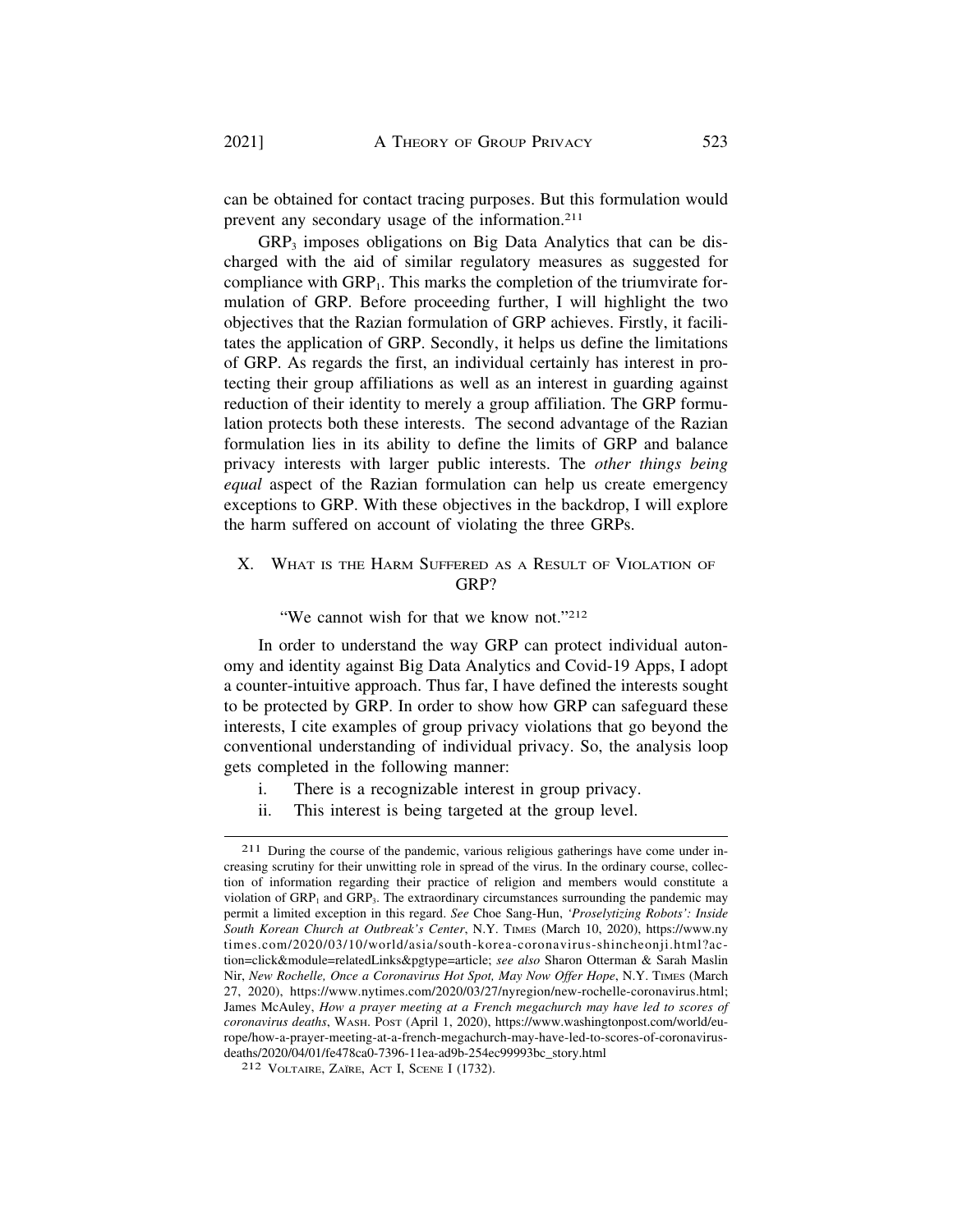iii. It can be protected by recognizing and enforcing GRP.

Towards this end, I divide this section into two parts. I first highlight the harm individuals suffer on account of Big Data Analytics, and then I focus on the potential lasting impact of Covid-19 Apps on individual privacy.

## *A. GRP and Big Data Analytics*

In this section, I explore some of the harms that an individual is likely to suffer at the hand of Big Data Analytics on account of violation of GRP. The list is indicative and not exhaustive.

## 1. Hyper-targeted Political Advertising

In 2016, during the course of the US Presidential Election the CEO of Cambridge Analytica (CA), Alexander Nix, remarked in an interview that CA had modelled the personality of every adult in America—some 230 million people.213 CA had 4,000 to 5,000 data points on each individual. Using these points, they delivered hyper-targeted and hyper-persuasive messages on social media.214 Ward notes, "[s]uch messages played to hopes, fears, prejudices, and fancies that message recipients may not, themselves, have even been aware of."215 Ironically by devising a hyper-targeted political campaign, CA has played a crucial role in highlighting the importance of group privacy and the socially interdependent nature of privacy. In October 2020, the UK's Information Commissioner in her letter to the Digital, Culture and Media and Sport Select Committee noted that CA was not involved in EU referendum beyond some initial enquiries.216 However, if one needs an example of the potential harm that may occur on account of violation of group privacy, one may consider the following snapshot of the document from CA's presentation

<sup>213</sup> Tom Cheshire, *Behind the Scenes at Donald Trump's UK Digital War Room*, SKY NEWS (Oct. 22, 2016), <https://news.sky.com/story/behind-the-scenes-at-donald-trumps-uk-dig>ital-war-room-10626155. Notably, Nix made this comment while working on then-candidate Donald Trump's campaign.

<sup>214</sup> *See id.* 

<sup>215</sup> Ken Ward, *Social Networks, the 2016 US Presidential Election, and Kantian Ethics: Applying the Categorical Imperative to Cambridge Analytica's Behavioral Microtargeting*, 33 J. MEDIA ETHICS 133, 133 (2018) (exploring whether Immanuel Kant's categorical imperative could be used by individuals to effectively guard democratic processes).

<sup>216</sup> Letter from Elizabeth Denham, UK Information Commissioner, to Julian Knight, Chair of Digital, Culture and Media and Sport Select Committee (Oct. 2, 2020), https:// ico.org.uk/media/action-weve-taken/2618383/20201002\_ico-o-ed-l-rtl-0181\_to-julian-knightmp.pdf; *see also BBC, Cambridge Analytica 'not involved' in Brexit referendum, says watchdog*, BBC: NEWS (Oct. 7, 2020), <https://www.bbc.co.uk/news/uk-politics-54457407>.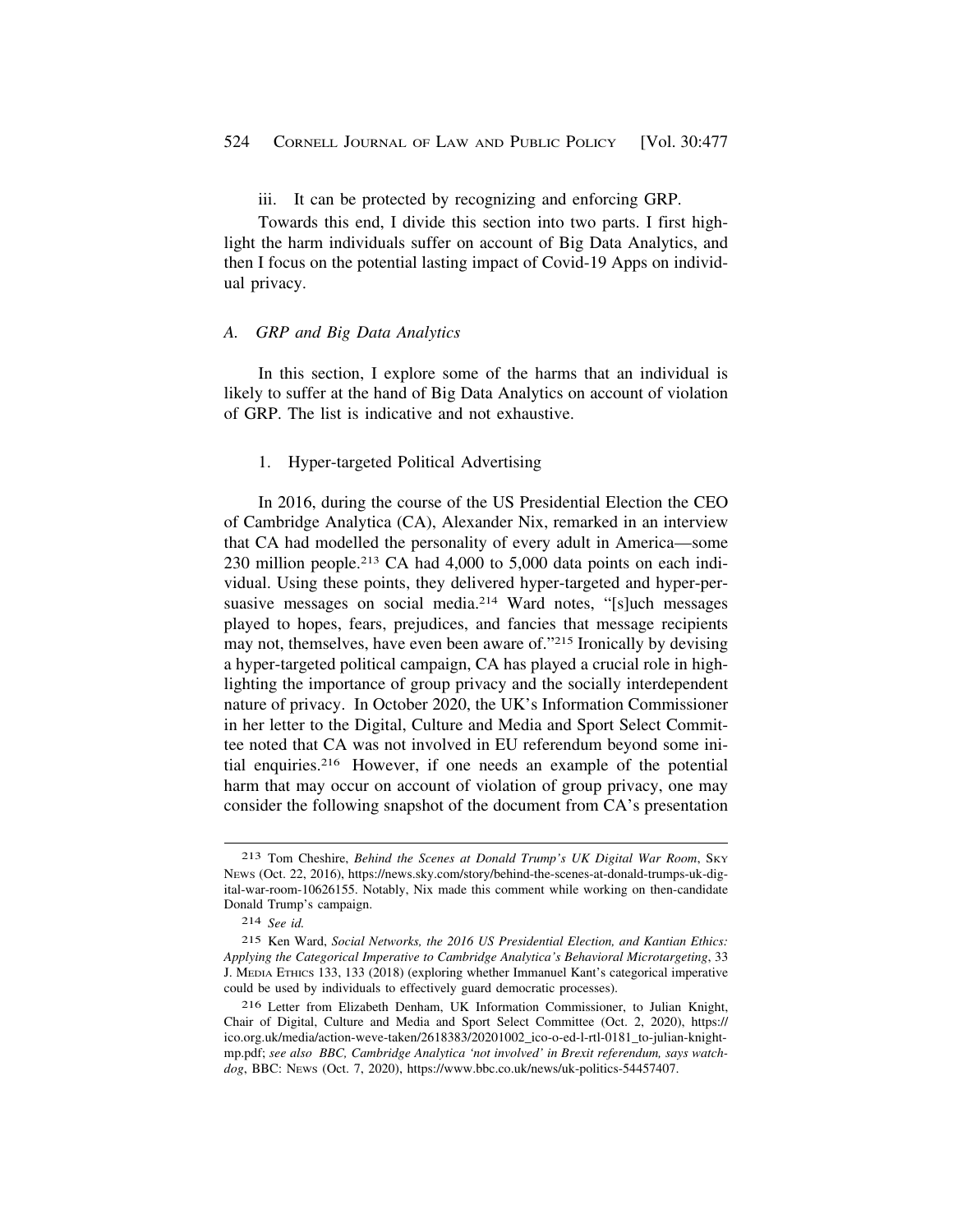# pitch to Leave.EU.217 The screenshot of the political campaign proposed by CA seems to focus only on groups and not the individual.<sup>218</sup>

### Cambridge Analytica can help you do this.

From turnout propensity to issue salience to communications channel selection, we can provide [Leave.Eu](https://Leave.Eu) with a holistic campaign design that will maximise your chances of being successfully selected by the Electoral Commission and then give the 'Leave' campaign the best possible chance of winning the referendum.

Our powerful predictive analytics and campaign messaging capacity can help you to segment and message the population according to a range of criteria:

Groups based on likelihood to turn out to vote in particular elections

### PRIORITY ISSUES

Groups based on voter's priority top-line issues (eg. National Security) and nuanced views (eg. National Security – Defending the border)

### PARTISANSHIP

General Voter – groups based on propensity to vote in the referendum

Ideological Voter – groups based on ideological perspectives on Britain's EU membership

Opposition Voter – groups to dissuade from political engagement or to remove from contact strategy altogether

#### PSYCHOGRAPHIC CLUSTERS

Groups based on voter's personality traits and demographic data

### PERSUADABILITY

Groups based on voter's propensity to be persuaded based on all data held on the individuals.

### FUNDRAISING

Groups based on potential to donate to diferent parties, candidates, and causes

### CONTACT STRATEGY

Groups based on the most efective channels (email, web advertisements, direct mail etc) to reach target voters and potential donors

# 2. Behavioral Targeting

Reduction of an individual's identity to an algorithmic group affiliation is a violation of their autonomy and human dignity. Unfortunately, algorithmic grouping for advertisement purposes has become the chief model of online commercial activities. As per Yan and others, Behavioral Targeting (BT) "refers to the delivery of ads to targeted users based on information collected on each individual user's web search and browsing behaviors."219 They further state,

<sup>217</sup> *See* CAMBRIDGE ANALYTICA, LEAVE EU: PROFILE RAISING AND OUTREACH (2015) <HTTPS://WWW.PARLIAMENT.UK/GLOBALASSETS/DOCUMENTS/COMMONS-COMMITTEES/CULTURE>-MEDIA-AND-SPORT/BK-BACKGROUND-PAPER-CA-PROPOSALS-TO-LEAVEEU.PDF; *see also*  HOUSE OF COMMONS DIGITAL, CULTURE, MEDIA AND SPORT COMMITTEE, DISINFORMATION AND 'FAKE NEWS': INTERIM REPORT 27–28 (2018), [https://publications.parliament.uk/pa/](https://publications.parliament.uk/pa) cm201719/cmselect/cmcumeds/363/363.pdf; *see also* HOUSE OF COMMONS DIGITAL, CULTURE, MEDIA AND SPORT COMMITTEE, DISINFORMATION AND 'FAKE NEWS': FINAL REPORT (2019), <https://publications.parliament.uk/pa/cm201719/cmselect/cmcumeds/1791/1791.pdf>(detailing issues around data misuse, data targeting, and Cambridge Analytica). 218 CAMBRIDGE ANALYTICA, *supra* note 217.

<sup>219</sup> *See* Yan, Liu, Wang, Zhang, Jiang, & Chen, *supra* note 35, at 261.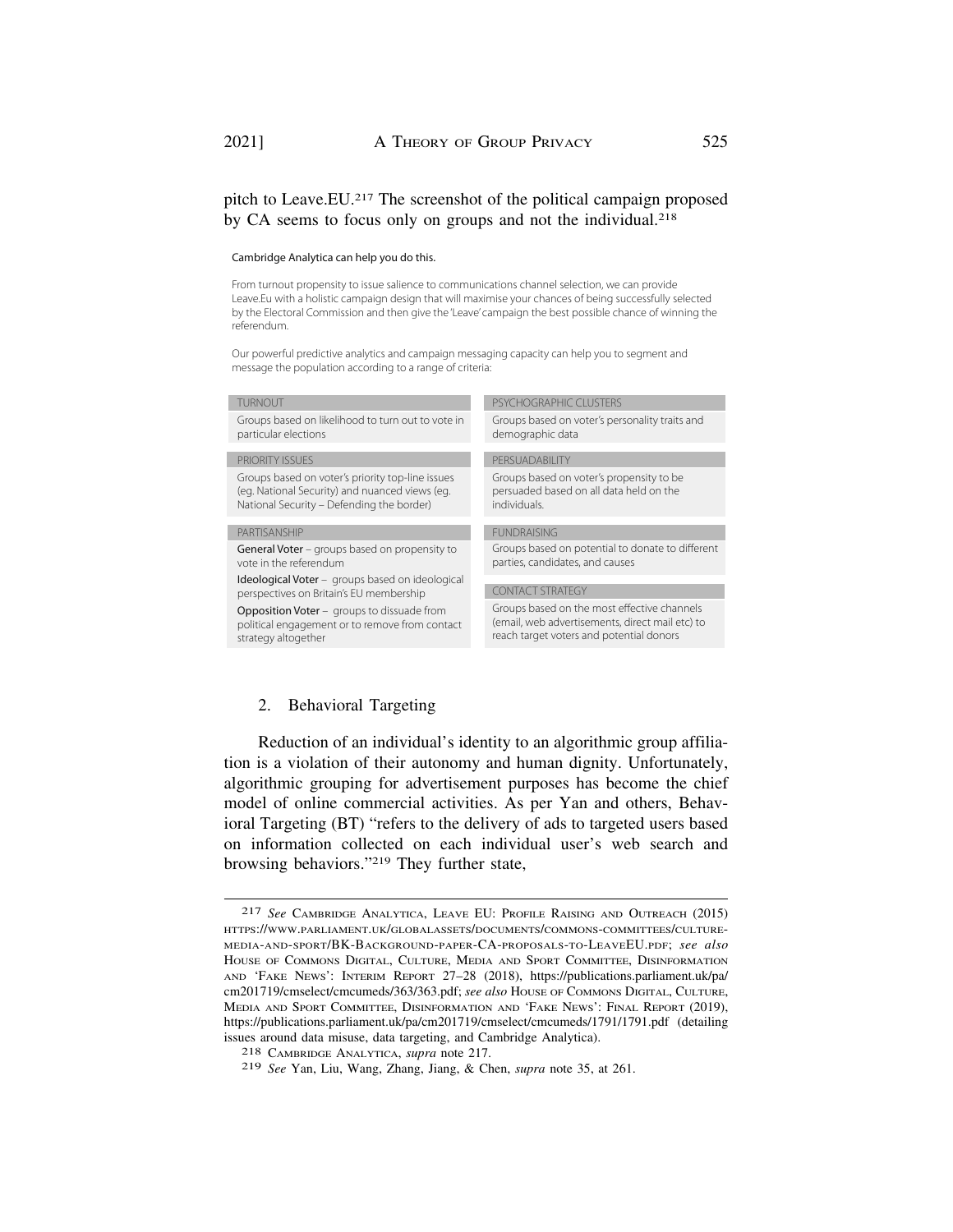[T]he assumption behind BT is that the users who have similar search or browsing behaviors will have similar interests and thus have higher probability to click the same ad than the users who have different online behaviors. If this assumption is true, *online users can be grouped* into different user segments according to their behaviors for targeted ads delivery.220

The Centre for Data Ethics & Innovation (CDEI) defines online targeting as "a range of practices used to analyze information about people and then customize their online experience."221 The report further states, "[p]ersonalized online advertising enables advertisers to target online advertising to specific groups of people using data about them."222 Online targeting has a significant downside. For instance, women and people from ethnic minority groups have faced discrimination in the targeting of job ads.223 In its report on "The Right to Privacy (Article 8) and the Digital Revolution," the UK Parliament's Joint Committee on Human Rights noted that:

> There is a real risk of discrimination "against some groups and individuals through the way this data [is] used": it heard deeply troubling evidence about some companies using personal data to "ensure that only people of a certain age or race, for example, see a particular job opportunity or housing advertisement."224

The above instances reveal the dangers of quest for personalization degenerating into compartmentalization of human beings.

3. Discrimination on the Basis of Social Identity

A study conducted by the White House on Big Data notes that web searches tend to discriminate racially on the basis of the name entered.<sup>225</sup>

<sup>220</sup> *Id.* (emphasis added).<br><sup>221</sup> CTR. FOR DATA ETHICS & INNOVATION, *Review of Online Targeting: Final Report and Recommendations*, GOV.UK (Feb. 4, 2020), [https://www.gov.uk/government/publications/](https://www.gov.uk/government/publications) cdei-review-of-online-targeting/online-targeting-final-report-and-recommendations. 222 *See id.* 223 *See id.* 224 JOINT COMMITTEE ON HUMAN RIGHTS, THE RIGHT TO PRIVACY (ARTICLE 8) AND THE

DIGITAL REVOLUTION 4, 25 (2019), <https://committees.parliament.uk/committee/93/human>rights-joint-committee/news/91474/right-to-privacy-may-exist-on-paper-but-not-in-onlinewild-west-says-jchr/

<sup>225</sup> EXEC. OFFICE OF THE PRESIDENT, BIG DATA, SEIZING OPPORTUNITIES, PRESERVING VALUES 7 (2014), <https://obamawhitehouse.archives.gov/sites/default/files/docs>/ big\_data\_privacy\_report\_may\_1\_2014.pdf; *see also* Latanya Sweeney, *Discrimination in Online Ad Delivery*, 56 COMMUN. ACM 44 (2013) (demonstrating that technology can foster discriminatory outcomes). Benjamin states, "Today the glaring gap between egalitarian principles and inequitable practices is filled with subtler forms of discrimination that give the illu-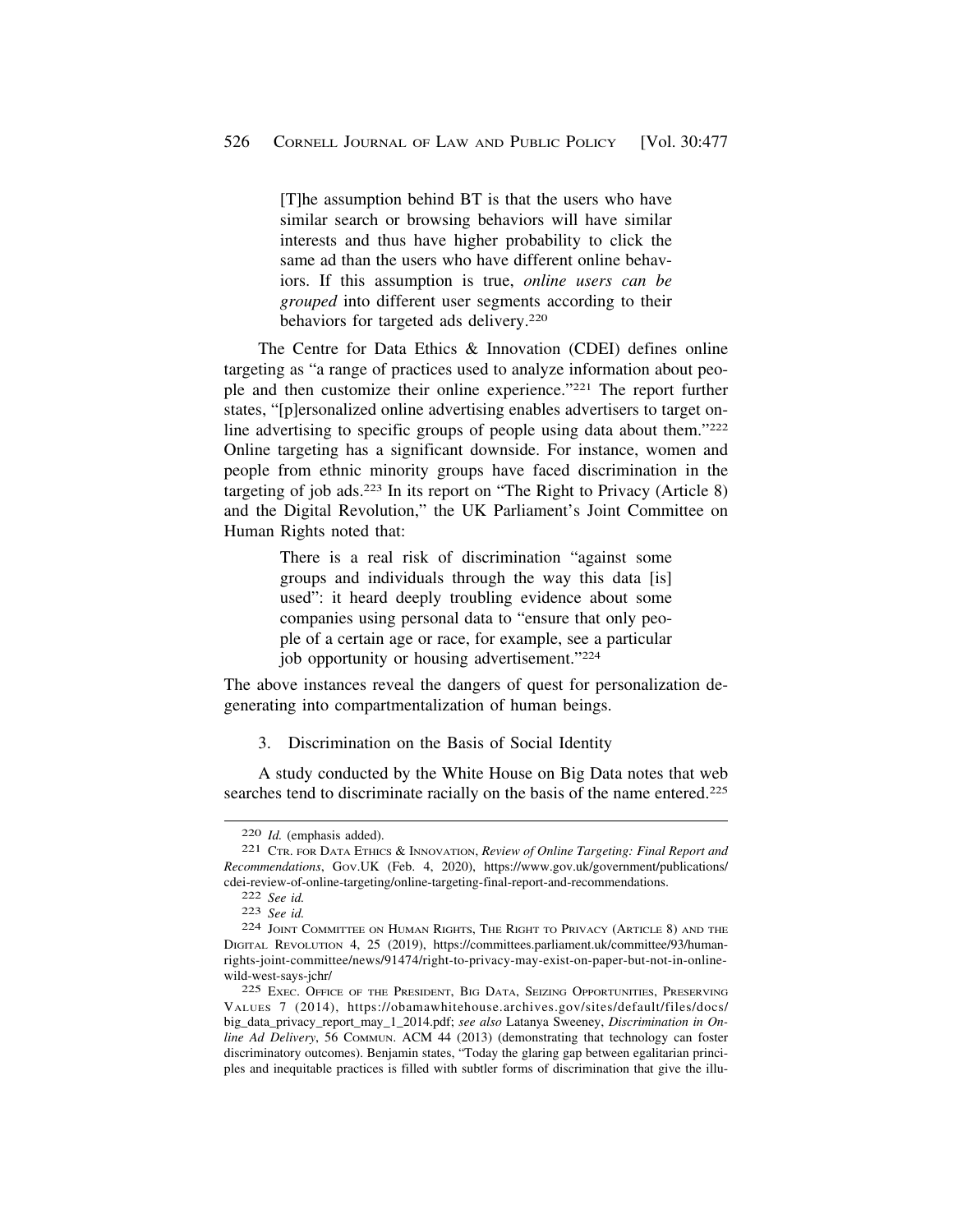The study further points out that when it comes to disadvantaged groups, the challenges from Big Data are not merely limited to privacy but extend to inequitable treatment and loss of autonomy on account of opaque decision making by impenetrable set of algorithms.226 Ward considers constant scrutiny and sorting of individuals on the basis of internet preferences as akin to Gandy's panoptic sort.227 When individuals are compartmentalized based on data collected from their everyday lives, it is not only a violation of their autonomy, but this discriminatory technology also limits the opportunities and information available to an individual.228

## 4. Distortion of *Weltanschauung*

The reason online targeting matters is because "it enables people's [behavior] to be monitored, predicted and influenced at scale."229 The real power of online targeting lies in its ability to shape *weltanschauung*. 230 Imagine two people from remarkably different backgrounds sitting next to each other accessing the same website on their laptops, and the website offers them different content, which the website has customized based on their browsing history. When they open a video streaming website, their choices of "recommended" videos is as much a function of their previous viewing as it is of algorithmic determination based on what "similar" people have viewed. When they access social media, the website pushes different advertisements at them. Two people sitting next to each other in the real world yet panoptically sorted<sup>231</sup> in the virtual

Salem Press Encyclopedia's entry on Worldview states,

sion of progress and neutrality, even as coded inequity makes it easier and faster to produce racist outcomes." Ruha Benjamin, RACE AFTER TECHNOLOGY: ABOLITIONIST TOOLS FOR THE NEW JIM CODE 22 (2019).

<sup>226</sup> EXECUTIVE OFFICE OF THE PRESIDENT, *supra* note 225, at 10. 227 Ward, *supra* note 215, at 136; *see also* Gandy, *supra* note 34, at 180. 228 *See* Gandy, supra note 34, at 180.

<sup>&</sup>lt;sup>230</sup> Hiebert states, "Worldview is the "fundamental cognitive, affective, and evaluative presuppositions a group of people make about the nature of things, and which they use to order their lives." PAUL G. HIEBERT, TRANSFORMING WORLDVIEWS: AN ANTHROPOLOGICAL UNDER-STANDING OF HOW PEOPLE CHANGE 15 (2008).

Worldview simply refers to the way in which one perceives the world and its inhabitants. It is the lens through which knowledge is filtered. . . . A worldview encompasses perceptions about what is real and what is fictitious. It also defines one's logic and reasoning, such as what the result of an action might be. . . . A worldview is one's perspective of one's place in the world in relation to others. It can be summed up as one's perception of reality.

Renee Butts, *World view*, SALEM PRESS ENCYCLOPAEDIA (2020). Crawford, Miltnet, & Gray note that Big Data "is an emerging *Weltanschauung* grounded across multiple domains in the public and private sectors, one that is need of deeper critical engagement." Kate Crawford, Kate Miltner & Mary L. Gray , *Critiquing Big Data: Politics, Ethics, Epistemology*, 8 INT'L J. COMM. 1663, 1664 (2014). 231 *See* Gandy, *supra* note 34, at 180.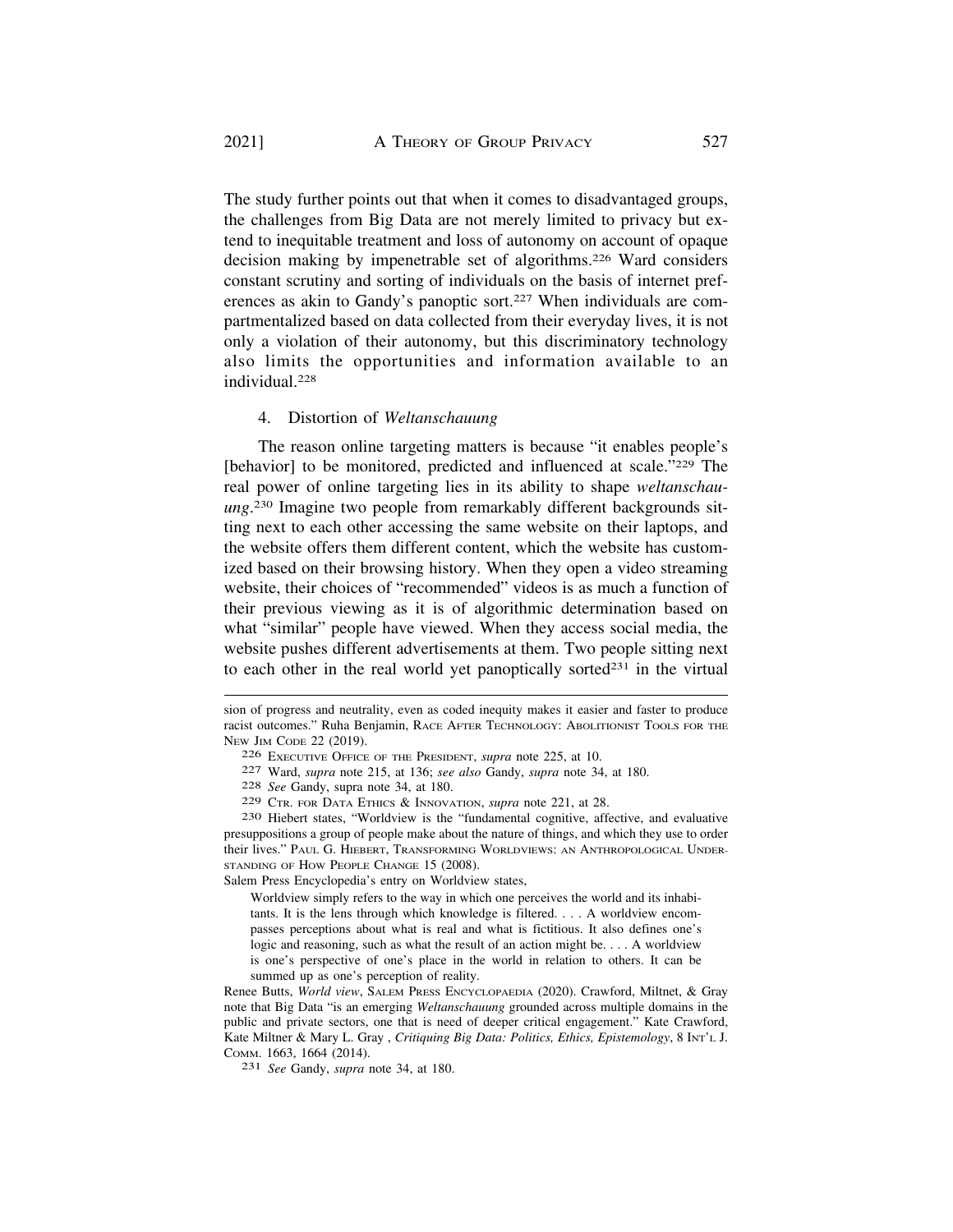world, this is the result of violation of GRP. A stark example of repercussions of this distortion of reality was visible during the recent attack on U.S. Capitol.232 In the aftermath of the Capitol Attack, the Center for Humane Technology released a statement highlighting the role of social media in undermining a *shared reality* and noted that "unregulated social media platforms make it impossible for us to see the same set of facts and come to consensus on shared truth."233

## 5. Violation of Privacy on Account of Group Affiliations

Algorithmic grouping does not only distort reality. Egregious examples of such privacy violations include geofencing abortion clinics to target vulnerable women with anti-choice campaigns234 and targeting young mothers with false anti-vaccine advertisements.235 Concerted spyware attacks on human rights activists, lawyers, and academics are further examples of  $GRP<sub>2</sub>$  violations where malicious actors target an individual's identity on account of a prominent group affiliation.236 Arguably, such an attack also violates an individual's social identity as attackers target them because of their declared affiliation to a social group. But it is the distinct formulation of groups purely for the violation of an individual's privacy, which makes it a case for violation of  $\text{GRP}_2$  as well.

In all the cases of behavioral targeting and discrimination highlighted above, the interest, the right, and the violation are of a group nature. The Razian formulation of GRP is aimed at negating Big Data's zooming and causal power that Part II highlights.<sup>237</sup> One could argue that

235 *See* Will Dunn, *Anti-vaccination advert banned—but Facebook still offers targeting of people susceptible to "vaccine controversies"*, NEWSTATESMAN (Nov. 7, 2018), https:// <www.newstatesman.com/spotlight/healthcare/2018/11/anti-vaccination-advert-banned-face> book-still-offers-targeting-people.

236 *See* David Argen, *Mexico Accused of Spying on Journalists and Activists Using Cellphone Malware*, GUARDIAN (June 19, 2017), [https://www.theguardian.com/world/2017/](https://www.theguardian.com/world/2017) jun/19/mexico-cellphone-software-spying-journalists-activists; *see also* Nick Hopkins & Dan Sabbagh, *WhatsApp Spyware Attack was Attempt to Hack Human Rights Data, Says Lawyer*, GUARDIAN (May 14, 2019), <https://www.theguardian.com/technology/2019/may/14/whatsapp>spyware-vulnerability-targeted-lawyer-says-attempt-was-desperate; Stephanie Kirchgaessner, Nick Hopkins & Oliver Holmes, *WhatsApp 'Hack' is Serious Rights Violation, say Alleged Victims*, GUARDIAN (Nov. 1, 2019), [https://www.theguardian.com/technology/2019/nov/01/](https://www.theguardian.com/technology/2019/nov/01) whatsapp-hack-is-serious-rights-violation-say-alleged-victims. 237 STEPHENS-DAVIDOWITZ, supra note 66, at 54.

<sup>232</sup> For details of the attack on U.S. Capitol, see Dan Barry, Mike McIntire & Matthew Rosenberg, *'Our President Wants Us Here': The Mob That Stormed the Capitol*, N.Y. TIMES (Jan. 9, 2021), <https://www.nytimes.com/2021/01/09/us/capitol-rioters.html>. 233 Statement from Center for Humane Technology on Social Media's role in the Attack

on the U.S. Capitol (Jan. 8, 2021) [https://twitter.com/HumaneTech\\_/status](https://twitter.com/HumaneTech_/status)/ 1347645673244667905. 234 *See* Sharona Coutts, *Anti-Choice Groups Use Smartphone Surveillance to Target* 

*<sup>&#</sup>x27;Abortion-Minded Women' During Clinic Visits*, REWIRE NEWS (May 25, 2016), <https://re>wire.news/article/2016/05/25/anti-choice-groups-deploy-smartphone-surveillance-target-abortion-minded-women-clinic-visits/.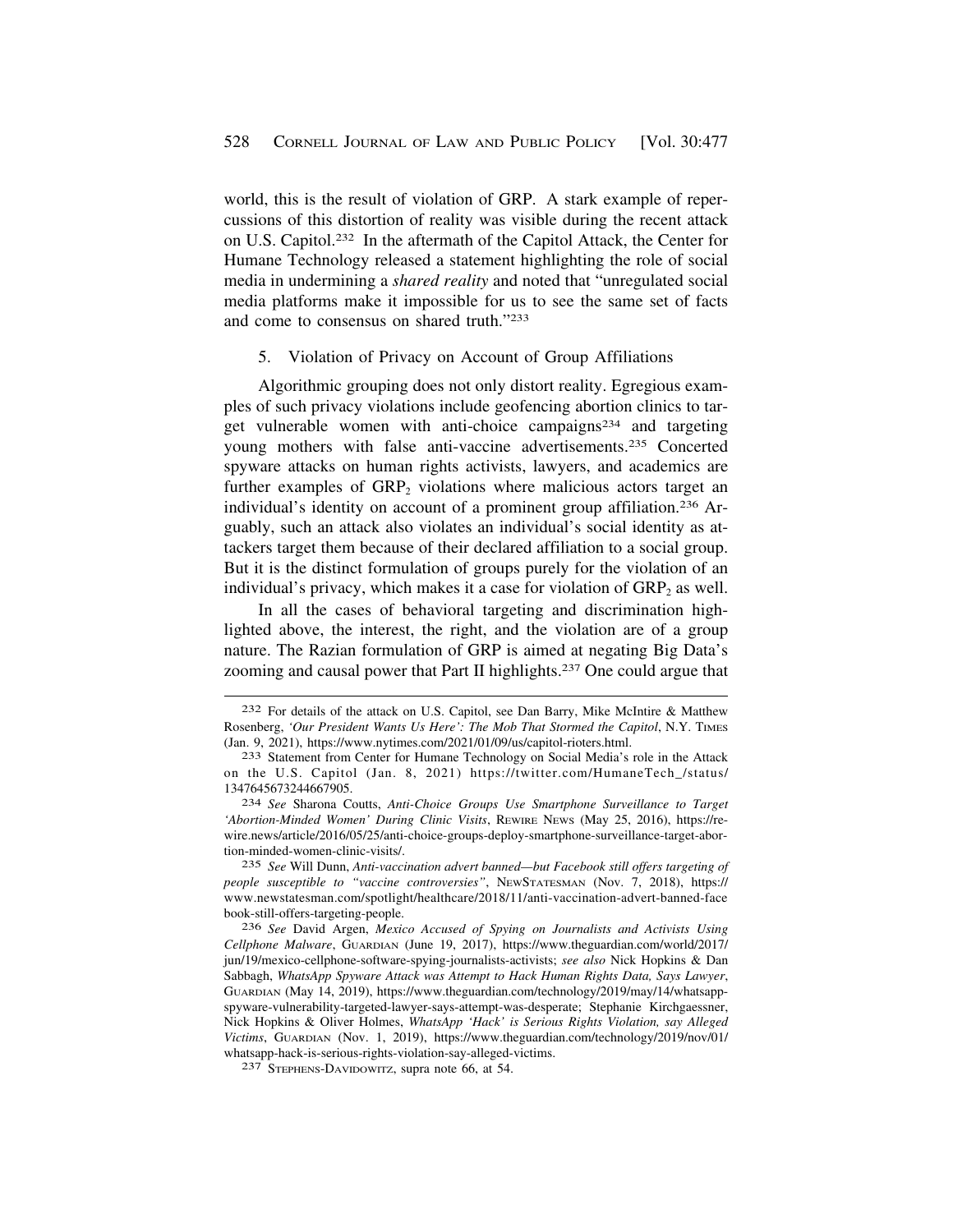the violation's impact is felt at the individual level, but it is clear that Big Data targets the individual on account of group interests and affiliations. In order to protect these interests and affiliations, GRP must be invoked, and privacy mechanisms must be deployed at group level in addition to individual.

## *B. GRP and the Covid-19 Pandemic*

In the case of a public health emergency such as the Covid-19 pandemic, GRP would help formulate policy responses at two levels. At the first stage, it would be necessary to identify and quarantine the Covid-19 patients for their treatment as well as safety of others. This formulation is in consonance with the UK's General Medical Council's confidentiality guidelines which state that medical practitioners can disclose patient information in public interest or to prevent potential harm to other individuals.238 The Razian formulation of GRP permits this identification, with necessary safeguards, for the duration of infection and then restores the balance in favor of the individual's privacy as soon as the health risk abates. The Razian formulation further ensures that the disclosure is on a need basis, and that the PII stays anonymized to the extent possible.

Further, the Razian formulation can help prevent the creation of a new normal in the form of mass health surveillance. As part of their efforts to track the spread of the pandemic and form probable exit strategies from lockdown, countries are increasingly persuading their citizens to download and enroll in public health surveillance apps.239 Privacy experts have already raised concerns regarding the violation of confidential patient information.240 But this is a matter of even greater concern from privacy perspective in the post-coronavirus world. From Foucault's perspective, "[f]or the study of human beings, the goals of power and the

<sup>238</sup> GENERAL MEDICAL COUNCIL, CONFIDENTIALITY: DISCLOSING INFORMATION ABOUT SERIOUS COMMUNICABLE DISEASES (2017), <https://www.gmc-uk.org/-/media/documents/gmc>guidance-for-doctors---confidentiality---disclosing-information-about-serious-communica-70061396.pdf?la=EN&hash=354295801490DDF76262B585A680B52DCEB37D8B.

<sup>239</sup> *See* Press Release, European Commission, Coronavirus: Commission Adopts Recommendation to Support Exit Strategies Through Mobile Data and Apps, (Apr. 8, 2020), https:// ec.europa.eu/commission/presscorner/detail/en/ip\_20\_626; *see also* Alex Hern & Kari Paul, *Apple and Google Team Up in Bid to Use Smartphones to Track Coronavirus Spread*, GUARD-IAN (Apr. 10, 2020), <https://www.theguardian.com/world/2020/apr/10/apple-google>coronavirus-us-app-privacy.

<sup>240</sup> *See* Paul Lewis, David Conn & David Pegg, *UK government using confidential patient data in coronavirus response*, GUARDIAN (Apr. 12 2020), [https://www.theguardian.com/world/](https://www.theguardian.com/world) 2020/apr/12/uk-government-using-confidential-patient-data-in-coronavirus-response; *see also*  David Pegg & Paul Lewis, *NHS coronavirus app: memo discussed giving ministers power to 'de-anonymise' users*, GUARDIAN (Apr. 13, 2020), [https://www.theguardian.com/world/2020/](https://www.theguardian.com/world/2020) apr/13/nhs-coronavirus-app-memo-discussed-giving-ministers-power-to-de-anonymise-users.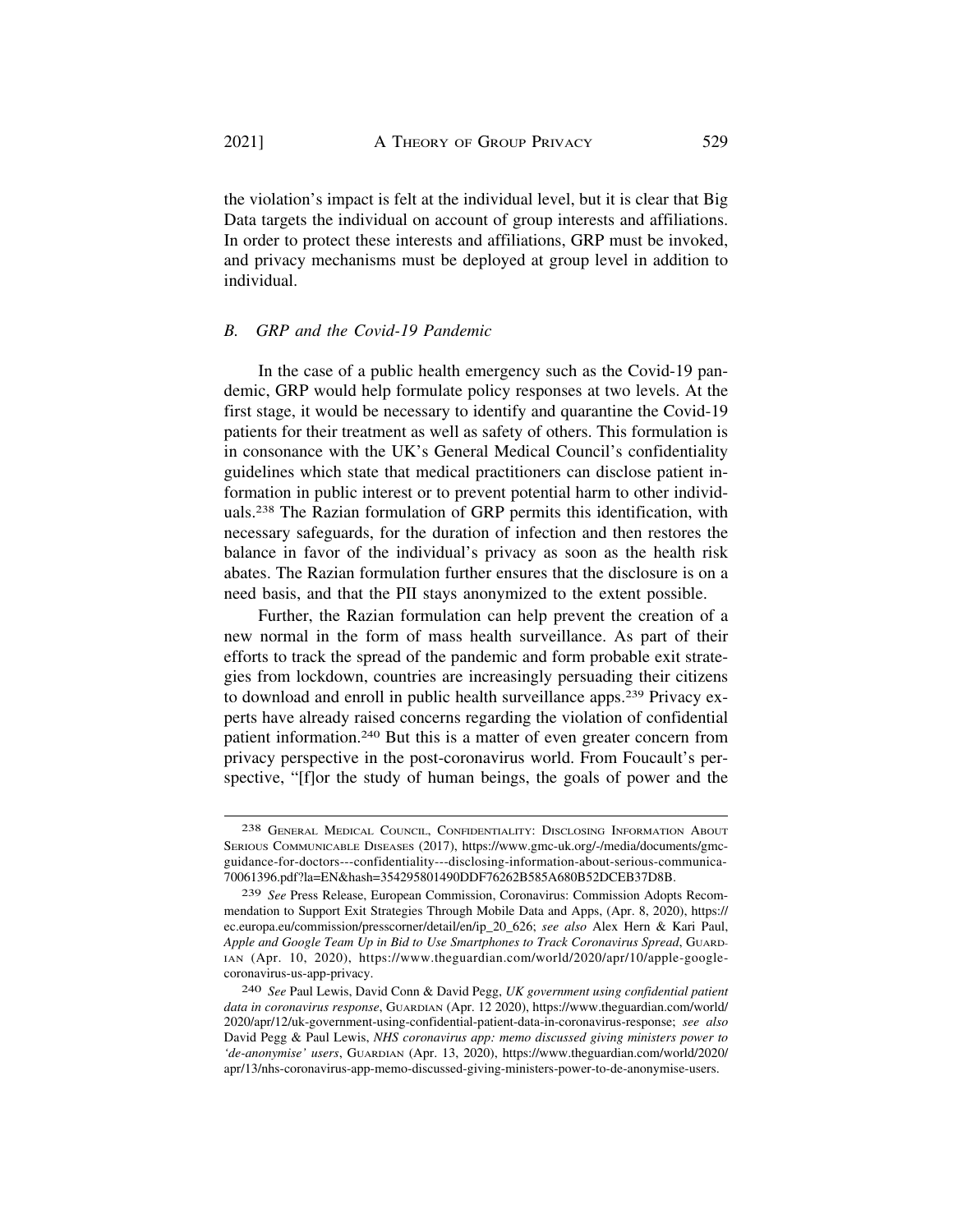goals of knowledge cannot be separated."241 In the post-pandemic world, there may be great temptations to use the data for secondary purposes.<sup>242</sup> But no matter how laudable the objective, a database which is a living account of the global citizenry's day-to-day existence is inherently dangerous. The post-coronavirus world cannot be built on the edifice of residual surveillance that will result in self-censorship and heightened states of paranoia. GRP's Razian formulation of *other things being equal*  ensures that once the epidemic threat subsides, the surveillance efforts cease to exist. The need to decisively end the surveillance effort once the pandemic has subsided can be understood with the aid of "Simveillance"-Simulated Surveillance<sup>243</sup>

### *C. Simveillance*

In the absence of a moral-legal formulation of the aforesaid triumvirate nature, which are backed by concrete constitutional guarantees, the individual would languish in a state of simveillance.244 My use of this term in the context of Big Data Analytics and Covid-19 Apps is driven by the extraordinary ambivalence that dictates the participation of an individual in the social sphere in the present age. On one hand, the formulation of the individual's social identity is dependent upon their participation in the online realm. But they cannot do so without being constantly monitored by Big Data Analytics. My concern is that Big Data Analytics's surveillance has become such a "natural" part of the formation of social identity that perhaps in the future we would be unable to form our social identities in its absence. Our internalization of this surveillance means that we would continue to simulate the surveillance, even in its absence, for there never would be a way to conclusively end the skepticism about its existence. In this simulacrum, unlike Bentham's panopticon, even the illusion of surveillance will be unnecessary.<sup>245</sup>

<sup>241 &</sup>quot;In knowing we control and in controlling we know." *See* Gary Gutting & Johanna Oksala, *Michel Foucault*, *in* STAN. ENCYCLOPEDIA PHIL. (Edward N. Zalta ed. 2019).

<sup>242</sup> *See* Lauren Kaufman, *Should Public Health Outweigh Data Privacy in Crisis?*, ME-DIUM (Mar. 8, 2020), <https://medium.com/popular-privacy/coronavirus-is-a-privacy-problem>a396aa44ff88.

<sup>243</sup> *See* BOGARD, *supra* note 43, at 4; *see also* Nathan Radke, *Simveillance in Hyperreal Las Vegas*, 2 INT'L J. BAUDRILLARD STUD. (2005), [https://baudrillardstudies.ubishops.ca/](https://baudrillardstudies.ubishops.ca) simveillance-in-hyperreal-las-vegas/. Nathan Radke states, "Simulated surveillance (or simveillance) devices do not allow the observer to actually see the subject; instead, *hyperreal*  worlds are created that correspond to the *real* world." *Id.* 

<sup>244</sup> *See* Radke, supra note 243.

<sup>245</sup> *See id.* While distinguishing simveillance from Bentham's panopticon, Radke states: "The reason that the panopticon uses the illusion of constant vigilance is because of the physical problems such vigilance would have posed; Bentham argues that the fiction of observation is as potent as actual observation. When simveillance makes constant vigilance possible, it is no longer necessary to reinforce the illusion of the fiction."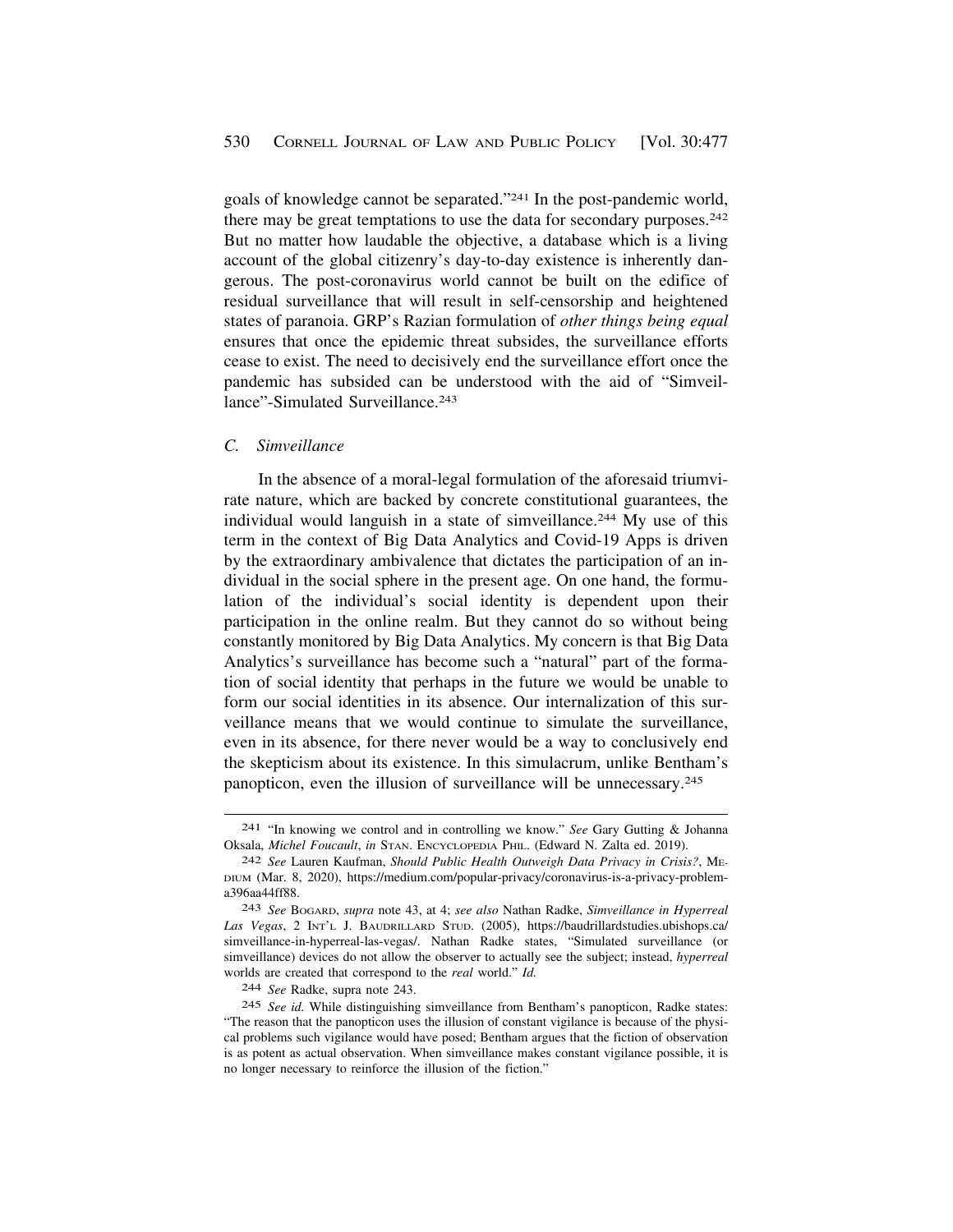Thus far, I have highlighted the interests that GRP is seeking to protect and some of the harms that an individual is likely to suffer on account of violations of those rights. In the last part, I explore the way forward and argue how the adoption of GRP's Razian formulation and respect for privacy is also in the long-term best interests of the Big Tech corporations.

## XI. THE WAY FORWARD. . .

"I am myself plus my circumstance; and, if I do not save it, I do not save myself."246

The conventional conscripted conception of privacy leaves much that is valuable outside the protection of privacy. If  $\text{GRP}_1$  is adopted as the standard for privacy regulation, it would help protect the individual's social identity.  $\text{GRP}_3$  would provide an additional layer of protection to individual privacy in select cases. As stated, the power of Big Data lies in its ability to zoom in on small subsets of population and conduct highly causal analysis.<sup>247</sup> If the locus of privacy is shifted from IRP to GRP, the shift would negate this power both in terms of collection of data and causal interlinkages. My hope behind writing this Article is the possibility of some of the existing safeguards of privacy that exist at individual level, such as contextual integrity, anonymization, and differential privacy, to be deployed at group level. This would significantly improve the protection afforded to privacy. But this alone will not be sufficient. In order to tilt the scales in favor of privacy, it is imperative to, firstly, show that the mass data collection that is driven by corporate interests lacks any moral justifications and, secondly, that it is in the corporations' best interests to respect privacy in the longer run. I undertake this analysis in the next section.

## *A. Whose Right is it Anyway?*

While my immediate focus is limited to developing a theory of group privacy, in order to test the theory's efficacy, it is important to analyze the larger ecosystem within which this right operates. As things stand today, some consider an individual or group's right to privacy as oppugnant to Big Tech corporations' commercial interests. But is this formulation of privacy versus commercial interests correct, desirable, or even necessary?

One can raise an argument against my formulation of  $\text{GRP}_2$  that the revenue generated by targeted advertisement drives the present model of

<sup>246</sup> JOSE´ ORTEGA Y GASSET, MEDITATIONS ON QUIXOTE 45 (1961). 247 STEPHENS-DAVIDOWITZ, *supra* note 66, at 54.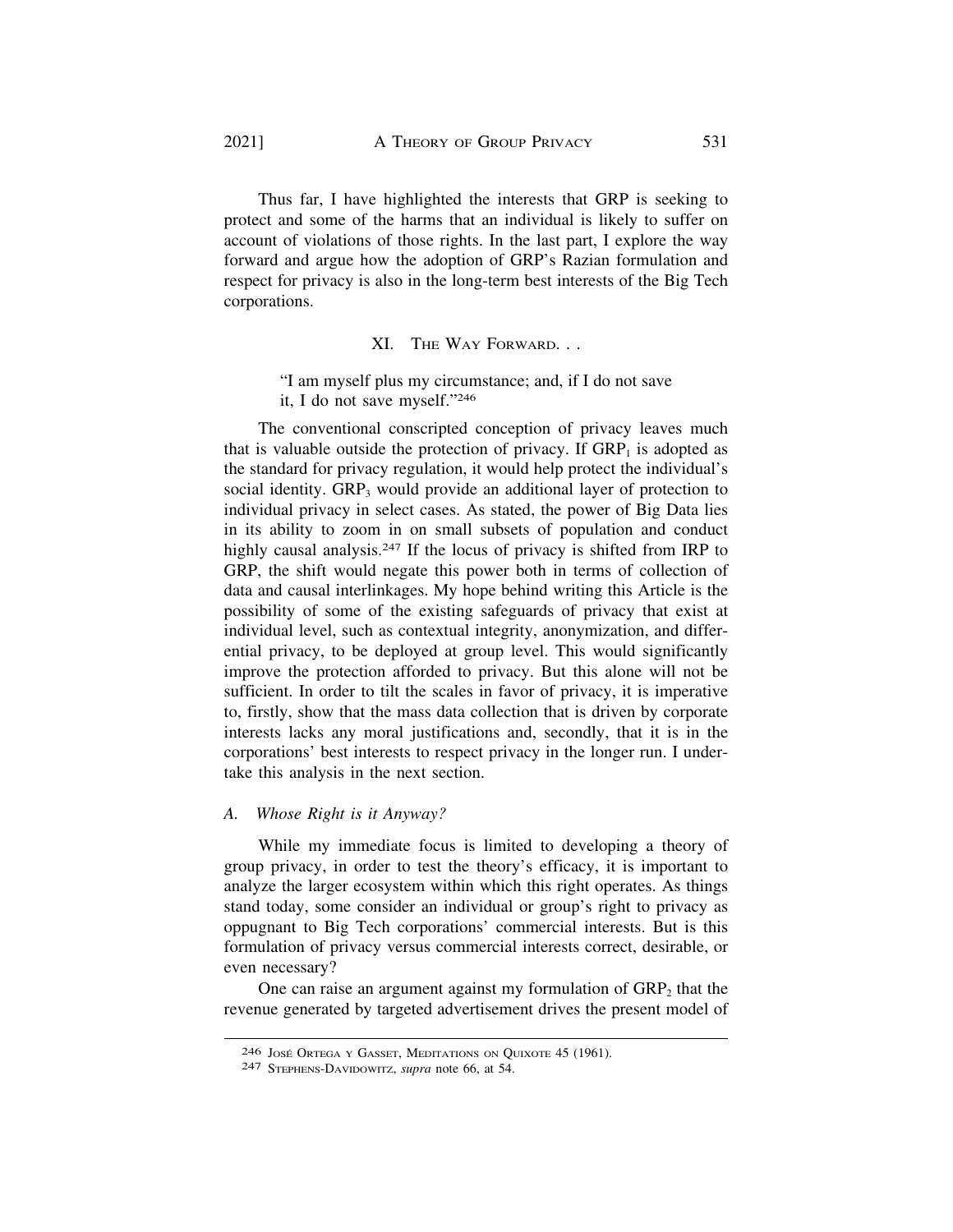relatively free access to the various websites on the World Wide Web.248 Hence, an overreach of privacy concerns would mitigate the benefits that the free access to the leading websites accrues to billions of people across the world.249 So, the websites' users trade their data in lieu of free access to the websites. This trade-off provides legitimacy to the data practices of Big Tech Corporations. This argument needs to be debunked at multiple levels:

Firstly, it is incorrect to frame the debate as *Privacy v. Access*. The correct formulation is Access with Privacy. The trade-off setup between privacy and access presumes the absence of Privacy Enhancing Technologies (PET),<sup>250</sup> which provide access to websites while preserving the users' privacy.

Secondly, empirical research has revealed the falseness of this trade-off on account of the lack awareness on behalf of the consumers.251 A majority of the consumers appear to be engaging in trade-offs because they are resigned to giving up their data.252

Thirdly, going by the Razian formulation above, in the case of a privacy trade-off one could argue that an individual does not have an interest strong enough in protecting every type of data—for instance, data relating to something as innocuous as the type of coffee they buy. There is *no aspect of their well-being which is a sufficient reason for* 

250 *See* Johannes Heurix, Peter Zimmermann, Thomas Neubauer & Stefan Fenz, *A Taxonomy for Privacy Enhancing Technologies*, 53 COMPUTS. & SEC. 1, 1 (2015) (describing a universal taxonomy of PETs).

<sup>248</sup> *See* Tamara Dinev & Paul Hart, *Privacy Concerns and Internet Use, A Model of Trade-Off Factors*, ACAD. MGMT. PROC. 1 (2003) (focusing on the trade-offs between personal benefits and privacy costs associated with Internet use). *See also* Feng Xu, Katina Michael & Xi Chen, *Factors Affecting Privacy Disclosure on Social Network Sites: An Integrated Model*, 13 ELECTRON COM. RSCH. 151, 151 (2013) (analyzing the key factors affecting users' selfdisclosure of personal information).

<sup>249</sup> *See* Rani Molla, *The cost of an ad-free internet: \$35 more per month*, VOX (June 24, 2019), <https://www.vox.com/recode/2019/6/24/18715421/internet-free-data-ads-cost>; *see also*  Matthew Wall, *Would you pay for an ad free internet?*, BBC NEWS (May 10, 2018), https:// [www.bing.com/search?q=wall+would+you¶ay+or+an+ad+ree+internet&cvid=1dc91ef80e](www.bing.com/search?q=wall+would+you�ay+or+an+ad+ree+internet&cvid=1dc91ef80e)  1046efabda60bfe1091e68&pglt=43&FORM=ANNTA1&PC=HCTS; *see also* Andrew Odlyzko, Privacy, Economics, and Price Discrimination on the Internet, in ECONOMICS OF INFOR-MATION SECURITY: ADVANCES IN INFORMATION SECURITY 187 (L. Jean Camp & Stephen Lewis eds., 2004) (arguing that reduction of privacy is motivated by price discrimination); Erik Brynjolfsson & Joo Hee Oh, *The Attention Economy: Measuring the Value of Free Digital Services on the Internet*, THIRTY THIRD INTERNATIONAL CONFERENCE ON INFORMATION SYSTEMS 1 (2012) (assessing the full value of these digital innovations through time spent on consumption).

<sup>251</sup> *See* JOSEPH TUROW, MICHAEL HENNESSY & NORA DRAPER, THE TRADEOFF FALLACY: HOW MARKETERS ARE MISREPRESENTING AMERICAN CONSUMERS AND OPENING THEM UP TO EXPLOITATION 3 (2015) (suggesting that tradeoff between privacy and benefits is misconstrued).

<sup>252</sup> *See id. See also* Shoshana Zuboff, *Facebook, Google and a dark age of surveillance capitalism*, FIN. TIMES (Jan. 15, 2019), <https://www.ft.com/content/7fafec06-1ea2-11e9-b126>- 46fc3ad87c65.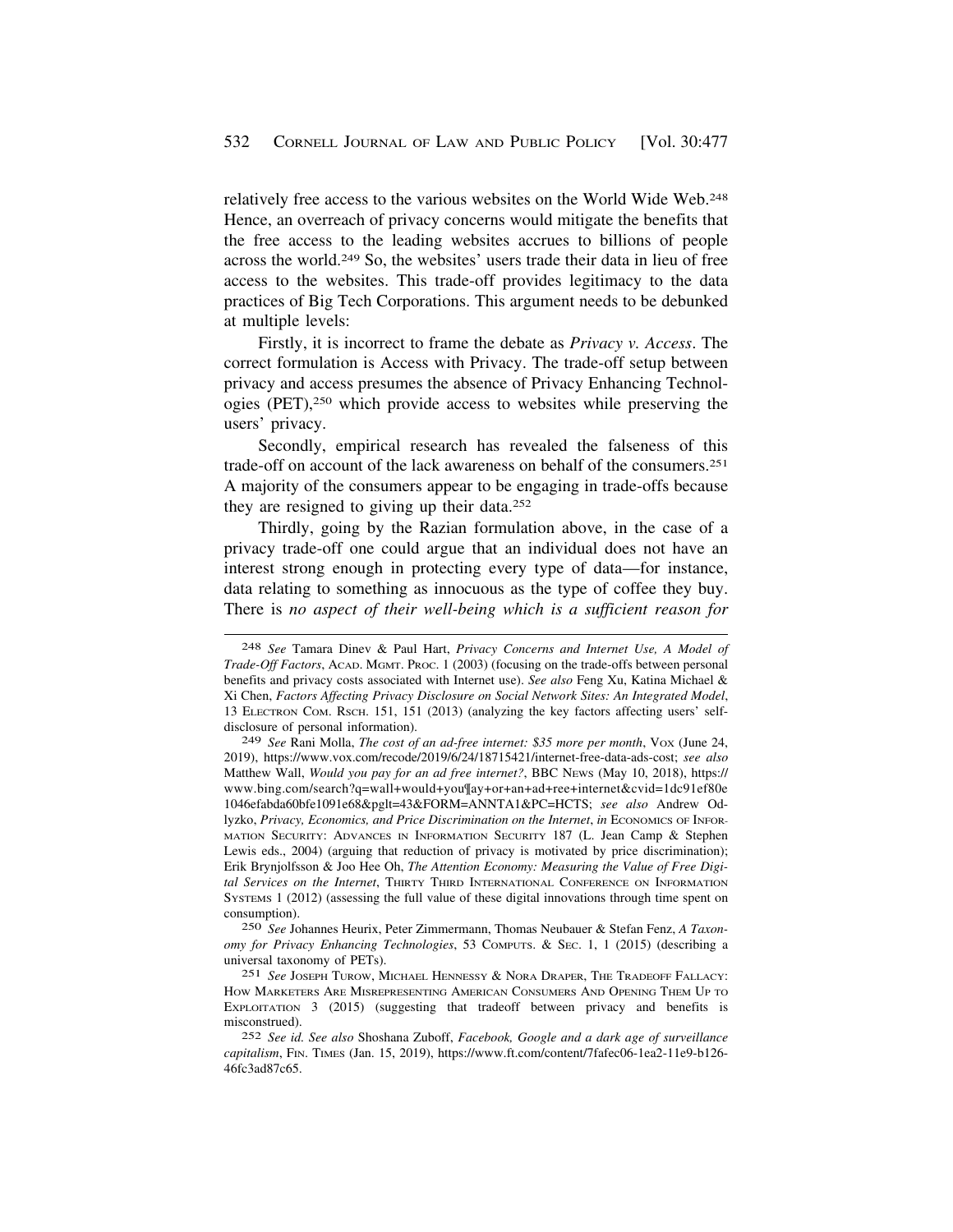*holding some other person(s) to be under a duty*. 253 But the stakes significantly increase when Big Tech corporations comb and analyze that data in myriad ways to construct a profile of not just the individual, but others like them. Interdependence of privacy means that such grouping can lead to privacy violations of other unsuspecting individuals.254 As per Levy and boyd, the current legal framework for privacy is individual centric and hence inadequate to grapple with the networked contexts surrounding personal data.255 Further, individual privacy is marred by what Barocas and Nissenbaum term as the "tyranny of minority," where "the volunteered information of the few can unlock the same information about the many."256

Researcher Aleksandr Kogan "gained access to information from 270,000 Facebook members" through a personality test app, "thisisyouridigitallife," including personal data from users and information on the members' friends' profiles, which finally added to 87 million affected users.257 Kogan then shared this data with CA.258 The method of data collection shows how our privacy is inter-connected, interdependent, and inter-related. Further, the fact that a smaller sample size data can be used to behaviorally microtarget a large section of population shows that, in eyes of Big Data Analytics, we are all prototypes waiting to be commercially exploited. Kammoureih and others state, "[w]ith Big Data analysis, an individual's habits and characteristics can increasingly be taken to represent a class of similar individuals and, on their own, suffice to draw conclusions about a group."<sup>259</sup> Put differently, in the eyes of Big Data Analytics, there is no innocuous data extrapolation. The gatherer of the data cannot predict all the usage of the collected data.260 The journey from preference for curly fries to voting preferences can be covered in a few data points using psychometric profiling.261 Most importantly, in view of the interdependence of privacy, individual interests get aggregated against commercial interests.262 This strengthens the Razian formulation in favor of the individual.

262 *See* ALLEN BUCHANAN, THE HEART OF HUMAN RIGHTS 172 (2013) ("To say that it is legitimate to appeal to interests in addition to those of the right-holder in order to justify

<sup>253</sup> RAZ, *supra* note 97, at 166.

<sup>254</sup> Barocas & Levy, *supra* note 8, at 561.

<sup>255</sup> Levy & boyd, *supra* note 7, at 1; *see also* Ghosh & Kleinberg, *supra* note 81, at 1.

<sup>256</sup> Barocas & Nissenbaum, *supra* note 6, at 61.

<sup>257</sup> Ivan Manokha, *Surveillance: The DNA of Platform Capital – The Case of Cambridge Analytica Put into Perspective*, 21 THEORY & EVENT 891, 891 (2018) (analyzing the Cambridge Analytica case in the larger context of surveillance in modern day capitalism).

<sup>258</sup> *Id.* 

<sup>259</sup> Kammourieh et al., *supra* note 7, at 38.

<sup>260</sup> *See* PRIVACY PROTECTION STUDY COMMISSION, *supra* note 73. *See also* Schwartz & Solove, *supra* note 73.

<sup>261</sup> *See* Kosinski, Stillwell & Graepel, *supra* note 173, at 5802.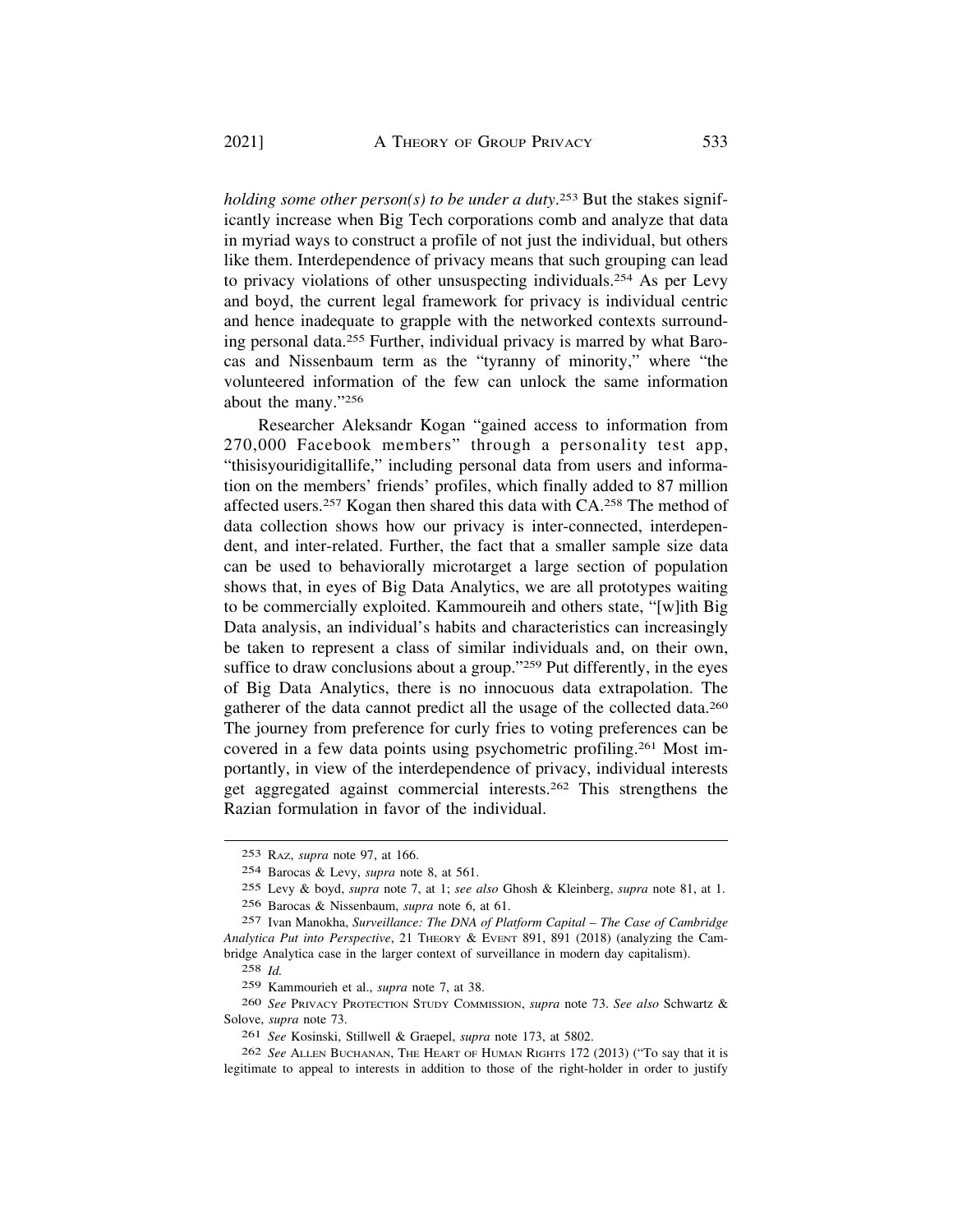Fourthly, I argue that privacy enhancing regulation favors the commercial interests in the longer run. At the moment, the definition of PII in the USA does not expressly include social identity.263 In EU, GDPR provides for regulation of data pertaining to social identity but does not prohibit its collection and processing.<sup>264</sup> In the absence of a balance between

U.S. GOV'T ACCOUNTABILITY OFFICE, PRIVACY: ALTERNATIVES EXIST FOR ENHANCING PROTECTION OF PERSONALLY IDENTIFIABLE INFORMATION 1 (2008). Even the broad definition of personal information under the California Consumer Privacy Act, 2018 does not expressly include social identity. Cal. Civ. Code § 1798.100 (2018).

264 The European approach to personal information has been broader based from the beginning. Article 2 of the Directive 95/46/EC defines personal data as

Any information relating to an identified or identifiable natural person ('data subject'); an identifiable person is one who can be identified, directly or indirectly, in particular by reference to an identifier such as a name, an identification number, location data, an online identifier or to one or more factors specific to his physical, physiological, genetic, mental, economic, cultural or SOCIAL IDENTITY of that natural person. (Emphasis added)

European Parliament and Council Directive 95/46/EC, art. 2, 1995 O.J. (L. 281/31) (EU). This definition of personal data is in conformity with European Treaty No. 108-Convention for the Protection of Individuals with regard to Automatic Processing of Personal Data. Article 2 of the Convention 108 defines personal data as 'any information relating to an identified or identifiable individual ("data subject"). E.T.S. No. 108.

Article 4 of GDPR defines 'personal data' as:

Any information relating to an identified or identifiable natural person ('data subject'); an identifiable natural person is one who can be identified, directly or indirectly, in particular by reference to an identifier such as a name, an identification number, location data, an online identifier or to one or more factors specific to the physical, physiological, genetic, mental, economic, cultural or SOCIAL IDENTITY of that natural person. (Emphasis added)

Art. 4, 2016 O.J. (L. 119). Article 5 lays down the principles for processing of personal data. Art. 5, 2016 O.J. (L. 119). It is clear from the above definition that in Europe, the identity of an individual is legislatively understood as a combination of individual unique parameters and shared group characteristics. One would have hoped that with such a wide definition, particularly one accounting for social identity of a person, European Law would have explicitly recognized group privacy. However, Opinion 4/2007 states that, "In general terms, a natural person can be considered as 'identified' when, within a group of persons, [they are] 'distinguished' from all other members of the group." ARTICLE 29 DATA PROT. WORKING PARTY, OPINION 4/2007 ON THE CONCEPT OF PERSONAL DATA 12 (2007). This means that even European law treats personal data as only the final linkage between an individual and the larger

having a legal right does not commit one to the thesis that maximizing aggregate interests is what matters.").

<sup>263</sup> For the divide across Atlantic as to what constitutes PII or personal data, see Paul M. Schwartz & Daniel J. Solove, *Reconciling Personal Information in the United States and European Union*, 102 CALIF. L. REV. 877, 877 (2014). In the United States there is a lack of Federal Information Privacy Law and the various State and sectoral legislations work with different definition and aspects of privacy. The lack of uniformity in definition of PII can be demonstrated by examining some of the prominent examples. The United States Government Accountability Office Report to Congressional Requesters defines PII as, "any information about an individual maintained by an agency, including (1) any information that can be used to distinguish or trace an individual's identity, such as name, Social Security number, date and place of birth, mother's maiden name, or biometric records; and (2) any other information that is linked or linkable to an individual, such as medical, educational, financial, and employment information."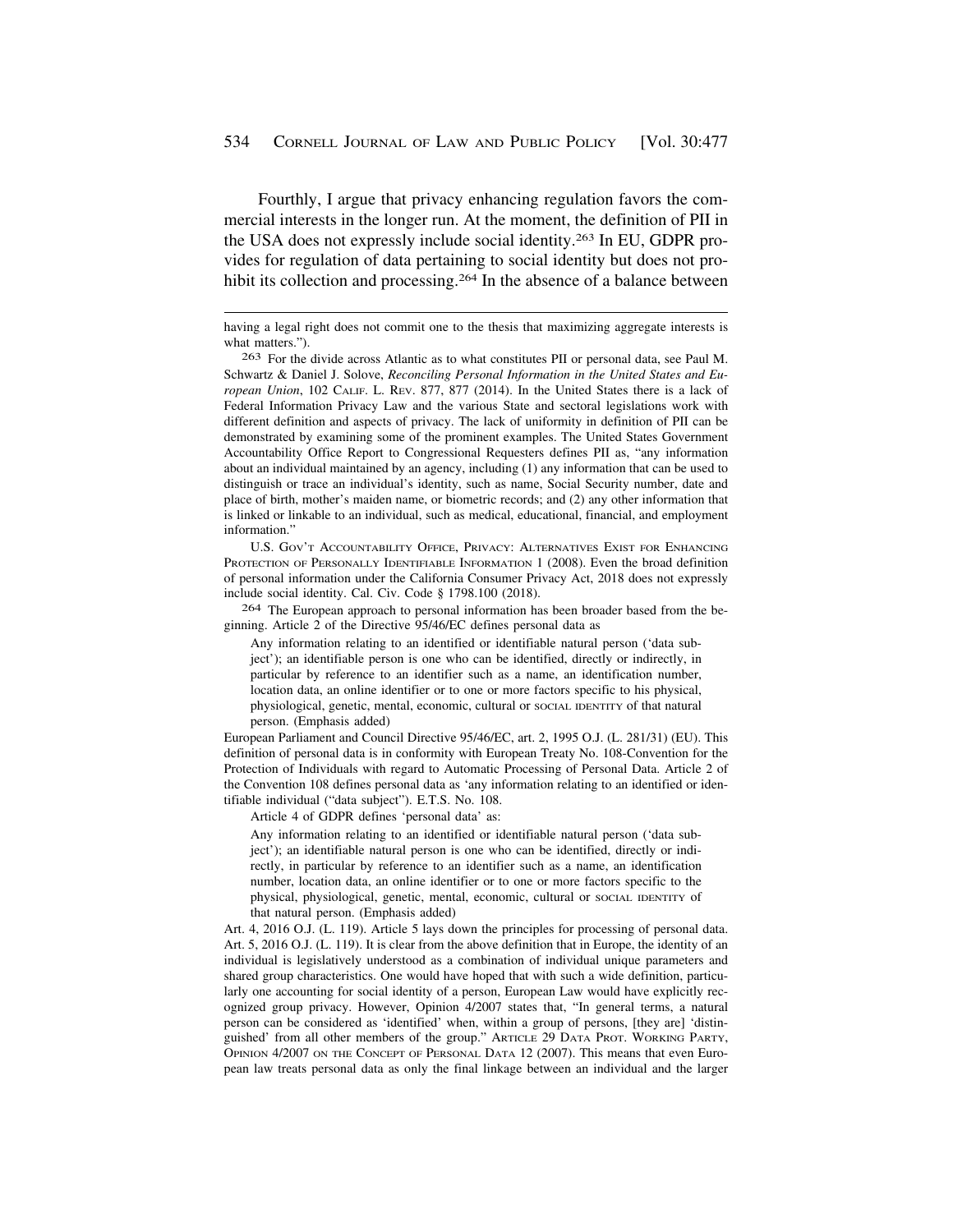commercial and privacy interests, the online commercial world risks heading towards a *"*market for lemons*."*265 The recent exodus of users from WhatsApp to Signal on account of change in privacy policy is an example of ethical interests coinciding with commercial interests.266 Empirical studies reveal that obtrusive targeted advertising has a negative effect on website visitors because of privacy concerns.267 Tucker conducted a study that notes that users were nearly twice as likely to click on personalized ads with enhancement of perceived control over privacy.268 I don't think it is coincidental that, at this stage of evolution of the online commercial model, the captains of industry are echoing the need for greater regulation and privacy protection.269 In 2019, Facebook settled a suit the American Civil Liberties Union (ACLU) brought "for bias by allowing advertisers to exclude groups based on race, age and sex from opportunities for housing, employment, or credit."270 The terms of settlement provided that, "Facebook will take proactive steps to prevent advertisers from engaging in unlawful discrimination when sending job, housing, or credit ads to users of Facebook, Instagram, and Messenger."271 The global regulatory developments also point towards greater recognition of the individual privacy interest. For instance, the Californian Consumer Privacy Act (CCPA), which came into force on January 1, 2020, provides a Californian consumer with greater knowledge and control over their data.<sup>272</sup> The principles of purpose limitation and data

group. The underlying hypothesis continues to be that individual identity can be protected without protecting the larger socio-economic and cultural spheres that it comprises of. Further, Article 22 limits but does not prohibit profiling. Art. 22, 2016 O.J. (L. 119). Taylor highlights that Big Data Analytics bypass the legislative safeguard by potentially harming individuals without identifying them. *See* Taylor, *supra* note 50, at 19.

<sup>265</sup> *See* George A. Akerlof, *The Market for "Lemons": Quality Uncertainty and the Market Mechanism*, 84 Q. J. ECON. 488, 488–89 (1970) (analyzing the impact of information asymmetry on the goods traded in a market).

<sup>266</sup> Alex Hern, *WhatsApp loses millions of users after terms update*, GUARDIAN (Jan. 24, 2021) <https://www.theguardian.com/technology/2021/jan/24/whatsapp-loses-millions-of>users-after-terms-update.

<sup>267</sup> *See, e.g.*, Andrea M. Matwyshyn, *Discussion of "Online Display Advertising: Targeting and Obtrusiveness*" *by Avi Goldfarb and Catherine Tucker*, 30 MKTG. SCI. 409, 409–10 (2011).

<sup>268</sup> *See* Catherine E. Tucker, *Social Networks, Personalized Advertising, and Privacy Controls*, 51 J. MKTG. RES. 546, 546–47 (2014); *see also* Avi Goldfarb & Catherine Tucker, *Online Display Advertising: Targeting and Obtrusiveness*, 30 MKTG. SCI. 389, 400 (2011) (empirically exploring the influences on effectiveness of online advertising).

<sup>269</sup> Sundar Pichai, *Google's Sundar Pichai: Privacy Should Not Be a Luxury Good*, N.Y. TIMES (May 7, 2019), <https://www.nytimes.com/2019/05/07/opinion/google-sundar-pichai>privacy.html.

<sup>270</sup> CTR. FOR DATA ETHICS & INNOVATION, *supra* note 221.

<sup>271</sup> Press Release, American Civil Liberties Union, Facebook Agrees to Sweeping Reforms to Curb Discriminatory ad Targeting Practices (Mar. 19, 2019), [https://www.aclu.org/](https://www.aclu.org) press-releases/facebook-agrees-sweeping-reforms-curb-discriminatory-ad-targeting-practices.

<sup>272</sup> The CCPA guarantees the following right to California consumers,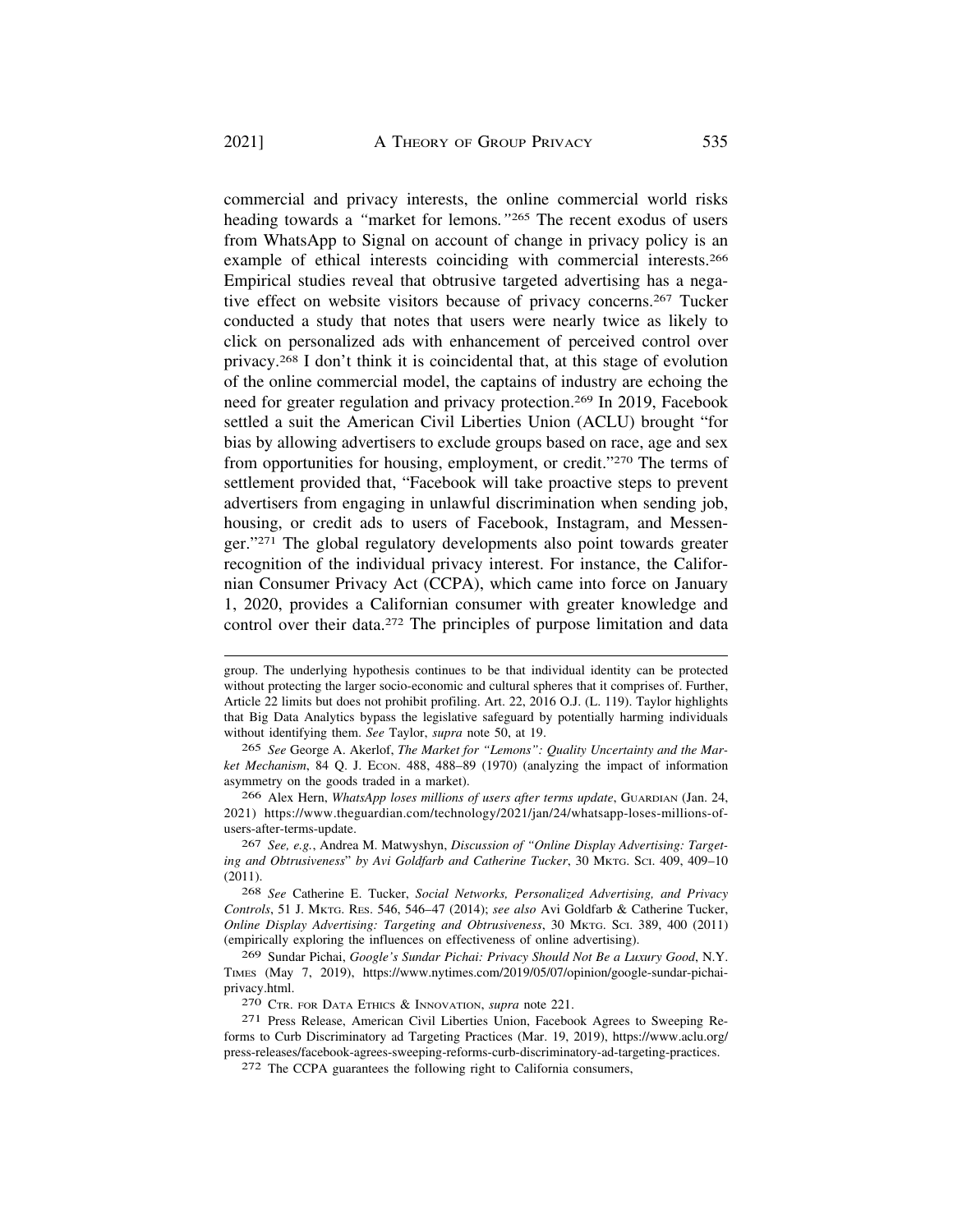minimization, as recognized under Article 5 of the GDPR, can also be said to be aimed at balancing the trade-off between privacy and access.273

In view of this analysis, two key takeaways emerge: the individual has a strong moral and legally enforceable interest in protecting GRP, and it is also in the long-term best interests of the Big Tech Corporations to respect GRP. The above-stated regulatory offshoots point towards a healthy trend where the trade-off between privacy and access is sought to be resolved in favor of the individual. A decisive tech regulatory step in this regard can be shifting the global default privacy setting to opt-in instead of opt-out.274 Fairfield and Engel state, "in the absence of public-

- The right to delete personal information collected from them (with some exceptions);
- The right to opt-out of the sale of their personal information; and
- The right to non-discrimination for exercising their CCPA rights."

- - 1. "Personal data shall be:
		- a. processed lawfully, fairly and in a transparent manner in relation to the data subject ('lawfulness, fairness and transparency');
		- b. collected for specified, explicit and legitimate purposes and not further processed in a manner that is incompatible with those purposes; further processing for archiving purposes in the public interest, scientific or historical research purposes or statistical purposes shall, in accordance with Article 89(1), not be considered to be incompatible with the initial purposes ('purpose limitation');
		- c. adequate, relevant and limited to what is necessary in relation to the purposes for which they are processed ('data [minimization]');
		- d. accurate and, where necessary, kept up to date; every reasonable step must be taken to ensure that personal data that are inaccurate, having regard to the purposes for which they are processed, are erased or rectified without delay ('accuracy');
		- e. kept in a form which permits identification of data subjects for no longer than is necessary for the purposes for which the personal data are processed; personal data may be stored for longer periods insofar as the personal data will be processed solely for archiving purposes in the public interest, scientific or historical research purposes or statistical purposes in accordance with Article 89 (1) subject to implementation of the appropriate technical and [organizational] measures required by this Regulation in order to safeguard the rights and freedoms of the data subject ('storage limitation');
		- f. processed in a manner that ensures appropriate security of the personal data, including protection against [unauthorized] or unlawful processing and against accidental loss, destruction or damage, using appropriate technical or [organizational] measures ('integrity and confidentiality').
- 2. The controller shall be responsible for, and be able to demonstrate compliance with, paragraph 1 ('accountability')"<br>Council Directive 2016/679, art. 5, 2018 O.J. (L 127) 1.

Council Directive 2016/679, art. 5, 2018 O.J. (L 127) 1. 274 *See* Lauren Kaufman, *To Opt-In or Opt-Out?*, MEDIUM (Mar. 6, 2020), <https://me>[dium.com/popular-privacy/to-opt-in-or-opt-out-5f14a10bae24](https://dium.com/popular-privacy/to-opt-in-or-opt-out-5f14a10bae24) ; *see also* Chad Wollen, *Opt in,* 

<sup>• &</sup>quot;The right to know about the personal information a business collects about them and how it is used and shared;

STATE OF CAL. DEP'T OF JUSTICE: OFFICE OF THE ATT'Y GEN., *California Consumer Privacy Act (CCPA)*, <https://oag.ca.gov/privacy/ccpa>. 273 Art. 5 GDPR Principles relating to processing of personal data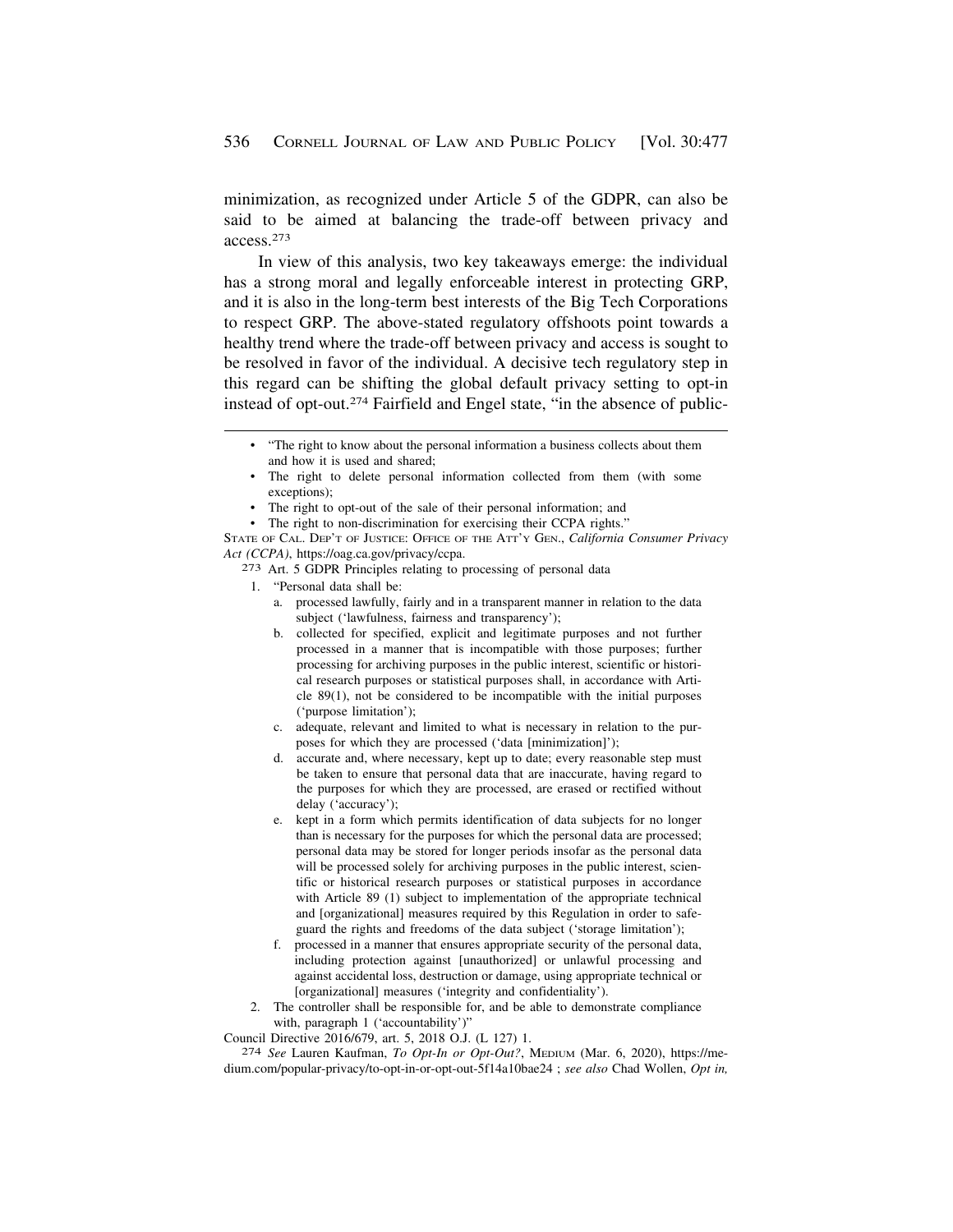policy attention to privacy's group dimension, individual consumers have been left to negotiate, unsuccessfully, with companies over the use of their data."275 An important result of the Razian formulation of GRP and the resultant analysis is that the onus now shifts to Big Tech firms to justify their all-pervasive data collection, processing, and analysis practices.

In this Article, through a theoretical model, I have provided a holistic overview of privacy in the age of Big Data Analytics and Covid-19 Apps from social value to group right. Raz states, "Liberal tradition is not unequivocally individualistic, and that some of the typically liberal rights depend for their value on the existence of a certain public culture, which their protection serves to defend and promote."276 In a similar vein, my construction of GRP and the ensuing Razian formulation is not driven merely by individual interests. Various scholars have elaborated upon the social value of privacy,  $277$  the interdependence of privacy,  $278$  as well as privacy as a public good.<sup>279</sup> Building upon this foundation, I wish to assert that in the age of Big Data Analytics, privacy as a right can no longer be exercised meaningfully individually. Our privacy is not only interdependent in nature, but also existentially, cumulatively interlinked. It increases in force with each successive protection.280 In a cynical yet realistic way, we must be grateful for the privacy challenge posed by Covid-19 Apps and Big Data Analytics. The privacy challenge posed by Covid-19 Apps has helped us realize that while limited exceptions to privacy may be carved out in grave emergencies, there is no moral justification for round the clock surveillance of an individual's existence by Big Data Analytics. Similarly, the threat to privacy posed by Big Data Analytics has helped us realize that privacy was wrongly focusing on the distinguishing aspects of the individual. It is our similarities that are truly worth protecting. These similarities can be protected by recognizing our

*opt out - consent is what it's all about*, IAPP (Oct. 31, 2018), <https://iapp.org/news/a/opt-in>opt-out-consent-is-what-its-all-about/.

<sup>275</sup> Joshua A.T. Fairfield & Christoph Engel, *Privacy as a Public Good*, 65 DUKE L.J. 385, 392 (2015) (explaining why privacy has aspects of public good).

<sup>276</sup> RAZ, *supra* note 97, at 245.

<sup>277</sup> *See, e.g.*, Regan, *supra* note 16, at 50.

<sup>278</sup> *See* Barocas & Levy, *supra* note 8, at 555; *see also* Levy & boyd, *supra* note 7, at 1–2.

<sup>279</sup> Privacy as a public good is non-excluding and non-rivalrous. *See* Fairfield & Engel, *supra* note 275, at 387; *see also* Dennis D. Hirsch, *Privacy, Public Goods and the Tragedy of the Trust Commons: A Response to Professors Fairfield and Engel*, 65 L. J. ONLINE 67, 71 (2016); *and* Priscilla M. Regan, *Response to Privacy as a Public Good*, 65 DUKE L.J. 51, 51–52 (2015).

<sup>280</sup> For network effects relating to privacy, *see* MacCarthy, *supra* note 197, at 504; *see also* Gergely Bicz´ok & Pern Hui Chia, *Interdependent Privacy: Let Me Share Your Data*, *in*  FINANCIAL CRYPTOGRAPHY AND DATA SECURITY LECTURE NOTES IN COMPUTER SCIENCE 338, 338–39 (Ahmad-Reza Sadeghi ed. 2013).